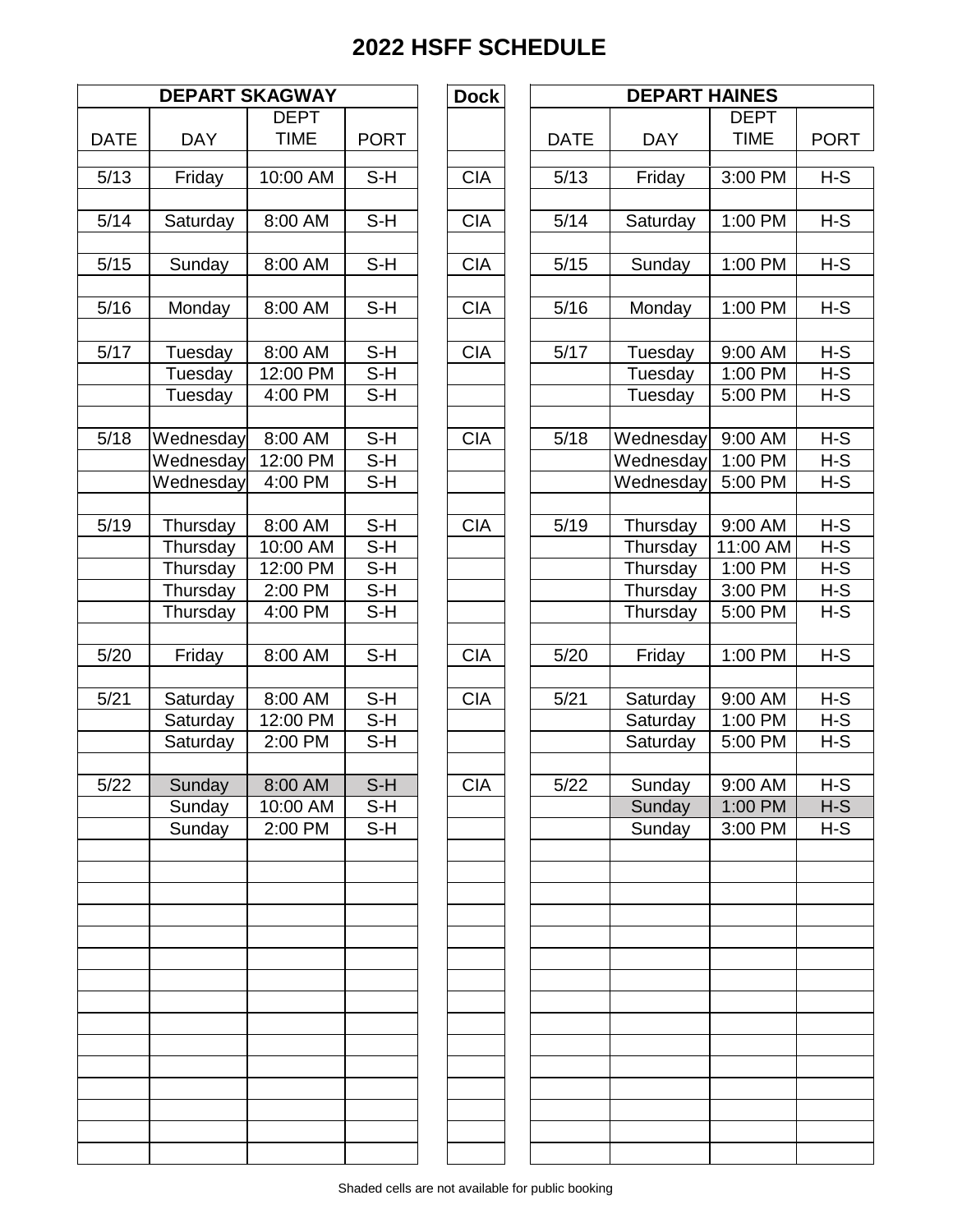| <b>DEPART SKAGWAY</b> |            |             |                            |  |  |  |  |  |
|-----------------------|------------|-------------|----------------------------|--|--|--|--|--|
|                       |            | <b>DEPT</b> |                            |  |  |  |  |  |
| <b>DATE</b>           | <b>DAY</b> | <b>TIME</b> | <b>PORT</b>                |  |  |  |  |  |
| 5/23                  | Monday     | 8:00 AM     | S-H                        |  |  |  |  |  |
| 5/24                  | Tuesday    | 8:00 AM     | $S-H$                      |  |  |  |  |  |
|                       | Tuesday    | 10:00 AM    | S-H                        |  |  |  |  |  |
|                       | Tuesday    | 12:00 PM    | S-H                        |  |  |  |  |  |
|                       | Tuesday    | 2:00 PM     | S-H                        |  |  |  |  |  |
|                       | Tuesday    | 4:00 PM     | S-H                        |  |  |  |  |  |
|                       | Tuesday    | 6:00 PM     | S-H                        |  |  |  |  |  |
|                       |            |             |                            |  |  |  |  |  |
| 5/25                  | Wednesday  | 8:00 AM     | S-H                        |  |  |  |  |  |
|                       | Wednesday  | 10:00 AM    | S-H                        |  |  |  |  |  |
|                       | Wednesday  | 12:00 PM    | S-H                        |  |  |  |  |  |
|                       | Wednesday  | 2:00 PM     | S-H                        |  |  |  |  |  |
|                       | Wednesday  | 4:00 PM     | $S-H$                      |  |  |  |  |  |
|                       | Wednesday  | 6:00 PM     | $S-H$                      |  |  |  |  |  |
|                       |            |             |                            |  |  |  |  |  |
| 5/26                  | Thursday   | 5:45 AM     | S-H                        |  |  |  |  |  |
|                       | Thursday   | 8:00 AM     | $S-H$                      |  |  |  |  |  |
|                       | Thursday   | 10:00 AM    | S-H                        |  |  |  |  |  |
|                       | Thursday   | 12:00 PM    | S-H                        |  |  |  |  |  |
|                       | Thursday   | 2:00 PM     | $\overline{\mathsf{S-H}}$  |  |  |  |  |  |
|                       | Thursday   | 4:00 PM     | S-H                        |  |  |  |  |  |
|                       | Thursday   | 6:00 PM     | S-H                        |  |  |  |  |  |
| 5/27                  | Friday     | 8:00 AM     | $S-H$                      |  |  |  |  |  |
|                       |            |             |                            |  |  |  |  |  |
| 5/28                  | Saturday   | 8:00 AM     | $S-H$                      |  |  |  |  |  |
|                       | Saturday   | 10:00 AM    | $\overline{\mathsf{S}}$ -H |  |  |  |  |  |
| <b>BEER</b>           | Saturday   | 11:00 AM    | S-H                        |  |  |  |  |  |
|                       | Saturday   | 2:00 PM     | S-H                        |  |  |  |  |  |
| 5/29                  | Sunday     | 8:00 AM     | S-H                        |  |  |  |  |  |
|                       | Sunday     | 2:00 PM     | S-H                        |  |  |  |  |  |
|                       |            |             |                            |  |  |  |  |  |
| 5/30                  | Monday     | 8:00 AM     | $S-H$                      |  |  |  |  |  |
|                       | Monday     | 10:00 AM    | $S-H$                      |  |  |  |  |  |
|                       | Monday     | 2:00 PM     | $S-H$                      |  |  |  |  |  |
|                       |            |             |                            |  |  |  |  |  |
|                       |            |             |                            |  |  |  |  |  |
|                       |            |             |                            |  |  |  |  |  |
|                       |            |             |                            |  |  |  |  |  |
|                       |            |             |                            |  |  |  |  |  |
|                       |            |             |                            |  |  |  |  |  |
|                       |            |             |                            |  |  |  |  |  |

|             | <b>DEPART SKAGWAY</b> |             |             | <b>Dock</b> |             | <b>DEPART HAINES</b> |             |             |
|-------------|-----------------------|-------------|-------------|-------------|-------------|----------------------|-------------|-------------|
|             |                       | <b>DEPT</b> |             |             |             |                      | <b>DEPT</b> |             |
| <b>DATE</b> | <b>DAY</b>            | <b>TIME</b> | <b>PORT</b> |             | <b>DATE</b> | <b>DAY</b>           | <b>TIME</b> | <b>PORT</b> |
|             |                       |             |             |             |             |                      |             |             |
| 5/23        | Monday                | 8:00 AM     | S-H         | <b>CIA</b>  | 5/23        | Monday               | 1:00 PM     | $H-S$       |
|             |                       |             |             |             |             |                      |             |             |
| $5/24$      | Tuesday               | 8:00 AM     | $S-H$       | <b>PC</b>   | $5/24$      | Tuesday              | 9:00 AM     | $H-S$       |
|             | Tuesday               | 10:00 AM    | S-H         |             |             | Tuesday              | 11:00 AM    | $H-S$       |
|             | Tuesday               | 12:00 PM    | $S-H$       |             |             | Tuesday              | 1:00 PM     | $H-S$       |
|             | Tuesday               | 2:00 PM     | $S-H$       |             |             | Tuesday              | 3:00 PM     | $H-S$       |
|             | Tuesday               | 4:00 PM     | $S-H$       |             |             | Tuesday              | 5:00 PM     | $H-S$       |
|             | Tuesday               | 6:00 PM     | $S-H$       |             |             | Tuesday              | 7:00 PM     | $H-S$       |
|             |                       |             |             |             |             |                      |             |             |
| 5/25        | Wednesday             | 8:00 AM     | $S-H$       | <b>CIA</b>  | 5/25        | Wednesday            | 9:00 AM     | $H-S$       |
|             | Wednesday             | 10:00 AM    | $S-H$       |             |             | Wednesday            | 11:00 AM    | $H-S$       |
|             | Wednesday             | 12:00 PM    | $S-H$       |             |             | Wednesday            | 1:00 PM     | $H-S$       |
|             | Wednesday             | 2:00 PM     | $S-H$       |             |             | Wednesday            | 3:00 PM     | $H-S$       |
|             | Wednesday             | 4:00 PM     | $S-H$       |             |             | Wednesday            | 5:00 PM     | $H-S$       |
|             | Wednesday             | 6:00 PM     | $S-H$       |             |             | Wednesday            | 7:00 PM     | $H-S$       |
|             |                       |             |             |             |             |                      |             |             |
| 5/26        | Thursday              | 5:45 AM     | $S-H$       | PC          | 5/26        | Thursday             | 6:45 AM     | $H-S$       |
|             | Thursday              | 8:00 AM     | $S-H$       |             |             | Thursday             | 9:00 AM     | $H-S$       |
|             | Thursday              | 10:00 AM    | $S-H$       |             |             | Thursday             | 11:00 AM    | $H-S$       |
|             | Thursday              | 12:00 PM    | $S-H$       |             |             | Thursday             | 1:00 PM     | $H-S$       |
|             | Thursday              | 2:00 PM     | $S-H$       |             |             | Thursday             | 3:00 PM     | $H-S$       |
|             | Thursday              | 4:00 PM     | $S-H$       |             |             | Thursday             | 5:00 PM     | H-S         |
|             | Thursday              | 6:00 PM     | $S-H$       |             |             | Thursday             | 7:00 PM     | $H-S$       |
|             |                       |             |             |             |             |                      |             |             |
| 5/27        | Friday                | 8:00 AM     | $S-H$       | <b>CIA</b>  | 5/27        | Friday               | 1:00 PM     | $H-S$       |
|             |                       |             |             |             |             |                      |             |             |
| 5/28        | Saturday              | 8:00 AM     | $S-H$       | <b>CIA</b>  | 5/28        | Saturday             | 9:00 AM     | $H-S$       |
|             | Saturday              | 10:00 AM    | $S-H$       |             |             | Saturday             | 1:00 PM     | H-S         |
| BEER        | Saturday              | 11:00 AM    | S-H         |             |             | Saturday             | 3:00 PM     | $H-S$       |
|             | Saturday              | 2:00 PM     | $S-H$       |             | <b>FEST</b> | Saturday             | 6:00 PM     | $H-S$       |
|             |                       |             |             |             |             |                      |             |             |
| 5/29        | Sunday                | 8:00 AM     | $S-H$       | <b>CIA</b>  | 5/29        | Sunday               | 1:00 PM     | $H-S$       |
|             | Sunday                | 2:00 PM     | $S-H$       |             |             | Sunday               | 7:00 PM     | $H-S$       |
|             |                       |             |             |             |             |                      |             |             |
| 5/30        | Monday                | 8:00 AM     | $S-H$       | <b>CIA</b>  | 5/30        | Monday               | 9:00 AM     | $H-S$       |
|             | Monday                | 10:00 AM    | $S-H$       |             |             | Monday               | 1:00 PM     | $H-S$       |
|             | Monday                | 2:00 PM     | $S-H$       |             |             | Monday               | 3:00 PM     | $H-S$       |
|             |                       |             |             |             |             |                      |             |             |
|             |                       |             |             |             |             |                      |             |             |
|             |                       |             |             |             |             |                      |             |             |
|             |                       |             |             |             |             |                      |             |             |
|             |                       |             |             |             |             |                      |             |             |
|             |                       |             |             |             |             |                      |             |             |
|             |                       |             |             |             |             |                      |             |             |
|             |                       |             |             |             |             |                      |             |             |
|             |                       |             |             |             |             |                      |             |             |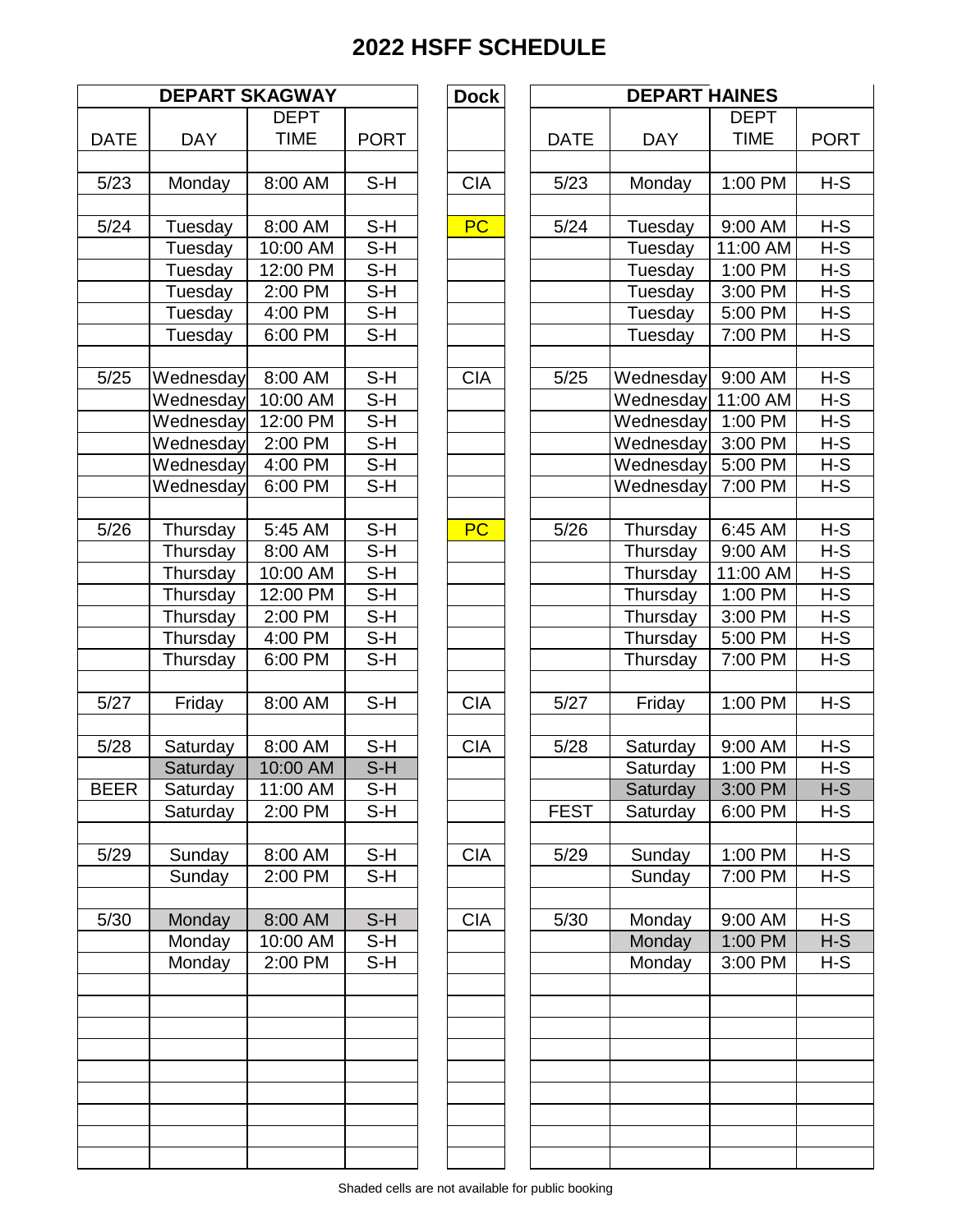| <b>DEPART SKAGWAY</b> |                       |                     |                            |  |  |  |  |
|-----------------------|-----------------------|---------------------|----------------------------|--|--|--|--|
| <b>DATE</b>           | <b>DAY</b>            | DEPT                | <b>PORT</b>                |  |  |  |  |
|                       |                       |                     |                            |  |  |  |  |
| 5/31                  | Tuesday               | 8:00 AM             | S-H                        |  |  |  |  |
|                       | Tuesday               | 10:00 AM            | $\overline{\mathsf{S}}$ -H |  |  |  |  |
|                       | Tuesday               | 12:00 PM            | $S-H$                      |  |  |  |  |
|                       | Tuesday               | 2:00 PM             | $S-H$                      |  |  |  |  |
|                       | Tuesday               | 4:00 PM             | $S-H$                      |  |  |  |  |
|                       | Tuesday               | 6:00 PM             | $S-H$                      |  |  |  |  |
| 6/1                   |                       | 8:00 AM             | S-H                        |  |  |  |  |
|                       | Wednesday             | 10:00 AM            | S-H                        |  |  |  |  |
|                       | Wednesday             |                     |                            |  |  |  |  |
|                       | Wednesday             | 12:00 PM            | $S-H$                      |  |  |  |  |
|                       | Wednesday             | 2:00 PM             | S-H                        |  |  |  |  |
|                       | Wednesday             | 4:00 PM             | $\overline{\mathsf{S-H}}$  |  |  |  |  |
|                       | Wednesday             | 6:00 PM             | S-H                        |  |  |  |  |
| 6/2                   |                       | 8:00 AM             | $S-H$                      |  |  |  |  |
|                       | Thursday              | 10:00 AM            | $S-H$                      |  |  |  |  |
|                       | Thursday              |                     | $\overline{\mathsf{S-H}}$  |  |  |  |  |
|                       | Thursday              | 12:00 PM<br>2:00 PM | $\overline{\mathsf{S}}$ -H |  |  |  |  |
|                       | Thursday              |                     |                            |  |  |  |  |
|                       | Thursday              | 4:00 PM             | $S-H$                      |  |  |  |  |
| 6/3                   | Friday                | 8:00 AM             | S-H                        |  |  |  |  |
|                       | Friday                | 10:00 AM            | S-H                        |  |  |  |  |
|                       | Friday                | 2:00 PM             | S-H                        |  |  |  |  |
|                       |                       |                     |                            |  |  |  |  |
| 6/4                   | Saturday              | 8:00 AM             | S-H                        |  |  |  |  |
|                       | Saturday              | 10:00 AM            | $S-H$                      |  |  |  |  |
|                       | Saturday              | 12:00 PM            | $S-H$                      |  |  |  |  |
|                       | Saturday              | 2:00 PM             | S-H                        |  |  |  |  |
|                       | Saturday              | 4:00 PM             | S-H                        |  |  |  |  |
|                       |                       |                     |                            |  |  |  |  |
| 6/5                   | Sunday                | 8:00 AM             | S-H                        |  |  |  |  |
|                       | Sunday                | 12:00 PM            | S-H                        |  |  |  |  |
|                       | Sunday                | 4:00 PM             | S-H                        |  |  |  |  |
| 6/6                   | Monday                | 5:45 AM             | S-H                        |  |  |  |  |
|                       | Monday                | 10:00 AM            | $S-H$                      |  |  |  |  |
|                       | Monday                | 12:00 PM            | S-H                        |  |  |  |  |
|                       | Monday                | 2:00 PM             | S-H                        |  |  |  |  |
|                       | Monday                | 4:00 PM             | S-H                        |  |  |  |  |
|                       |                       |                     |                            |  |  |  |  |
|                       |                       |                     |                            |  |  |  |  |
|                       |                       |                     |                            |  |  |  |  |
|                       |                       |                     |                            |  |  |  |  |
|                       |                       |                     |                            |  |  |  |  |
|                       | <b>DEPART SKAGWAY</b> |                     |                            |  |  |  |  |

|      | <b>DEPART SKAGWAY</b> |             |             | <b>Dock</b> |             | <b>DEPART HAINES</b> |             |             |
|------|-----------------------|-------------|-------------|-------------|-------------|----------------------|-------------|-------------|
| DATE | <b>DAY</b>            | <b>DEPT</b> | <b>PORT</b> |             | <b>DATE</b> | <b>DAY</b>           | <b>DEPT</b> | <b>PORT</b> |
|      |                       |             |             |             |             |                      |             |             |
| 5/31 | Tuesday               | 8:00 AM     | $S-H$       | <b>CIA</b>  | 5/31        | Tuesday              | 9:00 AM     | $H-S$       |
|      | Tuesday               | 10:00 AM    | $S-H$       |             |             | Tuesday              | 11:00 AM    | $H-S$       |
|      | Tuesday               | 12:00 PM    | $S-H$       |             |             | Tuesday              | 1:00 PM     | $H-S$       |
|      | Tuesday               | 2:00 PM     | $S-H$       |             |             | Tuesday              | 3:00 PM     | $H-S$       |
|      | Tuesday               | 4:00 PM     | $S-H$       |             |             | Tuesday              | 5:00 PM     | $H-S$       |
|      | Tuesday               | 6:00 PM     | $S-H$       |             |             | Tuesday              | 7:00 PM     | $H-S$       |
|      |                       |             |             |             |             |                      |             |             |
| 6/1  | Wednesday             | 8:00 AM     | $S-H$       | <b>CIA</b>  | 6/1         | Wednesday            | 9:00 AM     | $H-S$       |
|      | Wednesday             | 10:00 AM    | $S-H$       |             |             | Wednesday            | 11:00 AM    | $H-S$       |
|      | Wednesday             | 12:00 PM    | $S-H$       |             |             | Wednesday            | 1:00 PM     | $H-S$       |
|      | Wednesday             | 2:00 PM     | $S-H$       |             |             | Wednesday            | 3:00 PM     | $H-S$       |
|      | Wednesday             | 4:00 PM     | S-H         |             |             | Wednesday            | 5:00 PM     | H-S         |
|      | Wednesday             | 6:00 PM     | $S-H$       |             |             | Wednesday            | 7:00 PM     | $H-S$       |
|      |                       |             |             |             |             |                      |             |             |
| 6/2  | Thursday              | 8:00 AM     | $S-H$       | PC          | 6/2         | Thursday             | 9:00 AM     | $H-S$       |
|      | Thursday              | 10:00 AM    | $S-H$       |             |             | Thursday             | 11:00 AM    | $H-S$       |
|      | Thursday              | 12:00 PM    | $S-H$       |             |             | Thursday             | 1:00 PM     | $H-S$       |
|      | Thursday              | 2:00 PM     | S-H         |             |             | Thursday             | 3:00 PM     | $H-S$       |
|      | Thursday              | 4:00 PM     | $S-H$       |             |             | Thursday             | 5:00 PM     | $H-S$       |
|      |                       |             |             |             |             |                      |             |             |
| 6/3  | Friday                | 8:00 AM     | $S-H$       | <b>CIA</b>  | 6/3         | Friday               | 9:00 AM     | $H-S$       |
|      | Friday                | 10:00 AM    | $S-H$       |             |             | Friday               | 1:00 PM     | $H-S$       |
|      | Friday                | 2:00 PM     | $S-H$       |             |             | Friday               | 3:00 PM     | $H-S$       |
|      |                       |             |             |             |             |                      |             |             |
| 6/4  | Saturday              | 8:00 AM     | $S-H$       | <b>CIA</b>  | 6/4         | Saturday             | 9:00 AM     | $H-S$       |
|      | Saturday              | 10:00 AM    | $S-H$       |             |             | Saturday             | 11:00 AM    | $H-S$       |
|      | Saturday              | 12:00 PM    | $S-H$       |             |             | Saturday             | 1:00 PM     | $H-S$       |
|      | Saturday              | 2:00 PM     | $S-H$       |             |             | Saturday             | 3:00 PM     | $H-S$       |
|      | Saturday              | 4:00 PM     | $S-H$       |             |             | Saturday             | 5:00 PM     | $H-S$       |
|      |                       |             |             |             |             |                      |             |             |
| 6/5  | Sunday                | 8:00 AM     | $S-H$       | <b>CIA</b>  | 6/5         | Sunday               | 9:00 AM     | $H-S$       |
|      | Sunday                | 12:00 PM    | $S-H$       |             |             | Sunday               | 1:00 PM     | $H-S$       |
|      | Sunday                | 4:00 PM     | $S-H$       |             |             | Sunday               | 5:00 PM     | $H-S$       |
|      |                       |             |             |             |             |                      |             |             |
| 6/6  | Monday                | 5:45 AM     | $S-H$       | <b>PC</b>   | 6/6         | Monday               | 6:45 AM     | $H-S$       |
|      | Monday                | 10:00 AM    | $S-H$       |             |             | Monday               | 11:00 AM    | $H-S$       |
|      | Monday                | 12:00 PM    | $S-H$       |             |             | Monday               | 1:00 PM     | $H-S$       |
|      | Monday                | 2:00 PM     | $S-H$       |             |             | Monday               | 3:00 PM     | $H-S$       |
|      | Monday                | 4:00 PM     | S-H         |             |             | Monday               | 5:00 PM     | $H-S$       |
|      |                       |             |             |             |             |                      |             |             |
|      |                       |             |             |             |             |                      |             |             |
|      |                       |             |             |             |             |                      |             |             |
|      |                       |             |             |             |             |                      |             |             |
|      |                       |             |             |             |             |                      |             |             |
|      |                       |             |             |             |             |                      |             |             |
|      |                       |             |             |             |             |                      |             |             |
|      | <b>DEPART SKAGWAY</b> |             |             | <b>Dock</b> |             | <b>DEPART HAINES</b> |             |             |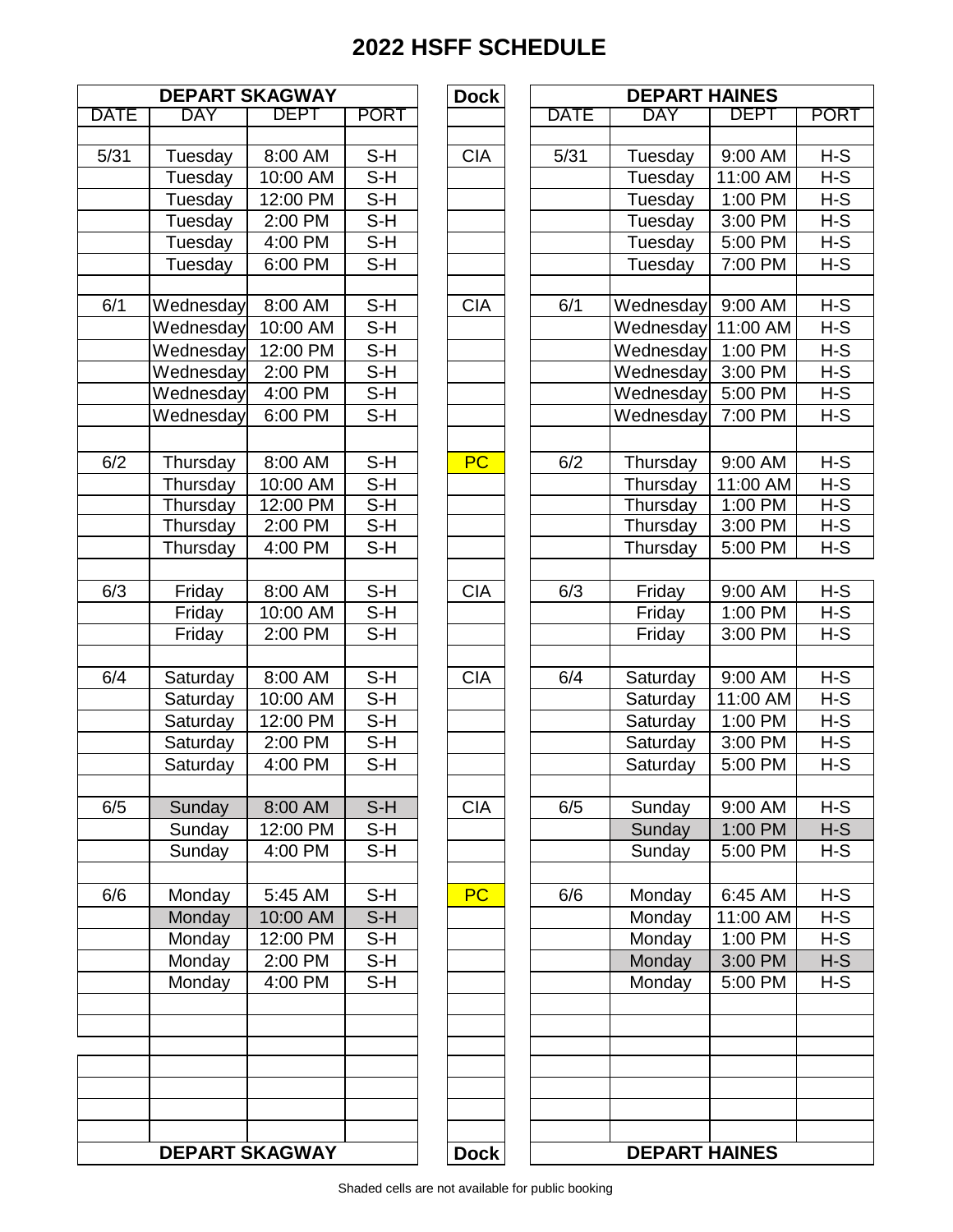|             |                | <b>DEPT</b>          |             |  |  |
|-------------|----------------|----------------------|-------------|--|--|
| <b>DATE</b> | <b>DAY</b>     | <b>TIME</b>          | <b>PORT</b> |  |  |
|             |                |                      |             |  |  |
| 6/7         | Tuesday        | 5:45 AM              | S-H         |  |  |
|             | Tuesday        | 8:00 AM              | S-H         |  |  |
|             | Tuesday        | 10:00 AM             | S-H         |  |  |
|             | Tuesday        | 12:00 PM             | S-H         |  |  |
|             | Tuesday        | 2:00 PM              | S-H         |  |  |
|             | Tuesday        | 4:00 PM              | S-H         |  |  |
|             | Tuesday        | 6:00 PM              | S-H         |  |  |
|             |                |                      |             |  |  |
| 6/8         | Wednesday      | 8:00 AM              | S-H         |  |  |
|             | Wednesday      | 10:00 AM             | S-H         |  |  |
|             | Wednesday      | 12:00 PM             | S-H         |  |  |
|             | Wednesday      | 2:00 PM              | S-H         |  |  |
|             | Wednesday      | 4:00 PM              | S-H         |  |  |
|             | Wednesday      | 6:00 PM              | S-H         |  |  |
|             |                |                      |             |  |  |
| 6/9         | Thursday       | 8:00 AM              | $S-H$       |  |  |
|             | Thursday       | 10:00 AM             | S-H         |  |  |
|             | Thursday       | 2:00 PM              | S-H         |  |  |
|             |                |                      |             |  |  |
| 6/10        | Friday         | 8:00 AM              | $S-H$       |  |  |
|             |                |                      |             |  |  |
| 6/11        | Saturday       | 8:00 AM              | $S-H$       |  |  |
|             |                |                      |             |  |  |
| 6/12        | Sunday         | 8:00 AM              | S-H         |  |  |
|             | Sunday         | 10:00 AM             | $S-H$       |  |  |
|             | Sunday         | 12:00 PM             | S-H         |  |  |
|             | Sunday         | 2:00 PM              | $S-H$       |  |  |
|             | Sunday         | 4:00 PM              | S-H         |  |  |
|             |                |                      |             |  |  |
| 6/13        | Monday         | 8:00 AM              | $S-H$       |  |  |
|             | Monday         | 10:00 AM             | S-H         |  |  |
|             | Monday         | 12:00 PM             | S-H         |  |  |
|             | Monday         | 2:00 PM              | S-H         |  |  |
|             | Monday         | 4:00 PM              | S-H         |  |  |
|             | Monday         | 6:00 PM              | S-H         |  |  |
|             |                |                      |             |  |  |
| 6/14        | Tuesday        | 8:00 AM              | $S-H$       |  |  |
|             | Tuesday        | 10:00 AM             | $S-H$       |  |  |
|             | Tuesday        | 12:00 PM             | S-H         |  |  |
|             | <b>Tuesday</b> | 2:00 PM              | S-H         |  |  |
|             | Tuesday        | $\overline{4:}00$ PM | $S-H$       |  |  |
|             | Tuesday        | 6:00 PM              | S-H         |  |  |
|             |                |                      |             |  |  |

|                   |            | <b>DEPT</b> |                            |            |             |            | <b>DEPT</b> |             |
|-------------------|------------|-------------|----------------------------|------------|-------------|------------|-------------|-------------|
| <b>ATE</b>        | <b>DAY</b> | <b>TIME</b> | <b>PORT</b>                |            | <b>DATE</b> | <b>DAY</b> | <b>TIME</b> | <b>PORT</b> |
|                   |            |             |                            |            |             |            |             |             |
| 6/7               | Tuesday    | 5:45 AM     | $S-H$                      | <b>PC</b>  | 6/7         | Tuesday    | 6:45 AM     | $H-S$       |
|                   | Tuesday    | 8:00 AM     | $S-H$                      |            |             | Tuesday    | 9:00 AM     | $H-S$       |
|                   | Tuesday    | 10:00 AM    | $S-H$                      |            |             | Tuesday    | 11:00 AM    | $H-S$       |
|                   | Tuesday    | 12:00 PM    | $S-H$                      |            |             | Tuesday    | 1:00 PM     | $H-S$       |
|                   | Tuesday    | 2:00 PM     | $S-H$                      |            |             | Tuesday    | 3:00 PM     | $H-S$       |
|                   | Tuesday    | 4:00 PM     | $S-H$                      |            |             | Tuesday    | 5:00 PM     | $H-S$       |
|                   | Tuesday    | 6:00 PM     | $S-H$                      |            |             | Tuesday    | 7:00 PM     | $H-S$       |
|                   |            |             |                            |            |             |            |             |             |
| 6/8               | Wednesday  | 8:00 AM     | $S-H$                      | <b>CIA</b> | 6/8         | Wednesday  | 9:00 AM     | $H-S$       |
|                   | Wednesday  | 10:00 AM    | $S-H$                      |            |             | Wednesday  | 11:00 AM    | $H-S$       |
|                   | Wednesday  | 12:00 PM    | $S-H$                      |            |             | Wednesday  | 1:00 PM     | $H-S$       |
|                   | Wednesday  | 2:00 PM     | $\overline{\mathsf{S}}$ -H |            |             | Wednesday  | 3:00 PM     | $H-S$       |
|                   | Wednesday  | 4:00 PM     | $S-H$                      |            |             | Wednesday  | 5:00 PM     | $H-S$       |
|                   | Wednesday  | 6:00 PM     | $S-H$                      |            |             | Wednesday  | 7:00 PM     | $H-S$       |
|                   |            |             |                            |            |             |            |             |             |
| 6/9               | Thursday   | 8:00 AM     | $S-H$                      | <b>CIA</b> | 6/9         | Thursday   | 9:00 AM     | $H-S$       |
|                   | Thursday   | 10:00 AM    | $S-H$                      |            |             | Thursday   | 1:00 AM     | $H-S$       |
|                   | Thursday   | 2:00 PM     | $S-H$                      |            |             | Thursday   | 3:00 PM     | $H-S$       |
|                   |            |             |                            |            |             |            |             |             |
| 6/10              | Friday     | 8:00 AM     | S-H                        | <b>CIA</b> | 6/10        | Friday     | 1:00 PM     | $H-S$       |
|                   |            |             |                            |            |             |            |             |             |
| $\overline{6/11}$ | Saturday   | 8:00 AM     | $S-H$                      | <b>CIA</b> | 6/11        | Saturday   | 1:00 PM     | $H-S$       |
|                   |            |             |                            |            |             |            |             |             |
| 6/12              | Sunday     | 8:00 AM     | $S-H$                      | <b>CIA</b> | 6/12        | Sunday     | 9:00 AM     | $H-S$       |
|                   | Sunday     | 10:00 AM    | $S-H$                      |            |             | Sunday     | 11:00 AM    | $H-S$       |
|                   | Sunday     | 12:00 PM    | $S-H$                      |            |             | Sunday     | 1:00 PM     | $H-S$       |
|                   | Sunday     | 2:00 PM     | S-H                        |            |             | Sunday     | 3:00 PM     | $H-S$       |
|                   | Sunday     | 4:00 PM     | $S-H$                      |            |             | Sunday     | 5:00 PM     | $H-S$       |
|                   |            |             |                            |            |             |            |             |             |
| 6/13              | Monday     | 8:00 AM     | $S-H$                      | <b>CIA</b> | 6/13        | Monday     | 9:00 AM     | $H-S$       |
|                   | Monday     | 10:00 AM    | S-H                        |            |             | Monday     | 11:00 AM    | H-S         |
|                   | Monday     | 12:00 PM    | S-H                        |            |             | Monday     | 1:00 PM     | $H-S$       |
|                   | Monday     | 2:00 PM     | S-H                        |            |             | Monday     | 3:00 PM     | H-S         |
|                   | Monday     | 4:00 PM     | S-H                        |            |             | Monday     | 5:00 PM     | H-S         |
|                   | Monday     | 6:00 PM     | $S-H$                      |            |             | Monday     | 7:00 PM     | $H-S$       |
|                   |            |             |                            |            |             |            |             |             |
| 6/14              | Tuesday    | 8:00 AM     | $S-H$                      | <b>CIA</b> | 6/14        | Tuesday    | 9:00 AM     | $H-S$       |
|                   | Tuesday    | 10:00 AM    | S-H                        |            |             | Tuesday    | 11:00 AM    | H-S         |
|                   | Tuesday    | 12:00 PM    | S-H                        |            |             | Tuesday    | 1:00 PM     | H-S         |
|                   | Tuesday    | 2:00 PM     | S-H                        |            |             | Tuesday    | 3:00 PM     | H-S         |
|                   | Tuesday    | 4:00 PM     | S-H                        |            |             | Tuesday    | 5:00 PM     | H-S         |
|                   | Tuesday    | 6:00 PM     | S-H                        |            |             | Tuesday    | 7:00 PM     | H-S         |

**DEPART SKAGWAY DEPART HAINES**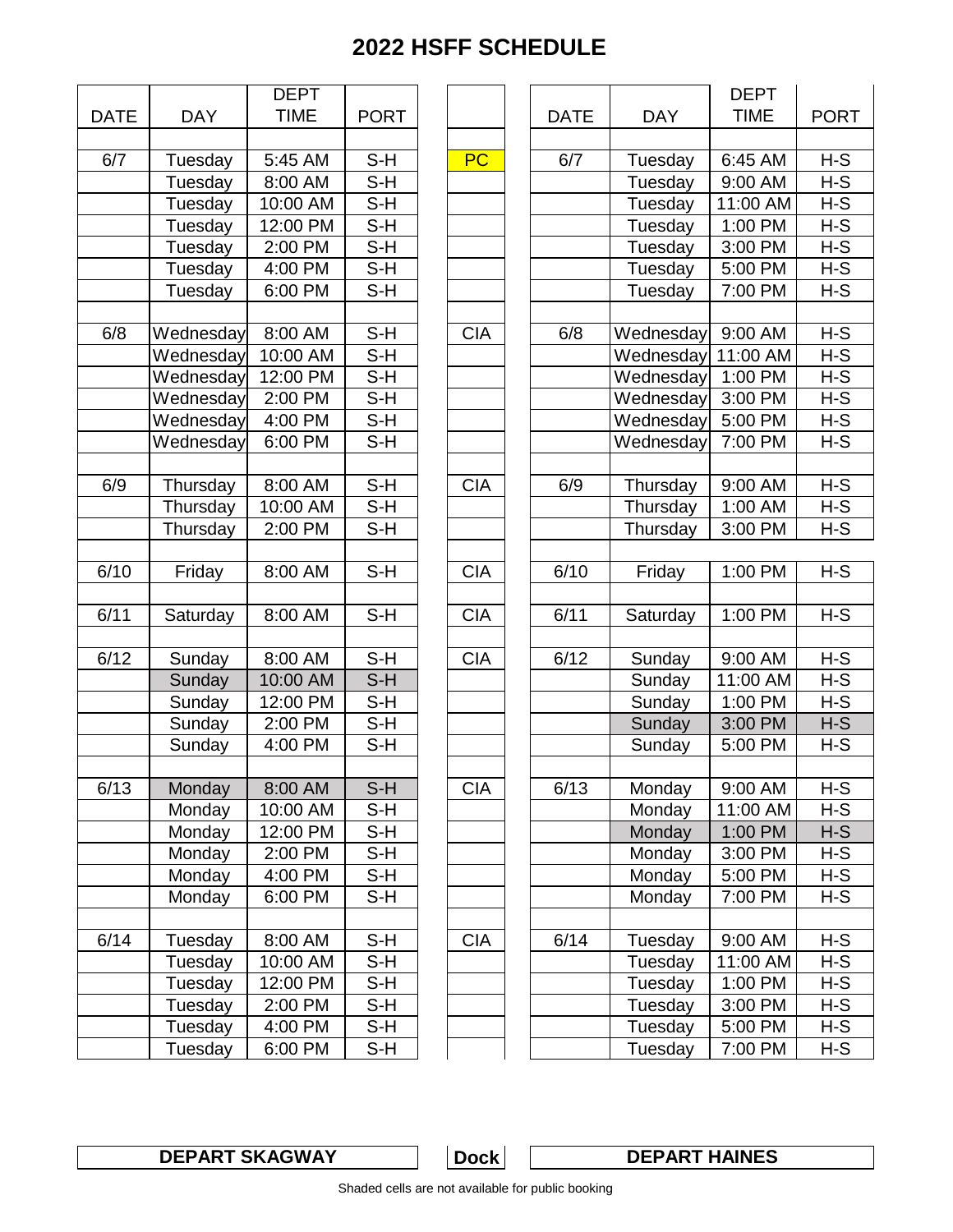| <b>DATE</b> | <b>DAY</b>            | <b>DEPT</b><br><b>TIME</b> | <b>PORT</b>                |  |
|-------------|-----------------------|----------------------------|----------------------------|--|
|             |                       |                            |                            |  |
| 6/15        | Wednesday             | 8:00 AM                    | S-H                        |  |
|             | Wednesday             | 10:00 AM                   | S-H                        |  |
|             | Wednesday             | 12:00 PM                   | S-H                        |  |
|             | Wednesday             | 2:00 PM                    | S-H                        |  |
|             | Wednesday             | 4:00 PM                    | S-H                        |  |
|             | Wednesday             | 6:00 PM                    | S-H                        |  |
| 6/16        | Thursday              | 5:45 AM                    | S-H                        |  |
|             | Thursday              | 8:00 AM                    | S-H                        |  |
|             | Thursday              | 10:00 AM                   | S-H                        |  |
|             | Thursday              | 12:00 PM                   | S-H                        |  |
|             | Thursday              | 2:00 PM                    | S-H                        |  |
|             | Thursday              | 4:00 PM                    | S-H                        |  |
| 6/17        | Friday                | 8:00 AM                    | $S-H$                      |  |
|             | Friday                | 10:00 AM                   | $S-H$                      |  |
|             | Friday                | 2:00 PM                    | S-H                        |  |
|             |                       |                            |                            |  |
| 6/18        | Saturday              | 8:00 AM                    | S-H                        |  |
|             | Saturday              | 10:00 AM                   | $S-H$                      |  |
|             | Saturday              | 12:00 PM                   | S-H                        |  |
|             | Saturday              | 2:00 PM                    | S-H                        |  |
|             | Saturday              | 4:00 PM                    | S-H                        |  |
|             | Saturday              | 6:00 PM                    | S-H                        |  |
|             |                       |                            |                            |  |
| 6/19        | Sunday                | 8:00 AM                    | $S-H$                      |  |
|             | Sunday                | 10:00 AM                   | S-H                        |  |
|             | Sunday                | 2:00 PM                    | $S-H$                      |  |
| 6/20        | Monday                | 8:00 AM                    | S-H                        |  |
|             | Monday                | 10:00 AM                   | S-H                        |  |
|             | Monday                | 2:00 PM                    | $S-H$                      |  |
| 6/21        | Tuesday               | 8:00 AM                    | S-H                        |  |
|             | Tuesday               | 10:00 AM                   | $\overline{\mathsf{S}}$ -H |  |
|             | Tuesday               | 12:00 PM                   | S-H                        |  |
|             | Tuesday               | 2:00 PM                    | S-H                        |  |
|             | Tuesday               | $4:00 P\overline{M}$       | S-H                        |  |
|             | Tuesday               | 6:00 PM                    | S-H                        |  |
|             |                       |                            |                            |  |
|             |                       |                            |                            |  |
|             |                       |                            |                            |  |
|             |                       |                            |                            |  |
|             | <b>DEPART SKAGWAY</b> |                            |                            |  |

|                    |                       | <b>DEPT</b> |                            |             |             |                      | <b>DEPT</b> |             |
|--------------------|-----------------------|-------------|----------------------------|-------------|-------------|----------------------|-------------|-------------|
| <b>ATE</b>         | <b>DAY</b>            | <b>TIME</b> | <b>PORT</b>                |             | <b>DATE</b> | <b>DAY</b>           | <b>TIME</b> | <b>PORT</b> |
|                    |                       |             |                            |             |             |                      |             |             |
| 6/15               | Wednesday             | 8:00 AM     | $S-H$                      | <b>CIA</b>  | 6/15        | Wednesday            | 9:00 AM     | $H-S$       |
|                    | Wednesday             | 10:00 AM    | S-H                        |             |             | Wednesday            | 11:00 AM    | $H-S$       |
|                    | Wednesday             | 12:00 PM    | S-H                        |             |             | Wednesday            | 1:00 PM     | $H-S$       |
|                    | Wednesday             | 2:00 PM     | $S-H$                      |             |             | Wednesday            | 3:00 PM     | $H-S$       |
|                    | Wednesday             | 4:00 PM     | $S-H$                      |             |             | Wednesday            | 5:00 PM     | $H-S$       |
|                    | Wednesday             | 6:00 PM     | $S-H$                      |             |             | Wednesday            | 7:00 PM     | $H-S$       |
|                    |                       |             |                            |             |             |                      |             |             |
| 6/16               | Thursday              | 5:45 AM     | $S-H$                      | <b>PC</b>   | 6/16        | Thursday             | 6:45 AM     | $H-S$       |
|                    | Thursday              | 8:00 AM     | $S-H$                      |             |             | Thursday             | 9:00 AM     | $H-S$       |
|                    | Thursday              | 10:00 AM    | $S-H$                      |             |             | Thursday             | 11:00 AM    | $H-S$       |
|                    | Thursday              | 12:00 PM    | $S-H$                      |             |             | Thursday             | 1:00 PM     | $H-S$       |
|                    | Thursday              | 2:00 PM     | $S-H$                      |             |             | Thursday             | 3:00 PM     | $H-S$       |
|                    | Thursday              | 4:00 PM     | $S-H$                      |             |             | Thursday             | 5:00 PM     | $H-S$       |
|                    |                       |             |                            |             |             |                      |             |             |
| 6/17               | Friday                | 8:00 AM     | $S-H$                      | <b>CIA</b>  | 6/17        | Friday               | 9:00 AM     | $H-S$       |
|                    | Friday                | 10:00 AM    | $S-H$                      |             |             | Friday               | 1:00 PM     | $H-S$       |
|                    | Friday                | 2:00 PM     | $S-H$                      |             |             | Friday               | 3:00 PM     | $H-S$       |
|                    |                       |             |                            |             |             |                      |             |             |
| 6/18               | Saturday              | 8:00 AM     | $S-H$                      | <b>CIA</b>  | 6/18        | Saturday             | 9:00 AM     | $H-S$       |
|                    | Saturday              | 10:00 AM    | $S-H$                      |             |             | Saturday             | 11:00 AM    | $H-S$       |
|                    | Saturday              | 12:00 PM    | $S-H$                      |             |             | Saturday             | 1:00 PM     | $H-S$       |
|                    | Saturday              | 2:00 PM     | $\overline{\mathsf{S}}$ -H |             |             | Saturday             | 3:00 PM     | $H-S$       |
|                    | Saturday              | 4:00 PM     | $S-H$                      |             |             | Saturday             | 5:00 PM     | $H-S$       |
|                    | Saturday              | 6:00 PM     | $S-H$                      |             |             | Saturday             | 7:00 PM     | $H-S$       |
|                    |                       |             |                            |             |             |                      |             |             |
| $\overline{6}$ /19 | Sunday                | 8:00 AM     | $S-H$                      | <b>CIA</b>  | 6/19        | Sunday               | 9:00 AM     | $H-S$       |
|                    | Sunday                | 10:00 AM    | S-H                        |             |             | Sunday               | 1:00 PM     | H-S         |
|                    | Sunday                | 2:00 PM     | $S-H$                      |             |             | Sunday               | 3:00 PM     | $H-S$       |
|                    |                       |             |                            |             |             |                      |             |             |
| 6/20               | Monday                | 8:00 AM     | $S-H$                      | CIA         | 6/20        | Monday               | $9:00$ AM   | H-S         |
|                    | Monday                | 10:00 AM    | $S-H$                      |             |             | Monday               | 1:00 PM     | $H-S$       |
|                    | Monday                | 2:00 PM     | $S-H$                      |             |             | Monday               | 3:00 PM     | H-S         |
|                    |                       |             |                            |             |             |                      |             |             |
| $\overline{6}/21$  | Tuesday               | 8:00 AM     | $S-H$                      | <b>CIA</b>  | 6/21        | Tuesday              | 9:00 AM     | $H-S$       |
|                    | Tuesday               | 10:00 AM    | S-H                        |             |             | Tuesday              | 11:00 AM    | $H-S$       |
|                    | Tuesday               | 12:00 PM    | S-H                        |             |             | Tuesday              | 1:00 PM     | $H-S$       |
|                    | Tuesday               | 2:00 PM     | S-H                        |             |             | Tuesday              | 3:00 PM     | $H-S$       |
|                    | Tuesday               | 4:00 PM     | S-H                        |             |             | Tuesday              | 5:00 PM     | $H-S$       |
|                    | Tuesday               | 6:00 PM     | $S-H$                      |             |             | Tuesday              | 7:00 PM     | H-S         |
|                    |                       |             |                            |             |             |                      |             |             |
|                    |                       |             |                            |             |             |                      |             |             |
|                    |                       |             |                            |             |             |                      |             |             |
|                    |                       |             |                            |             |             |                      |             |             |
|                    |                       |             |                            |             |             |                      |             |             |
|                    |                       |             |                            |             |             |                      |             |             |
|                    |                       |             |                            |             |             |                      |             |             |
|                    | <b>DEPART SKAGWAY</b> |             |                            | <b>Dock</b> |             | <b>DEPART HAINES</b> |             |             |
|                    |                       |             |                            |             |             |                      |             |             |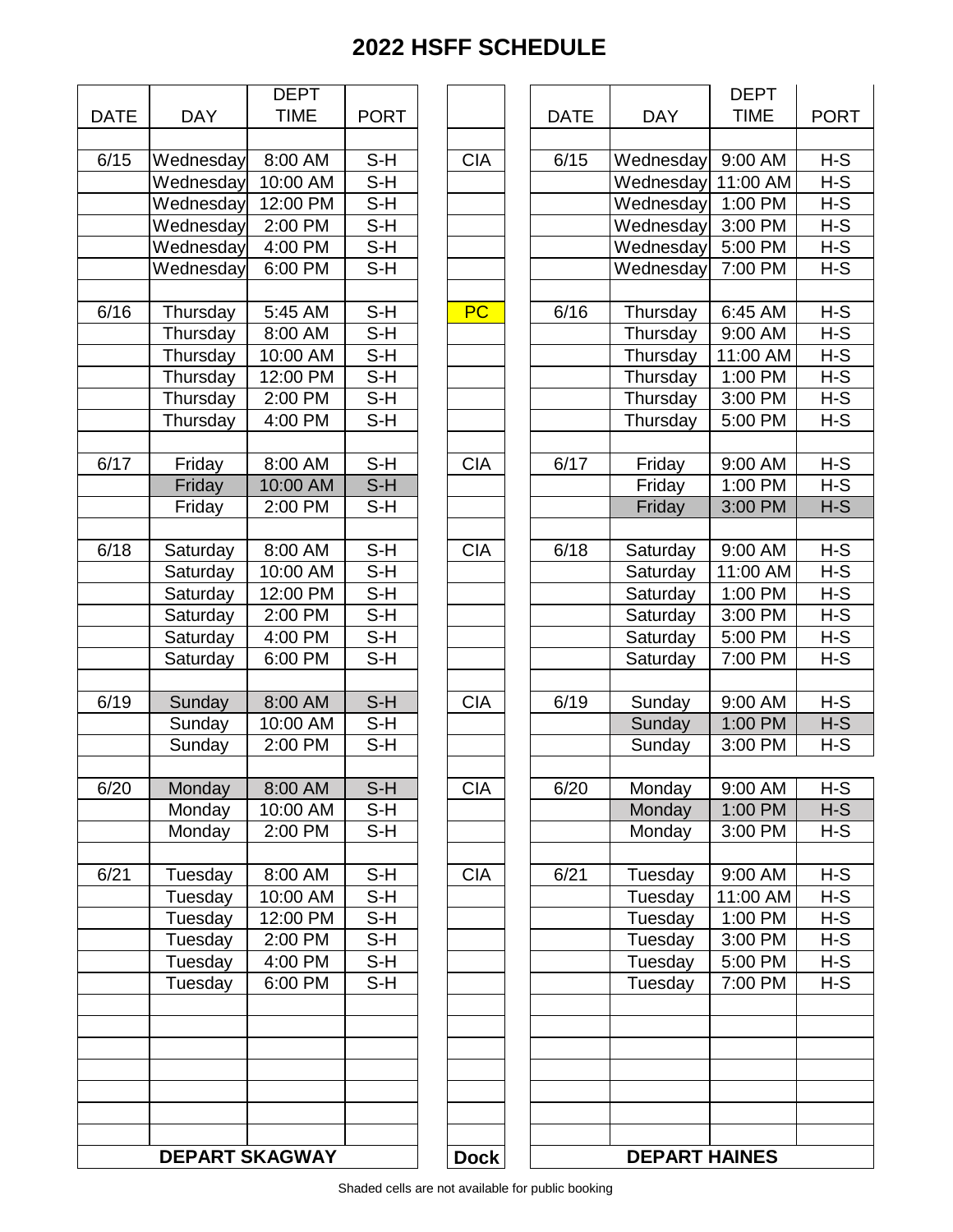| <b>DATE</b> | <b>DAY</b> | <b>DEPT</b><br><b>TIME</b> | <b>PORT</b>                |  |
|-------------|------------|----------------------------|----------------------------|--|
|             |            |                            |                            |  |
| 6/22        | Wednesday  | 8:00 AM                    | S-H                        |  |
|             | Wednesday  | 10:00 AM                   | S-H                        |  |
|             | Wednesday  | 12:00 PM                   | S-H                        |  |
|             | Wednesday  | 2:00 PM                    | S-H                        |  |
|             | Wednesday  | 4:00 PM                    | S-H                        |  |
|             | Wednesday  | 6:00 PM                    | S-H                        |  |
| 6/23        | Thursday   | 5:45 AM                    | S-H                        |  |
|             | Thursday   | 8:00 AM                    | $S-H$                      |  |
|             | Thursday   | 10:00 AM                   | $S-H$                      |  |
|             |            | 12:00 PM                   | $S-H$                      |  |
|             | Thursday   |                            |                            |  |
|             | Thursday   | 2:00 PM                    | S-H                        |  |
|             | Thursday   | 4:00 PM                    | S-H                        |  |
|             | Thursday   | 6:00 PM                    | S-H                        |  |
| 6/24        | Friday     | 8:00 AM                    | S-H                        |  |
|             | Friday     | 10:00 AM                   | S-H                        |  |
|             | Friday     | 12:00 PM                   | S-H                        |  |
|             | Friday     | 2:00 PM                    | $S-H$                      |  |
|             | Friday     | 4:00 PM                    | S-H                        |  |
| 6/25        | Saturday   | 8:00 AM                    | $S-\overline{H}$           |  |
| 6/26        | Sunday     | 8:00 AM                    | S-H                        |  |
|             | Sunday     | 10:00 AM                   | S-H                        |  |
|             | Sunday     | 12:00 PM                   | S-H                        |  |
|             | Sunday     | 2:00 PM                    | $S-H$                      |  |
|             | Sunday     | 4:00 PM                    | S-H                        |  |
|             |            |                            |                            |  |
| 6/27        | Monday     | 8:00 AM                    | $S-H$                      |  |
|             | Monday     | 10:00 AM                   | S-H                        |  |
|             | Monday     | 2:00 PM                    | $\overline{\mathsf{S}}$ -H |  |
| 6/28        | Tuesday    | 8:00 AM                    | S-H                        |  |
|             | Tuesday    | 10:00 AM                   | $S-H$                      |  |
|             | Tuesday    | 12:00 PM                   | S-H                        |  |
|             | Tuesday    | 2:00 PM                    | S-H                        |  |
|             | Tuesday    | 4:00 PM                    | $\overline{\mathsf{S}}$ -H |  |
|             | Tuesday    | 6:00 PM                    | S-H                        |  |
|             |            |                            |                            |  |
|             |            |                            |                            |  |
|             |            |                            |                            |  |
|             |            | <b>DEPART SKAGWAY</b>      |                            |  |

|                   |                       | <b>DEPT</b> |                            |             |             |                      | <b>DEPT</b>         |             |
|-------------------|-----------------------|-------------|----------------------------|-------------|-------------|----------------------|---------------------|-------------|
| <b>DATE</b>       | <b>DAY</b>            | <b>TIME</b> | <b>PORT</b>                |             | <b>DATE</b> | <b>DAY</b>           | <b>TIME</b>         | <b>PORT</b> |
|                   |                       |             |                            |             |             |                      |                     |             |
| 6/22              | Wednesday             | 8:00 AM     | $S-H$                      | <b>CIA</b>  | 6/22        | Wednesday            | 9:00 AM             | $H-S$       |
|                   | Wednesday             | 10:00 AM    | $S-H$                      |             |             | Wednesday            | 11:00 AM            | $H-S$       |
|                   | Wednesday             | 12:00 PM    | $S-H$                      |             |             | Wednesday            | 1:00 PM             | $H-S$       |
|                   | Wednesday             | 2:00 PM     | $S-H$                      |             |             | Wednesday            | 3:00 PM             | $H-S$       |
|                   | Wednesday             | 4:00 PM     | $S-H$                      |             |             | Wednesday            | 5:00 PM             | $H-S$       |
|                   | Wednesday             | 6:00 PM     | $S-H$                      |             |             | Wednesday            | 7:00 PM             | $H-S$       |
|                   |                       |             |                            |             |             |                      |                     |             |
| 6/23              | Thursday              | 5:45 AM     | $S-H$                      | <b>PC</b>   | 6/23        | Thursday             | 6:45 AM             | H-S         |
|                   | Thursday              | 8:00 AM     | S-H                        |             |             | Thursday             | 9:00 AM             | $H-S$       |
|                   | Thursday              | 10:00 AM    | $\overline{\mathsf{S}}$ -H |             |             | Thursday             | 11:00 AM            | $H-S$       |
|                   | Thursday              | 12:00 PM    | $S-H$                      |             |             | Thursday             | 1:00 PM             | $H-S$       |
|                   | Thursday              | 2:00 PM     | $S-H$                      |             |             | Thursday             | 3:00 PM             | $H-S$       |
|                   | Thursday              | 4:00 PM     | S-H                        |             |             | Thursday             | 5:00 PM             | $H-S$       |
|                   | Thursday              | 6:00 PM     | $S-H$                      |             |             | Thursday             | 7:00 PM             | $H-S$       |
|                   |                       |             |                            |             |             |                      |                     |             |
| 6/24              | Friday                | 8:00 AM     | $S-H$                      | <b>CIA</b>  | 6/24        | Friday               | 9:00 AM             | $H-S$       |
|                   | Friday                | 10:00 AM    | $S-H$                      |             |             | Friday               | 11:00 AM            | $H-S$       |
|                   | Friday                | 12:00 PM    | $S-H$                      |             |             | Friday               | 1:00 PM             | $H-S$       |
|                   | Friday                | 2:00 PM     | $S-H$                      |             |             | Friday               | 3:00 PM             | $H-S$       |
|                   | Friday                | 4:00 PM     | $S-H$                      |             |             | Friday               | 5:00 PM             | $H-S$       |
|                   |                       |             |                            |             |             |                      |                     |             |
| $\overline{6}/25$ | Saturday              | 8:00 AM     | $S-H$                      | <b>CIA</b>  | 6/25        | Saturday             | 1:00 PM             | $H-S$       |
|                   |                       |             |                            |             |             |                      |                     |             |
| 6/26              |                       | 8:00 AM     | $S-H$                      | <b>CIA</b>  | 6/26        |                      | 9:00 AM             | $H-S$       |
|                   | Sunday                |             |                            |             |             | Sunday               |                     |             |
|                   | Sunday                | 10:00 AM    | S-H                        |             |             | Sunday               | 11:00 AM            | $H-S$       |
|                   | Sunday                | 12:00 PM    | $S-H$                      |             |             | Sunday               | 1:00 PM             | $H-S$       |
|                   | Sunday                | 2:00 PM     | $S-H$                      |             |             | Sunday               | 3:00 PM             | $H-S$       |
|                   | Sunday                | 4:00 PM     | $S-H$                      |             |             | Sunday               | 5:00 PM             | $H-S$       |
|                   |                       |             |                            |             |             |                      |                     |             |
| 6/27              | Monday                | 8:00 AM     | $S-H$                      | PC          | 6/27        | Monday               | $9:00 \, \text{AM}$ | $H-S$       |
|                   | Monday                | 10:00 AM    | S-H                        |             |             | Monday               | 1:00 PM             | $H-S$       |
|                   | Monday                | 2:00 PM     | $S-H$                      |             |             | Monday               | 3:00 PM             | H-S         |
|                   |                       |             |                            |             |             |                      |                     |             |
| 6/28              | Tuesday               | 8:00 AM     | $S-H$                      | <b>CIA</b>  | 6/28        | Tuesday              | 9:00 AM             | $H-S$       |
|                   | Tuesday               | 10:00 AM    | S-H                        |             |             | Tuesday              | 11:00 AM            | $H-S$       |
|                   | Tuesday               | 12:00 PM    | $S-H$                      |             |             | Tuesday              | 1:00 PM             | $H-S$       |
|                   | Tuesday               | 2:00 PM     | $S-H$                      |             |             | Tuesday              | 3:00 PM             | $H-S$       |
|                   | Tuesday               | 4:00 PM     | $S-H$                      |             |             | Tuesday              | 5:00 PM             | $H-S$       |
|                   | Tuesday               | 6:00 PM     | $S-H$                      |             |             | Tuesday              | 7:00 PM             | $H-S$       |
|                   |                       |             |                            |             |             |                      |                     |             |
|                   |                       |             |                            |             |             |                      |                     |             |
|                   |                       |             |                            |             |             |                      |                     |             |
|                   |                       |             |                            |             |             |                      |                     |             |
|                   |                       |             |                            |             |             |                      |                     |             |
|                   |                       |             |                            |             |             |                      |                     |             |
|                   |                       |             |                            |             |             |                      |                     |             |
|                   | <b>DEPART SKAGWAY</b> |             |                            | <b>Dock</b> |             | <b>DEPART HAINES</b> |                     |             |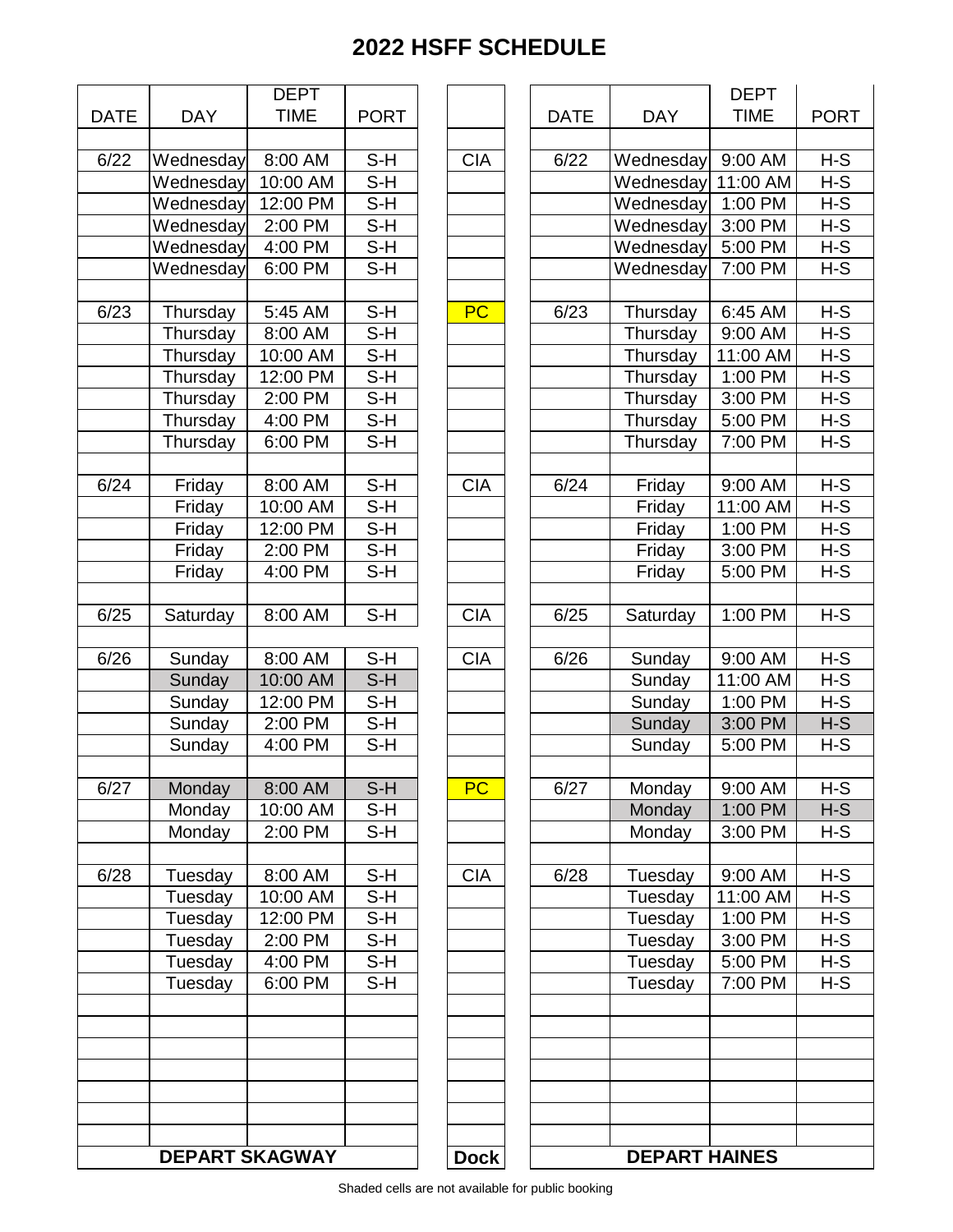|             |                       | <b>DEPT</b> |                            |
|-------------|-----------------------|-------------|----------------------------|
| <b>DATE</b> | DAY                   | <b>TIME</b> | <b>PORT</b>                |
| 6/29        | Wednesday             | 5:45 AM     | S-H                        |
|             | Wednesday             | $8:00$ AM   | S-H                        |
|             | Wednesday             | 10:00 AM    | S-H                        |
|             | Wednesday             | 12:00 PM    | $S-H$                      |
|             | Wednesday             | 2:00 PM     | $S-H$                      |
|             | Wednesday             | 4:00 PM     | S-H                        |
|             | Wednesday             | 6:00 PM     | S-H                        |
|             |                       |             |                            |
| 6/30        | Thursday              | 8:00 AM     | $S-H$                      |
|             | Thursday              | 10:00 AM    | S-H                        |
|             | Thursday              | 12:00 PM    | $\overline{\mathsf{S-H}}$  |
|             | Thursday              | 2:00 PM     | S-H                        |
|             | Thursday              | 4:00 PM     | $S-H$                      |
|             |                       |             |                            |
| 7/1         | Friday                | 8:00 AM     | S-H                        |
|             |                       |             |                            |
| 7/2         | Saturday              | 8:00 AM     | $S-H$                      |
|             | Saturday              | 10:00 AM    | S-H                        |
|             | Saturday              | 12:00 PM    | S-H                        |
|             | Saturday              | 2:00 PM     | $S-H$                      |
|             | Saturday              | 4:00 PM     | S-H                        |
|             | Saturday              | 6:00 PM     | $S-H$                      |
|             |                       |             |                            |
| 7/3         | Sunday                | 8:00 AM     | S-H                        |
|             | Sunday                | 10:00 AM    | $S-H$                      |
|             | Sunday                | 2:00 PM     | S-H                        |
|             |                       |             |                            |
| 7/4         | Monday                | 8:00 AM     | $S-H$                      |
|             | Monday                | 10:00 AM    | S-H                        |
|             | Monday                | 12:00 PM    | S-H                        |
|             | Monday                | 2:00 PM     | S-H                        |
|             | Monday                | 4:00 PM     | S-H                        |
|             |                       |             |                            |
| 7/5         | Tuesday               | 8:00 AM     | $S-H$                      |
|             | Tuesday               | 10:00 AM    | S-H                        |
|             | Tuesday               | 12:00 PM    | $\overline{\mathsf{S}}$ -H |
|             | Tuesday               | 2:00 PM     | S-H                        |
|             | Tuesday               | 4:00 PM     | S-H                        |
|             | Tuesday               | 6:00 PM     | $S-H$                      |
|             |                       |             |                            |
|             |                       |             |                            |
|             |                       |             |                            |
|             |                       |             |                            |
|             |                       |             |                            |
|             |                       |             |                            |
|             |                       |             |                            |
|             |                       |             |                            |
|             | <b>DEPART SKAGWAY</b> |             |                            |

|            |                       | <b>DEPT</b>                  |             |             |             |                      | <b>DEPT</b> |             |
|------------|-----------------------|------------------------------|-------------|-------------|-------------|----------------------|-------------|-------------|
| <b>ATE</b> | <b>DAY</b>            | <b>TIME</b>                  | <b>PORT</b> |             | <b>DATE</b> | <b>DAY</b>           | <b>TIME</b> | <b>PORT</b> |
| 6/29       | Wednesday             | 5:45 AM                      | S-H         | <b>PC</b>   | 6/29        | Wednesday            | 6:45 AM     | $H-S$       |
|            | Wednesday             | 8:00 AM                      | $S-H$       |             |             | Wednesday            | 9:00 AM     | $H-S$       |
|            | Wednesday             | 10:00 AM                     | $S-H$       |             |             | Wednesday            | 11:00 AM    | $H-S$       |
|            | Wednesday             | 12:00 PM                     | $S-H$       |             |             | Wednesday            | 1:00 PM     | $H-S$       |
|            | Wednesday             | 2:00 PM                      | $S-H$       |             |             | Wednesday            | 3:00 PM     | $H-S$       |
|            | Wednesday             | $\overline{4:}00 \text{ PM}$ | S-H         |             |             | Wednesday            | 5:00 PM     | $H-S$       |
|            | Wednesday             | 6:00 PM                      | $S-H$       |             |             | Wednesday            | 7:00 PM     | $H-S$       |
|            |                       |                              |             |             |             |                      |             |             |
| 6/30       | Thursday              | 8:00 AM                      | $S-H$       | <b>CIA</b>  | 6/30        | Thursday             | 9:00 AM     | $H-S$       |
|            | Thursday              | 10:00 AM                     | $S-H$       |             |             | Thursday             | 11:00 AM    | $H-S$       |
|            | Thursday              | 12:00 PM                     | $S-H$       |             |             | Thursday             | 1:00 PM     | $H-S$       |
|            | Thursday              | 2:00 PM                      | S-H         |             |             | Thursday             | 3:00 PM     | $H-S$       |
|            | Thursday              | 4:00 PM                      | $S-H$       |             |             | Thursday             | 5:00 PM     | $H-S$       |
|            |                       |                              |             |             |             |                      |             |             |
| 7/1        | Friday                | 8:00 AM                      | $S-H$       | <b>CIA</b>  | 7/1         | Friday               | 1:00 PM     | H-S         |
|            |                       |                              |             |             |             |                      |             |             |
| 7/2        | Saturday              | 8:00 AM                      | $S-H$       | <b>CIA</b>  | 7/2         | Saturday             | 9:00 AM     | $H-S$       |
|            | Saturday              | 10:00 AM                     | $S-H$       |             |             | Saturday             | 11:00 AM    | $H-S$       |
|            | Saturday              | 12:00 PM                     | $S-H$       |             |             | Saturday             | 1:00 PM     | $H-S$       |
|            | Saturday              | 2:00 PM                      | $S-H$       |             |             | Saturday             | 3:00 PM     | $H-S$       |
|            | Saturday              | 4:00 PM                      | $S-H$       |             |             | Saturday             | 5:00 PM     | $H-S$       |
|            | Saturday              | 6:00 PM                      | $S-H$       |             |             | Saturday             | 7:00 PM     | $H-S$       |
|            |                       |                              |             |             |             |                      |             |             |
| 7/3        | Sunday                | 8:00 AM                      | $S-H$       | <b>CIA</b>  | 7/3         | Sunday               | 9:00 AM     | $H-S$       |
|            | Sunday                | 10:00 AM                     | $S-H$       |             |             | Sunday               | 1:00 PM     | $H-S$       |
|            | Sunday                | 2:00 PM                      | $S-H$       |             |             | Sunday               | 3:00 PM     | $H-S$       |
|            |                       |                              |             |             |             |                      |             |             |
| 7/4        | Monday                | 8:00 AM                      | $S-H$       | <b>CIA</b>  | 7/4         | Monday               | 9:00 AM     | $H-S$       |
|            | Monday                | 10:00 AM                     | $S-H$       |             |             | Monday               | 11:00 AM    | $H-S$       |
|            | Monday                | 12:00 PM                     | S-H         |             |             | Monday               | 1:00 PM     | $H-S$       |
|            | Monday                | $2:00$ PM                    | $S-H$       |             |             | Monday               | 3:00 PM     | $H-S$       |
|            | Monday                | 4:00 PM                      | S-H         |             |             | Monday               | 5:00 PM     | H-S         |
|            |                       |                              |             |             |             |                      |             |             |
| 7/5        | Tuesday               | 8:00 AM                      | $S-H$       | <b>CIA</b>  | 7/5         | Tuesday              | 9:00 AM     | $H-S$       |
|            | Tuesday               | 10:00 AM                     | S-H         |             |             | Tuesday              | 11:00 AM    | $H-S$       |
|            | Tuesday               | 12:00 PM                     | S-H         |             |             | Tuesday              | 1:00 PM     | H-S         |
|            | Tuesday               | 2:00 PM                      | $S-H$       |             |             | Tuesday              | 3:00 PM     | $H-S$       |
|            | Tuesday               | 4:00 PM                      | $S-H$       |             |             | Tuesday              | 5:00 PM     | $H-S$       |
|            | Tuesday               | 6:00 PM                      | S-H         |             |             | Tuesday              | 7:00 PM     | H-S         |
|            |                       |                              |             |             |             |                      |             |             |
|            |                       |                              |             |             |             |                      |             |             |
|            |                       |                              |             |             |             |                      |             |             |
|            |                       |                              |             |             |             |                      |             |             |
|            |                       |                              |             |             |             |                      |             |             |
|            |                       |                              |             |             |             |                      |             |             |
|            |                       |                              |             |             |             |                      |             |             |
|            |                       |                              |             |             |             |                      |             |             |
|            | <b>DEPART SKAGWAY</b> |                              |             | <b>Dock</b> |             | <b>DEPART HAINES</b> |             |             |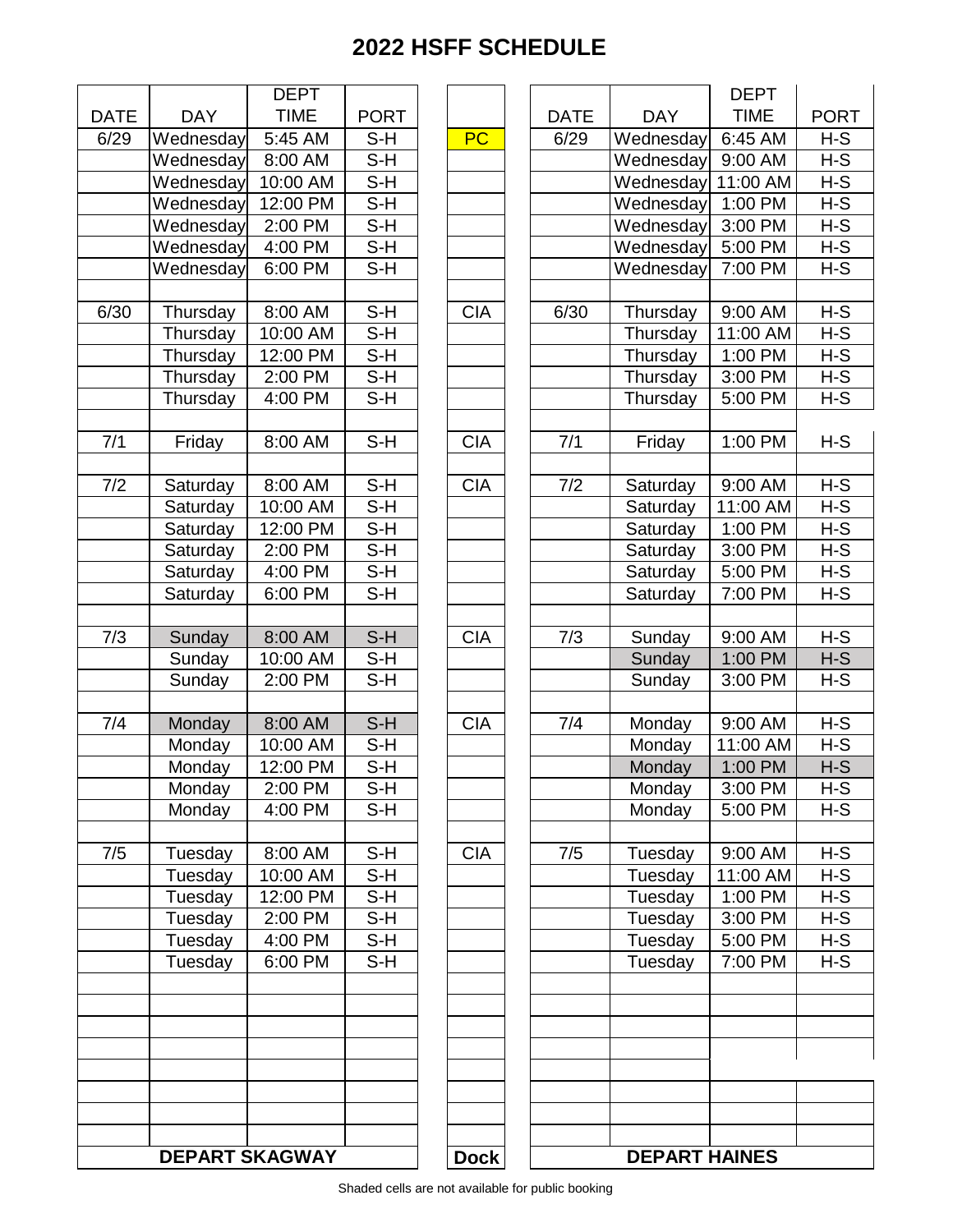|             |            | <b>DEPT</b>           |             |             |             |                      | <b>DEPT</b> |            |
|-------------|------------|-----------------------|-------------|-------------|-------------|----------------------|-------------|------------|
| <b>DATE</b> | <b>DAY</b> | <b>TIME</b>           | <b>PORT</b> |             | <b>DATE</b> | <b>DAY</b>           | <b>TIME</b> | <b>POR</b> |
| 7/6         | Wednesday  | 8:00 AM               | $S-H$       | <b>CIA</b>  | 7/6         | Wednesday            | 9:00 AM     | $H-S$      |
|             | Wednesday  | 10:00 AM              | $S-H$       |             |             | Wednesday 11:00 AM   |             | $H-S$      |
|             | Wednesday  | 12:00 PM              | $S-H$       |             |             | Wednesday            | 1:00 PM     | $H-S$      |
|             | Wednesday  | 2:00 PM               | $S-H$       |             |             | Wednesday            | 3:00 PM     | $H-S$      |
|             | Wednesday  | 4:00 PM               | $S-H$       |             |             | Wednesday 5:00 PM    |             | $H-S$      |
|             | Wednesday  | 6:00 PM               | $S-H$       |             |             | Wednesday            | 7:00 PM     | $H-S$      |
| 7/7         | Thursday   | 8:00 AM               | $S-H$       | PC          | 7/7         | Thursday             | 9:00 AM     | $H-S$      |
|             | Thursday   | 10:00 AM              | $S-H$       |             |             | Thursday             | 11:00 PM    | $H-S$      |
|             | Thursday   | 12:00 PM              | $S-H$       |             |             | Thursday             | 1:00 PM     | $H-S$      |
|             | Thursday   | 2:00 PM               | S-H         |             |             | Thursday             | 3:00 PM     | $H-S$      |
|             | Thursday   | 4:00 PM               | $S-H$       |             |             | Thursday             | 5:00 PM     | $H-S$      |
|             |            |                       |             |             |             |                      |             |            |
| 7/8         | Friday     | 5:45 AM               | $S-H$       | PC          | 7/8         | Friday               | 6:45 AM     | $H-S$      |
|             | Friday     | 8:00 AM               | $S-H$       |             |             | Friday               | 9:00 AM     | $H-S$      |
|             | Friday     | 10:00 AM              | $S-H$       |             |             | Friday               | 1:00 PM     | $H-S$      |
|             | Friday     | 2:00 PM               | $S-H$       |             |             | Friday               | 3:00 PM     | $H-S$      |
| 7/9         | Saturday   | 8:00 AM               | $S-H$       | <b>CIA</b>  | 7/9         | Saturday             | 1:00 PM     | $H-S$      |
|             | Saturday   | 2:00 PM               | $S-H$       |             |             | Saturday             | 7:00 PM     | $H-S$      |
|             |            |                       |             |             |             |                      |             |            |
| 7/10        | Sunday     | 8:00 AM               | $S-H$       | <b>CIA</b>  | 7/10        | Sunday               | 9:00 AM     | $H-S$      |
|             | Sunday     | 10:00 AM              | $S-H$       |             |             | Sunday               | 11:00 PM    | $H-S$      |
|             | Sunday     | 12:00 PM              | $S-H$       |             |             | Sunday               | 1:00 PM     | $H-S$      |
|             | Sunday     | 2:00 PM               | $S-H$       |             |             | Sunday               | 3:00 PM     | $H-S$      |
|             | Sunday     | 4:00 PM               | $S-H$       |             |             | Sunday               | 5:00 PM     | $H-S$      |
|             | Sunday     | 6:00 PM               | $S-H$       |             |             | Sunday               | 7:00 PM     | $H-S$      |
| 7/11        | Monday     | 8:00 AM               | $S-H$       | <b>CIA</b>  | 7/11        | Monday               | 9:00 AM     | $H-S$      |
|             | Monday     | 10:00 AM              | $S-H$       |             |             | Monday               | 11:00 PM    | $H-S$      |
|             | Monday     | 12:00 PM              | S-H         |             |             | Monday               | 1:00 PM     | $H-S$      |
|             | Monday     | 2:00 PM               | $S-H$       |             |             | Monday               | 3:00 PM     | $H-S$      |
|             | Monday     | 6:00 PM               | $S-H$       |             |             | Monday               | 7:00 PM     | $H-S$      |
|             |            |                       |             |             |             |                      |             |            |
| 7/12        | Tuesday    | 8:00 AM               | $S-H$       | <b>CIA</b>  | 7/12        | Tuesday              | 9:00 AM     | $H-S$      |
|             | Tuesday    | 10:00 AM              | S-H         |             |             | Tuesday              | 11:00 AM    | $H-S$      |
|             | Tuesday    | 12:00 PM              | $S-H$       |             |             | Tuesday              | 1:00 PM     | $H-S$      |
|             | Tuesday    | 2:00 PM               | $S-H$       |             |             | Tuesday              | 3:00 PM     | $H-S$      |
|             | Tuesday    | 4:00 PM               | $S-H$       |             |             | Tuesday              | 5:00 PM     | $H-S$      |
|             | Tuesday    | 6:00 PM               | $S-H$       |             |             | Tuesday              | 7:00 PM     | $H-S$      |
|             |            |                       |             |             |             |                      |             |            |
|             |            |                       |             |             |             |                      |             |            |
|             |            |                       |             |             |             |                      |             |            |
|             |            | <b>DEPART SKAGWAY</b> |             | <b>Dock</b> |             | <b>DEPART HAINES</b> |             |            |

| <b>DAY</b><br>Wednesday<br>Wednesday<br>Wednesday<br>Wednesday<br>Wednesday<br>Wednesday<br>Thursday<br>Thursday<br>Thursday<br>Thursday<br>Thursday<br>Friday<br>Friday<br>Friday<br>Friday<br>Saturday<br>Saturday<br>Sunday<br>Sunday<br>Sunday<br>Sunday | <b>TIME</b><br>9:00 AM<br>11:00 AM<br>1:00 PM<br>3:00 PM<br>5:00 PM<br>7:00 PM<br>9:00 AM<br>11:00 PM<br>1:00 PM<br>$3:00$ PM<br>5:00 PM<br>6:45 AM<br>9:00 AM<br>1:00 PM<br>3:00 PM<br>1:00 PM<br>7:00 PM<br>9:00 AM<br>11:00 PM<br>1:00 PM | <b>PORT</b><br>$H-S$<br>$H-S$<br>$H-S$<br>$H-S$<br>$H-S$<br>H-S<br>$H-S$<br>$H-S$<br>$H-S$<br>$H-S$<br>$H-S$<br>$H-S$<br>$H-S$<br>$H-S$<br>$H-S$<br>$H-S$<br>$H-S$<br>H-S<br>$H-S$ |
|--------------------------------------------------------------------------------------------------------------------------------------------------------------------------------------------------------------------------------------------------------------|----------------------------------------------------------------------------------------------------------------------------------------------------------------------------------------------------------------------------------------------|------------------------------------------------------------------------------------------------------------------------------------------------------------------------------------|
|                                                                                                                                                                                                                                                              |                                                                                                                                                                                                                                              |                                                                                                                                                                                    |
|                                                                                                                                                                                                                                                              |                                                                                                                                                                                                                                              |                                                                                                                                                                                    |
|                                                                                                                                                                                                                                                              |                                                                                                                                                                                                                                              |                                                                                                                                                                                    |
|                                                                                                                                                                                                                                                              |                                                                                                                                                                                                                                              |                                                                                                                                                                                    |
|                                                                                                                                                                                                                                                              |                                                                                                                                                                                                                                              |                                                                                                                                                                                    |
|                                                                                                                                                                                                                                                              |                                                                                                                                                                                                                                              |                                                                                                                                                                                    |
|                                                                                                                                                                                                                                                              |                                                                                                                                                                                                                                              |                                                                                                                                                                                    |
|                                                                                                                                                                                                                                                              |                                                                                                                                                                                                                                              |                                                                                                                                                                                    |
|                                                                                                                                                                                                                                                              |                                                                                                                                                                                                                                              |                                                                                                                                                                                    |
|                                                                                                                                                                                                                                                              |                                                                                                                                                                                                                                              |                                                                                                                                                                                    |
|                                                                                                                                                                                                                                                              |                                                                                                                                                                                                                                              |                                                                                                                                                                                    |
|                                                                                                                                                                                                                                                              |                                                                                                                                                                                                                                              |                                                                                                                                                                                    |
|                                                                                                                                                                                                                                                              |                                                                                                                                                                                                                                              |                                                                                                                                                                                    |
|                                                                                                                                                                                                                                                              |                                                                                                                                                                                                                                              |                                                                                                                                                                                    |
|                                                                                                                                                                                                                                                              |                                                                                                                                                                                                                                              |                                                                                                                                                                                    |
|                                                                                                                                                                                                                                                              |                                                                                                                                                                                                                                              |                                                                                                                                                                                    |
|                                                                                                                                                                                                                                                              |                                                                                                                                                                                                                                              |                                                                                                                                                                                    |
|                                                                                                                                                                                                                                                              |                                                                                                                                                                                                                                              |                                                                                                                                                                                    |
|                                                                                                                                                                                                                                                              |                                                                                                                                                                                                                                              |                                                                                                                                                                                    |
|                                                                                                                                                                                                                                                              |                                                                                                                                                                                                                                              |                                                                                                                                                                                    |
|                                                                                                                                                                                                                                                              |                                                                                                                                                                                                                                              |                                                                                                                                                                                    |
|                                                                                                                                                                                                                                                              |                                                                                                                                                                                                                                              | $H-S$                                                                                                                                                                              |
|                                                                                                                                                                                                                                                              | 3:00 PM                                                                                                                                                                                                                                      | $H-S$                                                                                                                                                                              |
| Sunday                                                                                                                                                                                                                                                       | 5:00 PM                                                                                                                                                                                                                                      | $H-S$                                                                                                                                                                              |
| Sunday                                                                                                                                                                                                                                                       | 7:00 PM                                                                                                                                                                                                                                      | $H-S$                                                                                                                                                                              |
| Monday                                                                                                                                                                                                                                                       | 9:00 AM                                                                                                                                                                                                                                      | $H-S$                                                                                                                                                                              |
| Monday                                                                                                                                                                                                                                                       | 11:00 PM                                                                                                                                                                                                                                     | $H-S$                                                                                                                                                                              |
| Monday                                                                                                                                                                                                                                                       | 1:00 PM                                                                                                                                                                                                                                      | H-S                                                                                                                                                                                |
| Monday                                                                                                                                                                                                                                                       | 3:00 PM                                                                                                                                                                                                                                      | $H-S$                                                                                                                                                                              |
| Monday                                                                                                                                                                                                                                                       | 7:00 PM                                                                                                                                                                                                                                      | $H-S$                                                                                                                                                                              |
| Tuesday                                                                                                                                                                                                                                                      | 9:00 AM                                                                                                                                                                                                                                      | $H-S$                                                                                                                                                                              |
| Tuesday                                                                                                                                                                                                                                                      | 11:00 AM                                                                                                                                                                                                                                     | $H-S$                                                                                                                                                                              |
| Tuesday                                                                                                                                                                                                                                                      | 1:00 PM                                                                                                                                                                                                                                      | $H-S$                                                                                                                                                                              |
|                                                                                                                                                                                                                                                              |                                                                                                                                                                                                                                              | $H-S$                                                                                                                                                                              |
|                                                                                                                                                                                                                                                              |                                                                                                                                                                                                                                              | $H-S$                                                                                                                                                                              |
|                                                                                                                                                                                                                                                              |                                                                                                                                                                                                                                              | H-S                                                                                                                                                                                |
|                                                                                                                                                                                                                                                              |                                                                                                                                                                                                                                              |                                                                                                                                                                                    |
|                                                                                                                                                                                                                                                              |                                                                                                                                                                                                                                              |                                                                                                                                                                                    |
|                                                                                                                                                                                                                                                              |                                                                                                                                                                                                                                              |                                                                                                                                                                                    |
|                                                                                                                                                                                                                                                              |                                                                                                                                                                                                                                              |                                                                                                                                                                                    |
|                                                                                                                                                                                                                                                              |                                                                                                                                                                                                                                              |                                                                                                                                                                                    |
|                                                                                                                                                                                                                                                              | Tuesday<br>Tuesday<br>Tuesday                                                                                                                                                                                                                | 3:00 PM<br>5:00 PM<br>7:00 PM                                                                                                                                                      |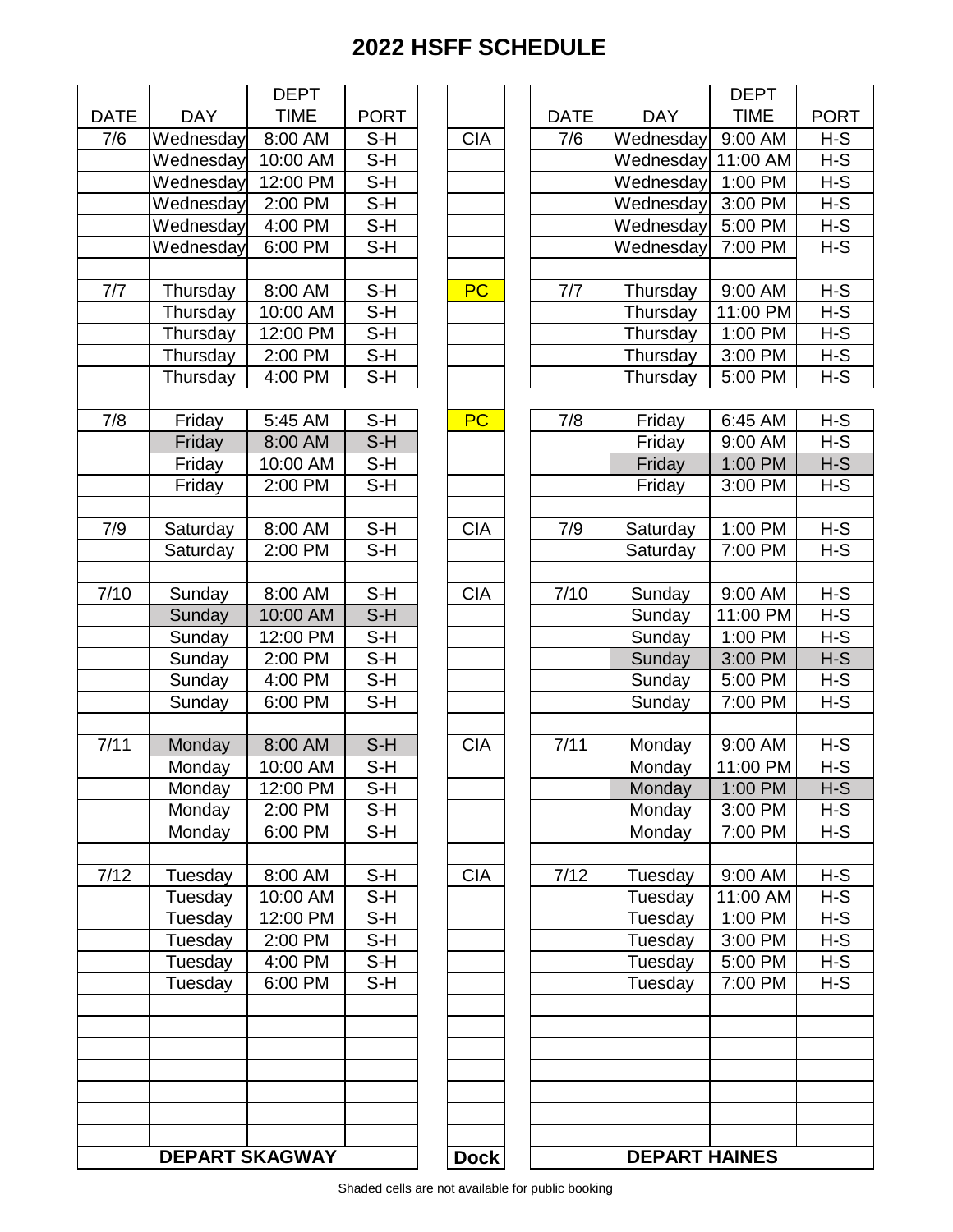|             |            | <b>DEPT</b> |                            |  |  |
|-------------|------------|-------------|----------------------------|--|--|
| <b>DATE</b> | <b>DAY</b> | <b>TIME</b> | <b>PORT</b>                |  |  |
|             |            |             |                            |  |  |
| 7/13        | Wednesday  | 8:00 AM     | S-H                        |  |  |
|             | Wednesday  | 10:00 AM    | $S-H$                      |  |  |
|             | Wednesday  | 12:00 PM    | $S-H$                      |  |  |
|             | Wednesday  | 2:00 PM     | $S-H$                      |  |  |
|             | Wednesday  | 4:00 PM     | S-H                        |  |  |
|             | Wednesday  | 6:00 PM     | S-H                        |  |  |
|             |            |             |                            |  |  |
| 7/14        | Thursday   | 8:00 AM     | S-H                        |  |  |
|             | Thursday   | 10:00 AM    | $S-H$                      |  |  |
|             | Thursday   | 12:00 PM    | S-H                        |  |  |
|             | Thursday   | 2:00 PM     | $S-H$                      |  |  |
|             | Thursday   | 4:00 PM     | S-H                        |  |  |
|             | Thursday   | 6:00 PM     | S-H                        |  |  |
|             |            |             |                            |  |  |
| 7/15        | Friday     | 8:00 AM     | S-H                        |  |  |
|             |            |             |                            |  |  |
| 7/16        | Saturday   | 8:00 AM     | S-H                        |  |  |
|             | Saturday   | 10:00 AM    | $S-H$                      |  |  |
|             | Saturday   | $12:00$ PM  | $S-\overline{H}$           |  |  |
|             | Saturday   | 2:00 PM     | $S-H$                      |  |  |
|             | Saturday   | 4:00 PM     | S-H                        |  |  |
|             | Saturday   | 6:00 PM     | $\overline{\mathsf{S-H}}$  |  |  |
|             |            |             |                            |  |  |
| 7/17        | Sunday     | 8:00 AM     | $S-H$                      |  |  |
|             | Sunday     | 10:00 AM    | $\overline{\mathsf{S}}$ -H |  |  |
|             | Sunday     | 2:00 PM     | S-H                        |  |  |
|             |            |             |                            |  |  |
| 7/18        | Monday     | 8:00 AM     | $S-H$                      |  |  |
|             | Monday     | 10:00 AM    | $\overline{\mathsf{S}}$ -H |  |  |
|             | Monday     | 12:00 PM    | S-H                        |  |  |
|             | Monday     | 2:00 PM     | $S-H$                      |  |  |
|             | Monday     | 4:00 PM     | $S-H$                      |  |  |
|             |            |             |                            |  |  |
| 7/19        | Tuesday    | 8:00 AM     | S-H                        |  |  |
|             | Tuesday    | 10:00 AM    | S-H                        |  |  |
|             | Tuesday    | 12:00 PM    | S-H                        |  |  |
|             | Tuesday    | 2:00 PM     | S-H                        |  |  |
|             | Tuesday    | 4:00 PM     | S-H                        |  |  |
|             | Tuesday    | 6:00 PM     | S-H                        |  |  |
|             |            |             |                            |  |  |

|            |            | <b>DEPT</b> |                                           |            |             |            | <b>DEPT</b> |             |
|------------|------------|-------------|-------------------------------------------|------------|-------------|------------|-------------|-------------|
| <b>ATE</b> | <b>DAY</b> | <b>TIME</b> | <b>PORT</b>                               |            | <b>DATE</b> | <b>DAY</b> | <b>TIME</b> | <b>PORT</b> |
|            |            |             |                                           |            |             |            |             |             |
| 7/13       | Wednesday  | 8:00 AM     | $S-H$                                     | <b>PC</b>  | 7/13        | Wednesday  | 9:00 AM     | $H-S$       |
|            | Wednesday  | 10:00 AM    | $S-H$                                     |            |             | Wednesday  | 11:00 AM    | $H-S$       |
|            | Wednesday  | 12:00 PM    | $S-H$                                     |            |             | Wednesday  | 1:00 PM     | $H-S$       |
|            | Wednesday  | 2:00 PM     | $S-H$                                     |            |             | Wednesday  | 3:00 PM     | $H-S$       |
|            | Wednesday  | 4:00 PM     | $\overline{\mathsf{S}\text{-}\mathsf{H}}$ |            |             | Wednesday  | 5:00 PM     | $H-S$       |
|            | Wednesday  | 6:00 PM     | $S-H$                                     |            |             | Wednesday  | 7:00 PM     | $H-S$       |
|            |            |             |                                           |            |             |            |             |             |
| 7/14       | Thursday   | 8:00 AM     | $S-H$                                     | <b>PC</b>  | 7/14        | Thursday   | 9:00 AM     | $H-S$       |
|            | Thursday   | 10:00 AM    | $S-H$                                     |            |             | Thursday   | 11:00 AM    | $H-S$       |
|            | Thursday   | 12:00 PM    | S-H                                       |            |             | Thursday   | 1:00 PM     | $H - S$     |
|            | Thursday   | 2:00 PM     | $S-H$                                     |            |             | Thursday   | 3:00 PM     | $H-S$       |
|            | Thursday   | 4:00 PM     | $S-H$                                     |            |             | Thursday   | 5:00 PM     | $H-S$       |
|            | Thursday   | 6:00 PM     | $S-H$                                     |            |             | Thursday   | 7:00 PM     | $H-S$       |
|            |            |             |                                           |            |             |            |             |             |
| 7/15       | Friday     | 8:00 AM     | $S-H$                                     | <b>CIA</b> | 7/15        | Friday     | 1:00 PM     | $H-S$       |
|            |            |             |                                           |            |             |            |             |             |
| 7/16       | Saturday   | 8:00 AM     | $S-H$                                     | <b>CIA</b> | 7/16        | Saturday   | 9:00 AM     | $H-S$       |
|            | Saturday   | 10:00 AM    | $S-H$                                     |            |             | Saturday   | 11:00 AM    | H-S         |
|            | Saturday   | 12:00 PM    | $S-H$                                     |            |             | Saturday   | 1:00 PM     | $H-S$       |
|            | Saturday   | 2:00 PM     | $S-H$                                     |            |             | Saturday   | 3:00 PM     | $H-S$       |
|            | Saturday   | 4:00 PM     | $S-H$                                     |            |             | Saturday   | 5:00 PM     | H-S         |
|            | Saturday   | 6:00 PM     | $S-H$                                     |            |             | Saturday   | 7:00 PM     | $H-S$       |
|            |            |             |                                           |            |             |            |             |             |
| 7/17       | Sunday     | 8:00 AM     | $S-H$                                     | <b>CIA</b> | 7/17        | Sunday     | 9:00 AM     | $H-S$       |
|            | Sunday     | 10:00 AM    | $S-H$                                     |            |             | Sunday     | 1:00 PM     | $H-S$       |
|            | Sunday     | 2:00 PM     | $S-H$                                     |            |             | Sunday     | 3:00 PM     | $H-S$       |
|            |            |             |                                           |            |             |            |             |             |
| 7/18       | Monday     | 8:00 AM     | $S-H$                                     | <b>PC</b>  | 7/18        | Monday     | 9:00 AM     | $H-S$       |
|            | Monday     | 10:00 AM    | $S-H$                                     |            |             | Monday     | 11:00 AM    | $H-S$       |
|            | Monday     | 12:00 PM    | S-H                                       |            |             | Monday     | 1:00 PM     | H-S         |
|            | Monday     | 2:00 PM     | S-H                                       |            |             | Monday     | 3:00 PM     | H-S         |
|            | Monday     | 4:00 PM     | $S-H$                                     |            |             | Monday     | 5:00 PM     | $H-S$       |
|            |            |             |                                           |            |             |            |             |             |
| 7/19       | Tuesday    | 8:00 AM     | S-H                                       | <b>CIA</b> | 7/19        | Tuesday    | 9:00 AM     | H-S         |
|            | Tuesday    | 10:00 AM    | S-H                                       |            |             | Tuesday    | 11:00 AM    | H-S         |
|            | Tuesday    | 12:00 PM    | S-H                                       |            |             | Tuesday    | 1:00 PM     | H-S         |
|            | Tuesday    | 2:00 PM     | S-H                                       |            |             | Tuesday    | 3:00 PM     | H-S         |
|            | Tuesday    | 4:00 PM     | S-H                                       |            |             | Tuesday    | 5:00 PM     | $H-S$       |
|            | Tuesday    | 6:00 PM     | S-H                                       |            |             | Tuesday    | 7:00 PM     | H-S         |
|            |            |             |                                           |            |             |            |             |             |
|            |            |             |                                           |            |             |            |             |             |

**DEPART SKAGWAY DEPART HAINES**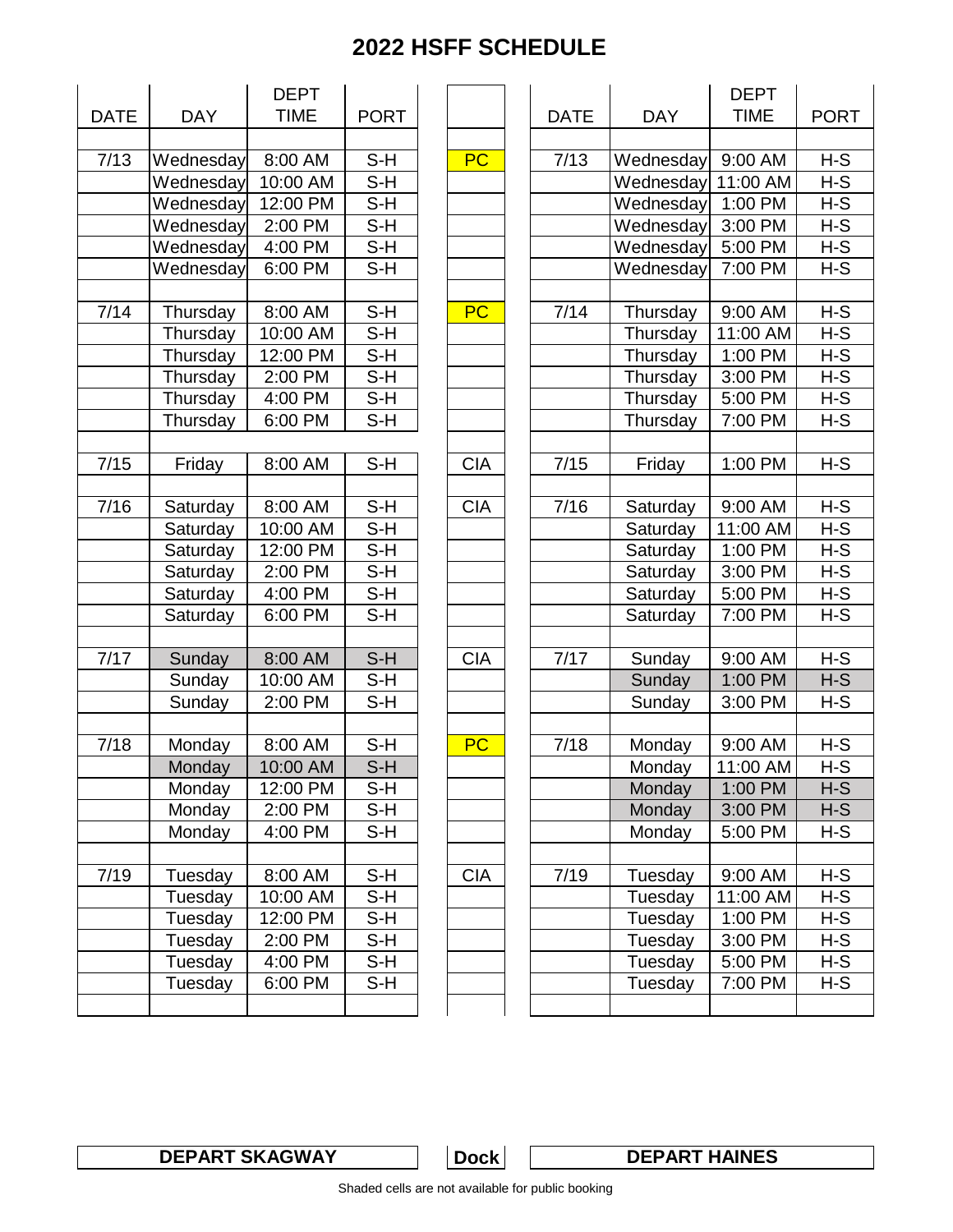|             |            | <b>DEPT</b><br><b>TIME</b> | <b>PORT</b>  |  |  |
|-------------|------------|----------------------------|--------------|--|--|
| <b>DATE</b> | <b>DAY</b> |                            |              |  |  |
|             |            |                            |              |  |  |
| 7/20        | Wednesday  | 8:00 AM                    | S-H          |  |  |
|             | Wednesday  | 10:00 AM                   | $S-H$        |  |  |
|             | Wednesday  | 12:00 PM                   | S-H          |  |  |
|             | Wednesday  | 2:00 PM                    | S-H          |  |  |
|             | Wednesday  | 4:00 PM                    | S-H          |  |  |
|             | Wednesday  | 6:00 PM                    | S-H          |  |  |
|             |            |                            |              |  |  |
| 7/21        | Thursday   | 5:45 AM                    | S-H          |  |  |
|             | Thursday   | 8:00 AM                    | S-H          |  |  |
|             | Thursday   | 10:00 AM                   | S-H          |  |  |
|             | Thursday   | 12:00 PM                   | S-H          |  |  |
|             | Thursday   | 2:00 PM                    | S-H          |  |  |
|             | Thursday   | 4:00 PM                    | S-H          |  |  |
|             | Thursday   | 6:00 PM                    | $S-H$        |  |  |
|             |            |                            |              |  |  |
| 7/22        | Friday     | 5:45 AM                    | S-H          |  |  |
|             | Friday     | 8:00 AM                    | S-H          |  |  |
|             | Friday     | 10:00 AM                   | S-H          |  |  |
|             | Friday     | 2:00 PM                    | S-H          |  |  |
|             |            |                            |              |  |  |
| 7/23        | Saturday   | 8:00 AM                    | S-H          |  |  |
|             | Saturday   | 6:00 PM                    | S-H          |  |  |
|             |            |                            |              |  |  |
| 7/24        | Sunday     | 8:00 AM                    | S-H<br>$S-H$ |  |  |
|             | Sunday     | 10:00 AM                   |              |  |  |
|             | Sunday     | 12:00 PM                   | S-H          |  |  |
|             | Sunday     | 2:00 PM                    | S-H          |  |  |
|             | Sunday     | 4:00 PM                    | S-H          |  |  |
| 7/25        | Monday     | 8:00 AM                    | S-H          |  |  |
|             | Monday     | 10:00 AM                   | $S-H$        |  |  |
|             | Monday     | 12:00 PM                   | S-H          |  |  |
|             | Monday     | 2:00 PM                    | S-H          |  |  |
|             | Monday     | 4:00 PM                    | S-H          |  |  |
|             |            |                            |              |  |  |
| 7/26        | Tuesday    | 8:00 AM                    | S-H          |  |  |
|             | Tuesday    | 10:00 AM                   | $S-H$        |  |  |
|             | Tuesday    | 12:00 PM                   | S-H          |  |  |
|             | Tuesday    | 2:00 PM                    | S-H          |  |  |
|             | Tuesday    | 4:00 PM                    | $S-H$        |  |  |
|             | Tuesday    | 6:00 PM                    | S-H          |  |  |
|             |            |                            |              |  |  |
|             |            |                            |              |  |  |

|                   |            | <b>DEPT</b> |             |            |             |            | <b>DEPT</b> |             |
|-------------------|------------|-------------|-------------|------------|-------------|------------|-------------|-------------|
| <b>ATE</b>        | <b>DAY</b> | <b>TIME</b> | <b>PORT</b> |            | <b>DATE</b> | <b>DAY</b> | <b>TIME</b> | <b>PORT</b> |
|                   |            |             |             |            |             |            |             |             |
| $\frac{1}{7}{20}$ | Wednesday  | 8:00 AM     | $S-H$       | <b>CIA</b> | 7/20        | Wednesday  | 9:00 AM     | $H-S$       |
|                   | Wednesday  | 10:00 AM    | $S-H$       |            |             | Wednesday  | 11:00 AM    | $H-S$       |
|                   | Wednesday  | 12:00 PM    | $S-H$       |            |             | Wednesday  | 1:00 PM     | $H-S$       |
|                   | Wednesday  | 2:00 PM     | $S-H$       |            |             | Wednesday  | 3:00 PM     | $H-S$       |
|                   | Wednesday  | 4:00 PM     | $S-H$       |            |             | Wednesday  | 5:00 PM     | $H-S$       |
|                   | Wednesday  | 6:00 PM     | $S-H$       |            |             | Wednesday  | 7:00 PM     | $H-S$       |
|                   |            |             |             |            |             |            |             |             |
| 7/21              | Thursday   | 5:45 AM     | $S-H$       | <b>PC</b>  | 7/21        | Thursday   | 6:45 AM     | $H-S$       |
|                   | Thursday   | 8:00 AM     | $S-H$       |            |             | Thursday   | 9:00 AM     | $H-S$       |
|                   | Thursday   | 10:00 AM    | $S-H$       |            |             | Thursday   | 11:00 AM    | $H-S$       |
|                   | Thursday   | 12:00 PM    | $S-H$       |            |             | Thursday   | 1:00 PM     | $H-S$       |
|                   | Thursday   | $2:00$ PM   | $S-H$       |            |             | Thursday   | 3:00 PM     | $H-S$       |
|                   | Thursday   | 4:00 PM     | $S-H$       |            |             | Thursday   | 5:00 PM     | $H-S$       |
|                   | Thursday   | 6:00 PM     | $S-H$       |            |             | Thursday   | 7:00 PM     | $H-S$       |
|                   |            |             |             |            |             |            |             |             |
| 7/22              | Friday     | 5:45 AM     | $S-H$       | <b>PC</b>  | 7/22        | Friday     | 6:45 AM     | $H-S$       |
|                   | Friday     | 8:00 AM     | $S-H$       |            |             | Friday     | 9:00 AM     | $H-S$       |
|                   | Friday     | 10:00 AM    | $S-H$       |            |             | Friday     | 1:00 PM     | $H-S$       |
|                   | Friday     | 2:00 PM     | $S-H$       |            |             | Friday     | 3:00 PM     | $H-S$       |
|                   |            |             |             |            |             |            |             |             |
| 7/23              | Saturday   | 8:00 AM     | $S-H$       | <b>CIA</b> | 7/23        | Saturday   | 9:00 AM     | H-S         |
|                   | Saturday   | 6:00 PM     | $S-H$       |            |             | Saturday   | 1:00 PM     | $H-S$       |
|                   |            |             |             |            |             |            |             |             |
| $\frac{1}{7}/24$  | Sunday     | 8:00 AM     | $S-H$       | <b>CIA</b> | 7/24        | Sunday     | 9:00 AM     | $H-S$       |
|                   | Sunday     | 10:00 AM    | $S-H$       |            |             | Sunday     | 11:00 AM    | $H-S$       |
|                   | Sunday     | 12:00 PM    | $S-H$       |            |             | Sunday     | 1:00 PM     | $H-S$       |
|                   | Sunday     | 2:00 PM     | $S-H$       |            |             | Sunday     | 3:00 PM     | $H-S$       |
|                   | Sunday     | 4:00 PM     | $S-H$       |            |             | Sunday     | 5:00 PM     | $H-S$       |
|                   |            |             |             |            |             |            |             |             |
| 7/25              | Monday     | 8:00 AM     | S-H         | <b>CIA</b> | 7/25        | Monday     | 9:00 AM     | H-S         |
|                   | Monday     | 10:00 AM    | $S-H$       |            |             | Monday     | 11:00 AM    | $H-S$       |
|                   | Monday     | 12:00 PM    | S-H         |            |             | Monday     | 1:00 PM     | H-S         |
|                   | Monday     | 2:00 PM     | $S-H$       |            |             | Monday     | 3:00 PM     | H-S         |
|                   | Monday     | 4:00 PM     | $S-H$       |            |             | Monday     | 5:00 PM     | $H-S$       |
|                   |            |             |             |            |             |            |             |             |
| 7/26              | Tuesday    | 8:00 AM     | S-H         | <b>CIA</b> | 7/26        | Tuesday    | 9:00 AM     | H-S         |
|                   | Tuesday    | 10:00 AM    | $S-H$       |            |             | Tuesday    | 11:00 AM    | $H-S$       |
|                   | Tuesday    | 12:00 PM    | $S-H$       |            |             | Tuesday    | 1:00 PM     | H-S         |
|                   | Tuesday    | 2:00 PM     | S-H         |            |             | Tuesday    | 3:00 PM     | H-S         |
|                   | Tuesday    | 4:00 PM     | $S-H$       |            |             | Tuesday    | 5:00 PM     | $H-S$       |
|                   | Tuesday    | 6:00 PM     | S-H         |            |             | Tuesday    | 7:00 PM     | $H-S$       |
|                   |            |             |             |            |             |            |             |             |
|                   |            |             |             |            |             |            |             |             |

**DEPART SKAGWAY DEPART HAINES**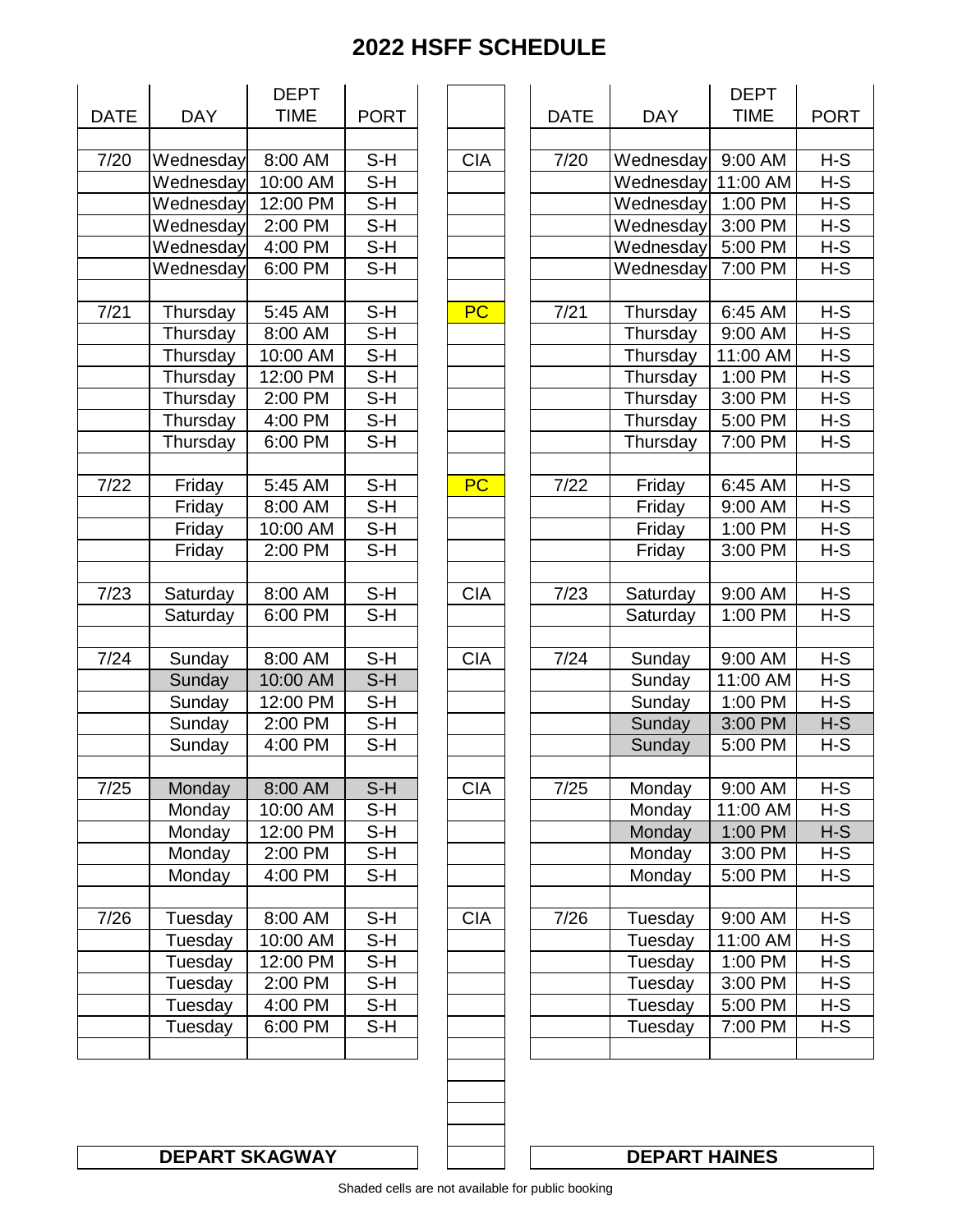|             |                       | <b>DEPT</b> |                            |
|-------------|-----------------------|-------------|----------------------------|
| <b>DATE</b> | <b>DAY</b>            | <b>TIME</b> | <b>PORT</b>                |
|             |                       |             |                            |
| 7/27        | Wednesday             | 8:00 AM     | $S-H$                      |
|             | Wednesday             | 10:00 AM    | $S-H$                      |
|             | Wednesday             | 12:00 PM    | $\overline{\mathsf{S}}$ -H |
|             | Wednesday             | 2:00 PM     | $S-H$                      |
|             | Wednesday             | 4:00 PM     | S-H                        |
|             | Wednesday             | 6:00 PM     | S-H                        |
| 7/28        | Thursday              | 8:00 AM     | S-H                        |
|             | Thursday              | 10:00 AM    | $S-H$                      |
|             | Thursday              | 12:00 PM    | S-H                        |
|             | Thursday              | 2:00 PM     | S-H                        |
|             | Thursday              | 4:00 PM     | $S-H$                      |
|             | Thursday              | 6:00 PM     | S-H                        |
|             |                       |             |                            |
| 7/29        | Friday                | 8:00 AM     | $S-H$                      |
| 7/30        | Saturday              | 8:00 AM     | S-H                        |
|             | Saturday              | 10:00 AM    | $S-H$                      |
|             | Saturday              | 12:00 PM    | $S-H$                      |
|             | Saturday              | 2:00 PM     | S-H                        |
|             |                       |             |                            |
|             | Saturday              | 4:00 PM     | S-H                        |
|             | Saturday              | 6:00 PM     | S-H                        |
| 7/31        | Sunday                | 8:00 AM     | $S-H$                      |
|             | Sunday                | 12:00 PM    | $S-H$                      |
|             | Sunday                | 2:00 PM     | S-H                        |
|             | Sunday                | 6:00 PM     | S-H                        |
|             |                       |             |                            |
| 8/1         | Monday                | 8:00 AM     | $\overline{\mathsf{S}}$ -H |
|             | Monday                | 10:00 AM    | S-H                        |
|             | Monday                | 12:00 PM    | S-H                        |
|             | Monday                | 2:00 PM     | $S-H$                      |
|             | Monday                | 4:00 PM     | S-H                        |
| 8/2         | Tuesday               | 8:00 AM     | S-H                        |
|             | Tuesday               | 10:00 AM    | $S-H$                      |
|             | Tuesday               | 12:00 PM    | S-H                        |
|             |                       | 2:00 PM     | S-H                        |
|             | Tuesday               |             |                            |
|             | Tuesday               | 4:00 PM     | S-H                        |
|             | Tuesday               | 6:00 PM     | $S-H$                      |
|             |                       |             |                            |
|             |                       |             |                            |
|             |                       |             |                            |
|             | <b>DEPART SKAGWAY</b> |             |                            |

| <b>ATE</b>        | <b>DAY</b>            | <b>DEPT</b><br><b>TIME</b> | <b>PORT</b> |             | <b>DATE</b> | <b>DAY</b>           | <b>DEPT</b><br><b>TIME</b> | <b>PORT</b> |
|-------------------|-----------------------|----------------------------|-------------|-------------|-------------|----------------------|----------------------------|-------------|
| 7/27              | Wednesday             | 8:00 AM                    | $S-H$       | <b>PC</b>   | 7/27        | Wednesday            | 9:00 AM                    | $H-S$       |
|                   | Wednesday             | 10:00 AM                   | $S-H$       |             |             | Wednesday            | 11:00 AM                   | $H-S$       |
|                   | Wednesday             | 12:00 PM                   | $S-H$       |             |             | Wednesday            | 1:00 PM                    | $H-S$       |
|                   | Wednesday             | 2:00 PM                    | $S-H$       |             |             | Wednesday            | 3:00 PM                    | $H-S$       |
|                   | Wednesday             | 4:00 PM                    | $S-H$       |             |             | Wednesday            | 5:00 PM                    | $H-S$       |
|                   | Wednesday             | 6:00 PM                    | $S-H$       |             |             | Wednesday            | 7:00 PM                    | $H-S$       |
|                   |                       |                            |             |             |             |                      |                            |             |
| 7/28              | Thursday              | 8:00 AM                    | $S-H$       | <b>CIA</b>  | 7/28        | Thursday             | 9:00 AM                    | $H-S$       |
|                   | Thursday              | 10:00 AM                   | $S-H$       |             |             | Thursday             | 11:00 AM                   | $H-S$       |
|                   | Thursday              | 12:00 PM                   | $S-H$       |             |             | Thursday             | 1:00 PM                    | $H-S$       |
|                   | Thursday              | 2:00 PM                    | S-H         |             |             | Thursday             | 3:00 PM                    | $H-S$       |
|                   | Thursday              | 4:00 PM                    | S-H         |             |             | Thursday             | 5:00 PM                    | $H-S$       |
|                   | Thursday              | 6:00 PM                    | $S-H$       |             |             | Thursday             | 7:00 PM                    | $H-S$       |
|                   |                       |                            |             |             |             |                      |                            |             |
| 7/29              | Friday                | 8:00 AM                    | $S-H$       | <b>CIA</b>  | 7/29        | Friday               | 1:00 PM                    | $H-S$       |
| 7/30              | Saturday              | 8:00 AM                    | $S-H$       | <b>CIA</b>  | 7/30        | Saturday             | 9:00 AM                    | $H-S$       |
|                   | Saturday              | 10:00 AM                   | $S-H$       |             |             | Saturday             | 11:00 AM                   | $H-S$       |
|                   | Saturday              | 12:00 PM                   | $S-H$       |             |             | Saturday             | 1:00 PM                    | H-S         |
|                   | Saturday              | 2:00 PM                    | $S-H$       |             |             | Saturday             | 3:00 PM                    | H-S         |
|                   | Saturday              | 4:00 PM                    | $S-H$       |             |             | Saturday             | 5:00 PM                    | $H-S$       |
|                   | Saturday              | 6:00 PM                    | $S-H$       |             |             | Saturday             | 7:00 PM                    | $S-H$       |
|                   |                       |                            |             |             |             |                      |                            |             |
| $\frac{1}{7}{31}$ | Sunday                | 8:00 AM                    | $S-H$       | <b>CIA</b>  | 7/31        | Sunday               | 9:00 AM                    | $H-S$       |
|                   | Sunday                | 12:00 PM                   | $S-H$       |             |             | Sunday               | 1:00 PM                    | $H-S$       |
|                   | Sunday                | 2:00 PM                    | $S-H$       |             |             | Sunday               | 5:00 PM                    | $H-S$       |
|                   | Sunday                | 6:00 PM                    | $S-H$       |             |             | Sunday               | 7:00 PM                    | $S-H$       |
|                   |                       |                            |             |             |             |                      |                            |             |
| 8/1               | Monday                | 8:00 AM                    | $S-H$       | <b>CIA</b>  | 8/1         | Monday               | 9:00 AM                    | $H-S$       |
|                   | Monday                | 10:00 AM                   | S-H         |             |             | Monday               | 11:00 AM                   | H-S         |
|                   | Monday                | 12:00 PM                   | $S-H$       |             |             | Monday               | 1:00 PM                    | $H-S$       |
|                   | Monday                | 2:00 PM                    | S-H         |             |             | Monday               | 3:00 PM                    | H-S         |
|                   | Monday                | 4:00 PM                    | $S-H$       |             |             | Monday               | 5:00 PM                    | H-S         |
|                   |                       |                            |             |             |             |                      |                            |             |
| 8/2               | Tuesday               | 8:00 AM                    | $S-H$       | <b>CIA</b>  | 8/2         | Tuesday              | 9:00 AM                    | $H-S$       |
|                   | Tuesday               | 10:00 AM                   | S-H         |             |             | Tuesday              | 11:00 AM                   | $H-S$       |
|                   | Tuesday               | 12:00 PM                   | $S-H$       |             |             | Tuesday              | 1:00 PM                    | $H-S$       |
|                   | Tuesday               | 2:00 PM                    | S-H         |             |             | Tuesday              | 3:00 PM                    | $H-S$       |
|                   | Tuesday               | 4:00 PM                    | S-H         |             |             | Tuesday              | 5:00 PM                    | H-S         |
|                   | Tuesday               | 6:00 PM                    | $S-H$       |             |             | Tuesday              | 7:00 PM                    | $H-S$       |
|                   |                       |                            |             |             |             |                      |                            |             |
|                   |                       |                            |             |             |             |                      |                            |             |
|                   |                       |                            |             |             |             |                      |                            |             |
|                   |                       |                            |             |             |             |                      |                            |             |
|                   |                       |                            |             |             |             |                      |                            |             |
|                   |                       |                            |             |             |             |                      |                            |             |
|                   | <b>DEPART SKAGWAY</b> |                            |             | <b>Dock</b> |             | <b>DEPART HAINES</b> |                            |             |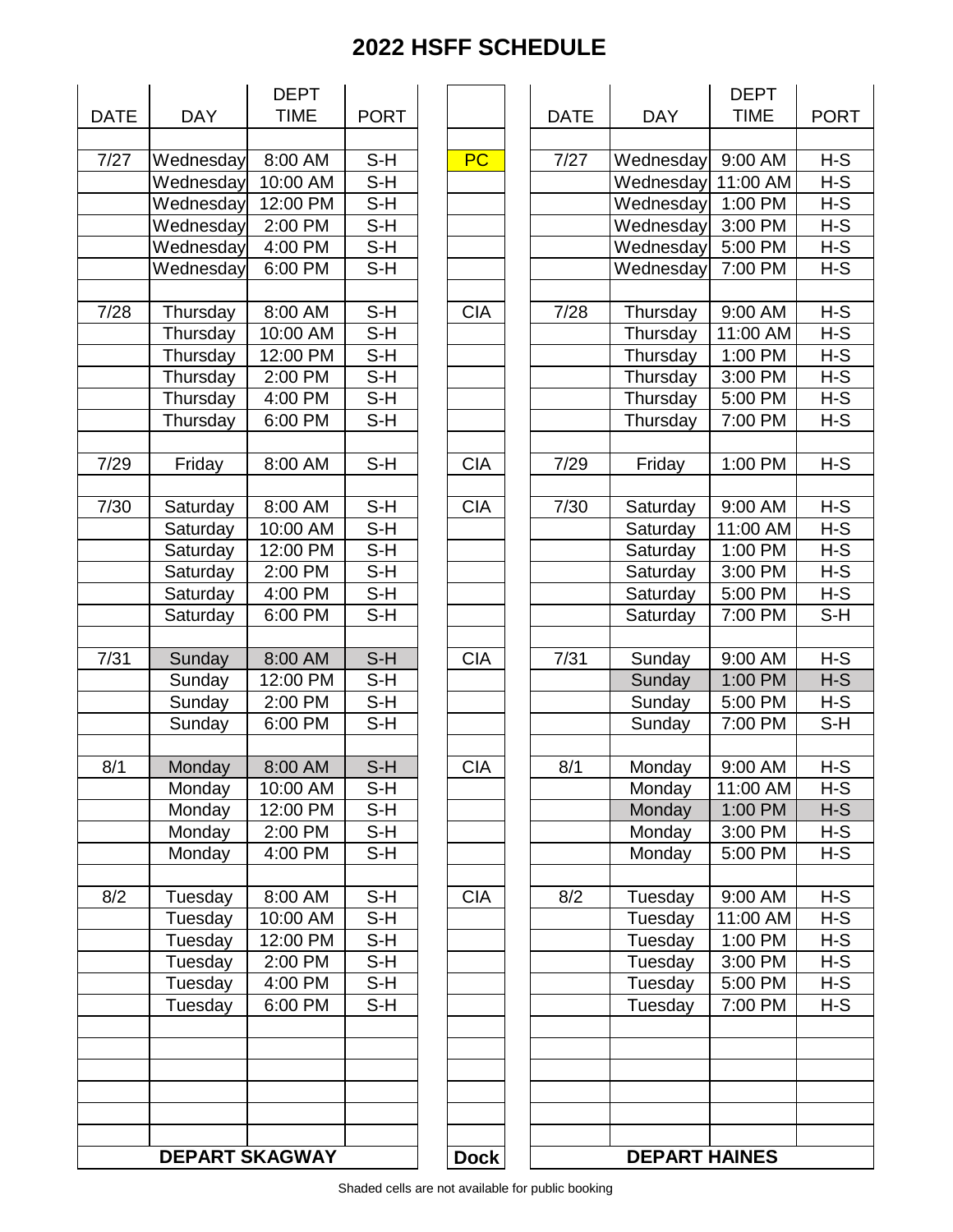| <b>DATE</b> | <b>DAY</b> | <b>DEPT</b><br><b>TIME</b><br><b>PORT</b> |                            |
|-------------|------------|-------------------------------------------|----------------------------|
| 8/3         | Wednesday  | 5:45 AM                                   | $S-H$                      |
|             | Wednesday  | 8:00 AM                                   | S-H                        |
|             | Wednesday  | 10:00 AM                                  | S-H                        |
|             | Wednesday  | 12:00 PM                                  | S-H                        |
|             | Wednesday  | 2:00 PM                                   | S-H                        |
|             | Wednesday  | 4:00 PM                                   | S-H                        |
|             |            | 6:00 PM                                   |                            |
|             | Wednesday  |                                           | S-H                        |
| 8/4         | Thursday   | 8:00 AM                                   | S-H                        |
|             | Thursday   | 10:00 AM                                  | S-H                        |
|             | Thursday   | 12:00 PM                                  | S-H                        |
|             | Thursday   | 2:00 PM                                   | $S-H$                      |
|             | Thursday   | 4:00 PM                                   | S-H                        |
| 8/5         | Friday     | 8:00 AM                                   | $S-H$                      |
|             |            |                                           |                            |
| 8/6         | Saturday   | 8:00 AM                                   | S-H                        |
|             | Saturday   | 10:00 AM                                  | $S-H$                      |
|             | Saturday   | 2:00 PM                                   | $\overline{\mathsf{S}}$ -H |
| 8/7         | Sunday     | 8:00 AM                                   | $S-H$                      |
|             | Sunday     | 10:00 AM                                  | S-H                        |
|             |            | 12:00 PM                                  |                            |
|             | Sunday     |                                           | S-H                        |
|             | Sunday     | 2:00 PM                                   | S-H                        |
|             | Sunday     | 4:00 PM                                   | S-H                        |
| 8/8         | Monday     | 8:00 AM                                   | $S-H$                      |
|             | Monday     | 10:00 AM                                  | S-H                        |
|             | Monday     | 2:00 PM                                   | S-H                        |
|             |            |                                           |                            |
| 8/9         | Tuesday    | 8:00 AM                                   | S-H                        |
|             | Tuesday    | 10:00 AM                                  | S-H                        |
|             | Tuesday    | 12:00 PM                                  | S-H                        |
|             | Tuesday    | 2:00 PM                                   | S-H                        |
|             | Tuesday    | 4:00 PM                                   | $S-H$                      |
|             | Tuesday    | 6:00 PM                                   | S-H                        |
|             |            |                                           |                            |
|             |            |                                           |                            |
|             |            |                                           |                            |
|             |            |                                           |                            |
|             |            |                                           |                            |
|             |            | <b>DEPART SKAGWAY</b>                     |                            |

| <b>ATE</b>       | <b>DAY</b>            | <b>DEPT</b><br><b>TIME</b> | <b>PORT</b>                |             | <b>DATE</b> | <b>DAY</b>           | <b>DEPT</b><br><b>TIME</b> | <b>PORT</b>    |
|------------------|-----------------------|----------------------------|----------------------------|-------------|-------------|----------------------|----------------------------|----------------|
|                  |                       |                            |                            |             |             |                      |                            |                |
| 8/3              | Wednesday             | 5:45 AM                    | S-H                        | <b>PC</b>   | 8/3         | Wednesday            | 6:45 AM                    | $H-S$          |
|                  | Wednesday             | 8:00 AM                    | $\overline{\mathsf{S}}$ -H |             |             | Wednesday            | 9:00 AM                    | $H-S$          |
|                  | Wednesday             | 10:00 AM                   | $S-H$                      |             |             | Wednesday            | 11:00 AM                   | $H-S$          |
|                  | Wednesday             | 12:00 PM                   | $S-H$                      |             |             | Wednesday            | 1:00 PM                    | $H-S$          |
|                  | Wednesday             | 2:00 PM                    | $S-H$                      |             |             | Wednesday            | 3:00 PM                    | $H-S$          |
|                  | Wednesday             | 4:00 PM                    | $S-H$                      |             |             | Wednesday            | 5:00 PM                    | $H-S$          |
|                  | Wednesday             | 6:00 PM                    | $S-H$                      |             |             | Wednesday            | 7:00 PM                    | $H-S$          |
| 8/4              | Thursday              | 8:00 AM                    | $S-H$                      | <b>PC</b>   | 8/4         | Thursday             | 9:00 AM                    | $H-S$          |
|                  | Thursday              | 10:00 AM                   | $S-H$                      |             |             | Thursday             | 11:00 AM                   | $H-S$          |
|                  | Thursday              | 12:00 PM                   | $S-H$                      |             |             | Thursday             | 1:00 PM                    | $H-S$          |
|                  | Thursday              | 2:00 PM                    | $S-H$                      |             |             | Thursday             | 3:00 PM                    | $H-S$          |
|                  | Thursday              | 4:00 PM                    | $S-H$                      |             |             | Thursday             | 5:00 PM                    | $H-S$          |
| 8/5              | Friday                | 8:00 AM                    | $S-H$                      | <b>CIA</b>  | 8/5         | Friday               | 1:00 PM                    | $H-S$          |
| $\overline{8/6}$ |                       |                            |                            |             |             |                      |                            |                |
|                  | Saturday              | 8:00 AM<br>10:00 AM        | $S-H$                      | <b>CIA</b>  | 8/6         | Saturday             | 9:00 AM                    | $H-S$<br>$H-S$ |
|                  | Saturday              |                            | $S-H$                      |             |             | Saturday             | 1:00 PM                    |                |
|                  | Saturday              | 2:00 PM                    | $S-H$                      |             |             | Saturday             | 3:00 PM                    | $H-S$          |
| 8/7              | Sunday                | 8:00 AM                    | $S-H$                      | <b>CIA</b>  | 8/7         | Sunday               | 9:00 AM                    | $H-S$          |
|                  | Sunday                | 10:00 AM                   | $S-H$                      |             |             | Sunday               | 11:00 AM                   | H-S            |
|                  | Sunday                | 12:00 PM                   | $S-H$                      |             |             | Sunday               | 1:00 PM                    | $H-S$          |
|                  | Sunday                | 2:00 PM                    | $S-H$                      |             |             | Sunday               | 3:00 PM                    | $H-S$          |
|                  | Sunday                | 4:00 PM                    | $S-H$                      |             |             | Sunday               | 5:00 PM                    | $H-S$          |
|                  |                       |                            |                            |             |             |                      |                            |                |
| 8/8              | Monday                | 8:00 AM                    | $S-H$                      | <b>CIA</b>  | 8/8         | Monday               | 9:00 AM                    | $H-S$          |
|                  | Monday                | 10:00 AM                   | $S-H$                      |             |             | Monday               | 1:00 PM                    | $H-S$          |
|                  | Monday                | 2:00 PM                    | $S-H$                      |             |             | Monday               | 3:00 PM                    | $H-S$          |
| 8/9              | Tuesday               | $8:00$ AM                  | $S-H$                      | <b>CIA</b>  | 8/9         | Tuesday              | $9:00$ AM                  | $H-S$          |
|                  | Tuesday               | 10:00 AM                   | $S-H$                      |             |             | Tuesday              | 11:00 AM                   | $H-S$          |
|                  | Tuesday               | 12:00 PM                   | $S-H$                      |             |             | Tuesday              | 1:00 PM                    | $H-S$          |
|                  | Tuesday               | 2:00 PM                    | $S-H$                      |             |             | Tuesday              | 3:00 PM                    | $H-S$          |
|                  | Tuesday               | 4:00 PM                    | $S-H$                      |             |             | Tuesday              | 5:00 PM                    | $H-S$          |
|                  | Tuesday               | 6:00 PM                    | $S-H$                      |             |             | Tuesday              | 7:00 PM                    | $H-S$          |
|                  |                       |                            |                            |             |             |                      |                            |                |
|                  |                       |                            |                            |             |             |                      |                            |                |
|                  |                       |                            |                            |             |             |                      |                            |                |
|                  |                       |                            |                            |             |             |                      |                            |                |
|                  |                       |                            |                            |             |             |                      |                            |                |
|                  |                       |                            |                            |             |             |                      |                            |                |
|                  |                       |                            |                            |             |             |                      |                            |                |
|                  |                       |                            |                            |             |             |                      |                            |                |
|                  | <b>DEPART SKAGWAY</b> |                            |                            | <b>Dock</b> |             | <b>DEPART HAINES</b> |                            |                |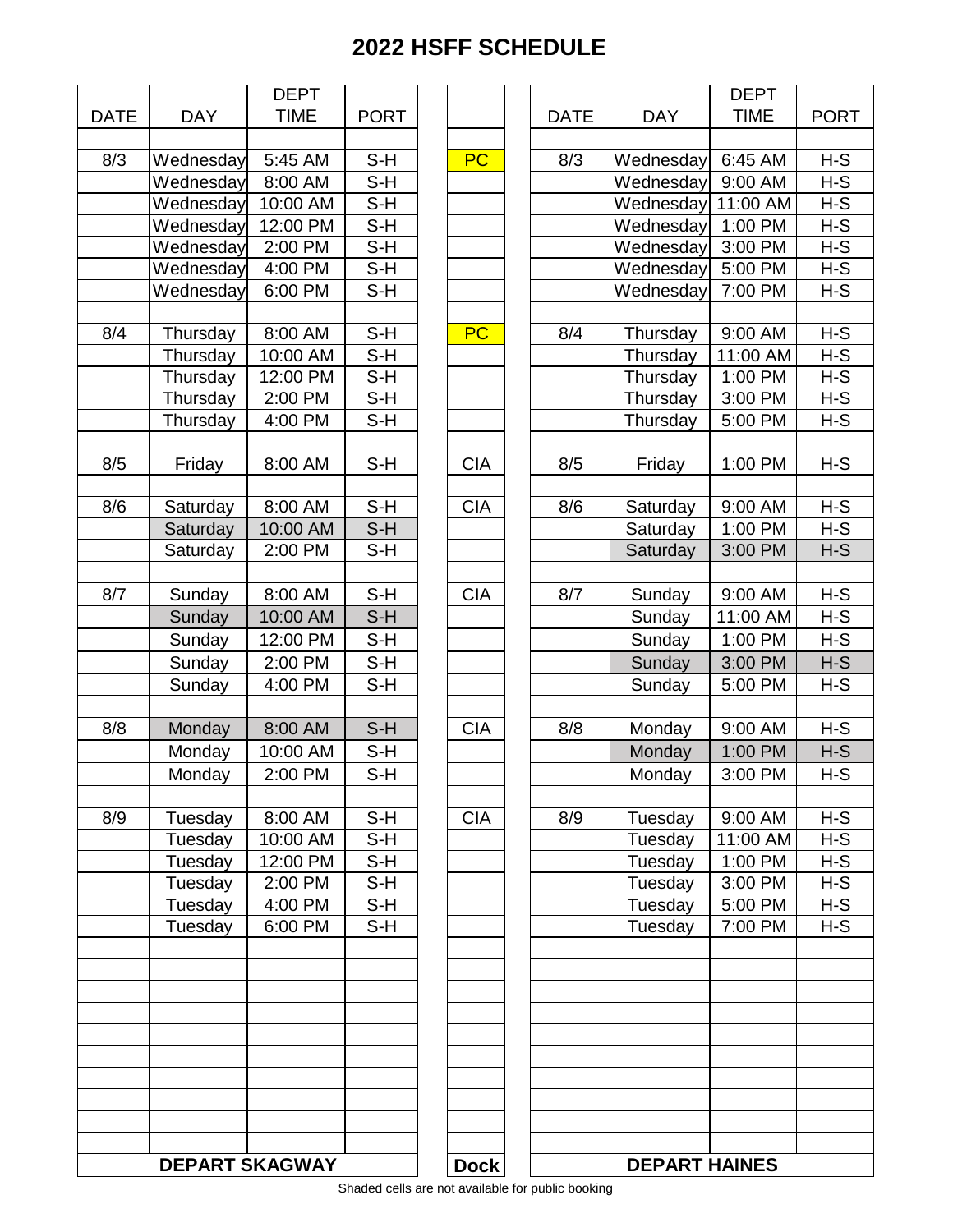| <b>DATE</b> | <b>DAY</b>            | <b>DEPT</b><br><b>TIME</b> |                            |  |
|-------------|-----------------------|----------------------------|----------------------------|--|
|             |                       |                            | <b>PORT</b>                |  |
| 8/10        | Wednesday             | 8:00 AM                    | S-H                        |  |
|             | Wednesday             | 10:00 AM                   | S-H                        |  |
|             | Wednesday             | 12:00 PM                   | $S-H$                      |  |
|             | Wednesday             | 2:00 PM                    | S-H                        |  |
|             | Wednesday             | 4:00 PM                    | S-H                        |  |
|             | Wednesday             | 6:00 PM                    | S-H                        |  |
|             |                       |                            |                            |  |
| 8/11        | Thursday              | 8:00 AM                    | S-H                        |  |
|             | Thursday              | 10:00 AM                   | S-H                        |  |
|             | Thursday              | 12:00 PM                   | $\overline{\mathsf{S}}$ -H |  |
|             | Thursday              | 2:00 PM                    | $S-H$                      |  |
|             | Thursday              | 4:00 PM                    | S-H                        |  |
|             | Thursday              | 6:00 PM                    | S-H                        |  |
|             |                       |                            |                            |  |
| 8/12        | Friday                | 8:00 AM                    | S-H                        |  |
|             | Friday                | 10:00 AM                   | $S-H$                      |  |
|             | Friday                | 12:00 PM                   | S-H                        |  |
|             | Friday                | 2:00 PM                    | $S-H$                      |  |
|             | Friday                | 4:00 PM                    | S-H                        |  |
|             |                       |                            |                            |  |
| 8/13        | Saturday              | 5:45 AM                    | S-H                        |  |
|             | Saturday              | 8:00 AM                    | S-H                        |  |
|             | Saturday              | 10:00 AM                   | $S-H$                      |  |
|             | Saturday              | 2:00 PM                    | S-H                        |  |
|             | Saturday              | 6:00 PM                    | S-H                        |  |
|             |                       |                            |                            |  |
| 8/14        | Sunday                | 8:00 AM                    | S-H                        |  |
|             | Sunday                | 10:00 AM                   | $S-H$                      |  |
|             | Sunday                | $2:00$ PM                  | S-H                        |  |
|             |                       |                            |                            |  |
| 8/15        | Monday                | 8:00 AM                    | S-H                        |  |
|             | Monday                | 10:00 AM                   | $S-H$                      |  |
|             | Monday                | 12:00 PM                   | S-H                        |  |
|             | Monday                | 2:00 PM                    | S-H                        |  |
|             | Monday                | 4:00 PM                    | S-H                        |  |
|             |                       |                            |                            |  |
| 8/16        | Tuesday               | 8:00 AM                    | S-H                        |  |
|             | Tuesday               | 10:00 AM                   | $\overline{\mathsf{S}}$ -H |  |
|             | Tuesday               | 12:00 PM                   | S-H                        |  |
|             | Tuesday               | 2:00 PM                    | S-H                        |  |
|             | Tuesday               | 4:00 PM                    | S-H                        |  |
|             | Tuesday               | 6:00 PM                    | S-H                        |  |
|             |                       |                            |                            |  |
|             |                       |                            |                            |  |
|             |                       |                            |                            |  |
|             | <b>DEPART SKAGWAY</b> |                            |                            |  |

| <b>DATE</b> | <b>DAY</b>            | <b>DEPT</b><br><b>TIME</b> | <b>PORT</b> |             | <b>DATE</b> | <b>DAY</b>           | <b>DEPT</b><br><b>TIME</b> | <b>PORT</b> |
|-------------|-----------------------|----------------------------|-------------|-------------|-------------|----------------------|----------------------------|-------------|
|             |                       |                            |             |             |             |                      |                            |             |
| 8/10        | Wednesday             | 8:00 AM                    | $S-H$       | <b>CIA</b>  | 8/10        | Wednesday            | 9:00 AM                    | $H-S$       |
|             | Wednesday             | 10:00 AM                   | $S-H$       |             |             | Wednesday            | 11:00 AM                   | $H-S$       |
|             | Wednesday             | 12:00 PM                   | $S-H$       |             |             | Wednesday            | 1:00 PM                    | $H-S$       |
|             | Wednesday             | 2:00 PM                    | $S-H$       |             |             | Wednesday            | 3:00 PM                    | H-S         |
|             | Wednesday             | 4:00 PM                    | $S-H$       |             |             | Wednesday            | 5:00 PM                    | $H-S$       |
|             | Wednesday             | 6:00 PM                    | $S-H$       |             |             | Wednesday            | 7:00 PM                    | $H-S$       |
|             |                       |                            |             |             |             |                      |                            |             |
| 8/11        | Thursday              | 8:00 AM                    | $S-H$       | <b>PC</b>   | 8/11        | Thursday             | 9:00 AM                    | $H-S$       |
|             | Thursday              | 10:00 AM                   | $S-H$       |             |             | Thursday             | 11:00 PM                   | $H-S$       |
|             | Thursday              | 12:00 PM                   | $S-H$       |             |             | Thursday             | 1:00 PM                    | $H-S$       |
|             | Thursday              | 2:00 PM                    | $S-H$       |             |             | Thursday             | 3:00 PM                    | H-S         |
|             | Thursday              | 4:00 PM                    | $S-H$       |             |             | Thursday             | 5:00 PM                    | $H-S$       |
|             | Thursday              | 6:00 PM                    | $S-H$       |             |             | Thursday             | 7:00 PM                    | $H-S$       |
| 8/12        | Friday                | 8:00 AM                    | $S-H$       | <b>CIA</b>  | 8/12        | Friday               | 9:00 AM                    | $H-S$       |
|             | Friday                | 10:00 AM                   | $S-H$       |             |             | Friday               | 11:00 PM                   | $H-S$       |
|             | Friday                | 12:00 PM                   | $S-H$       |             |             | Friday               | 1:00 PM                    | $H-S$       |
|             | Friday                | 2:00 PM                    | $S-H$       |             |             | Friday               | 3:00 PM                    | $H-S$       |
|             | Friday                | 4:00 PM                    | $S-H$       |             |             | Friday               | 5:00 PM                    | $H-S$       |
|             |                       |                            |             |             |             |                      |                            |             |
| 8/13        | Saturday              | 5:45 AM                    | $S-H$       | <b>PC</b>   | 8/13        | Saturday             | 6:45 AM                    | $H-S$       |
|             | Saturday              | 8:00 AM                    | $S-H$       |             |             | Saturday             | 9:00 AM                    | $H-S$       |
|             | Saturday              | 10:00 AM                   | $S-H$       |             |             | Saturday             | 1:00 PM                    | $H-S$       |
|             | Saturday              | 2:00 PM                    | $S-H$       |             |             | Saturday             | 3:00 PM                    | H-S         |
|             | Saturday              | 6:00 PM                    | $S-H$       |             |             | Saturday             | 7:00 PM                    | $H-S$       |
|             |                       |                            |             |             |             |                      |                            |             |
| 8/14        | Sunday                | 8:00 AM                    | $S-H$       | <b>CIA</b>  | 8/14        | Sunday               | 9:00 AM                    | $H-S$       |
|             | Sunday                | 10:00 AM                   | $S-H$       |             |             | Sunday               | 1:00 PM                    | $H-S$       |
|             | Sunday                | 2:00 PM                    | $S-H$       |             |             | Sunday               | 3:00 PM                    | $H-S$       |
|             |                       |                            |             |             |             |                      |                            |             |
| 8/15        | Monday                | 8:00 AM                    | $S-H$       | <b>CIA</b>  | 8/15        | Monday               | 9:00 AM                    | $H-S$       |
|             | Monday                | 10:00 AM                   | $S-H$       |             |             | Monday               | 11:00 AM                   | $H-S$       |
|             | Monday                | 12:00 PM                   | $S-H$       |             |             | Monday               | 1:00 PM                    | $H-S$       |
|             | Monday                | 2:00 PM                    | $S-H$       |             |             | Monday               | 3:00 PM                    | $H-S$       |
|             | Monday                | 4:00 PM                    | $S-H$       |             |             | Monday               | 5:00 PM                    | $H-S$       |
|             |                       |                            |             |             |             |                      |                            |             |
| 8/16        | Tuesday               | 8:00 AM                    | $S-H$       | <b>CIA</b>  | 8/16        | Tuesday              | 9:00 AM                    | $H-S$       |
|             | Tuesday               | 10:00 AM                   | S-H         |             |             | Tuesday              | 11:00 AM                   | $H-S$       |
|             | Tuesday               | 12:00 PM                   | $S-H$       |             |             | Tuesday              | 1:00 PM                    | H-S         |
|             | Tuesday               | 2:00 PM                    | $S-H$       |             |             | Tuesday              | 3:00 PM                    | $H-S$       |
|             | Tuesday               | 4:00 PM                    | $S-H$       |             |             | Tuesday              | 5:00 PM                    | $H-S$       |
|             | Tuesday               | 6:00 PM                    | $S-H$       |             |             | Tuesday              | 7:00 PM                    | $H-S$       |
|             |                       |                            |             |             |             |                      |                            |             |
|             |                       |                            |             |             |             |                      |                            |             |
|             |                       |                            |             |             |             |                      |                            |             |
|             |                       |                            |             |             |             |                      |                            |             |
|             | <b>DEPART SKAGWAY</b> |                            |             | <b>Dock</b> |             | <b>DEPART HAINES</b> |                            |             |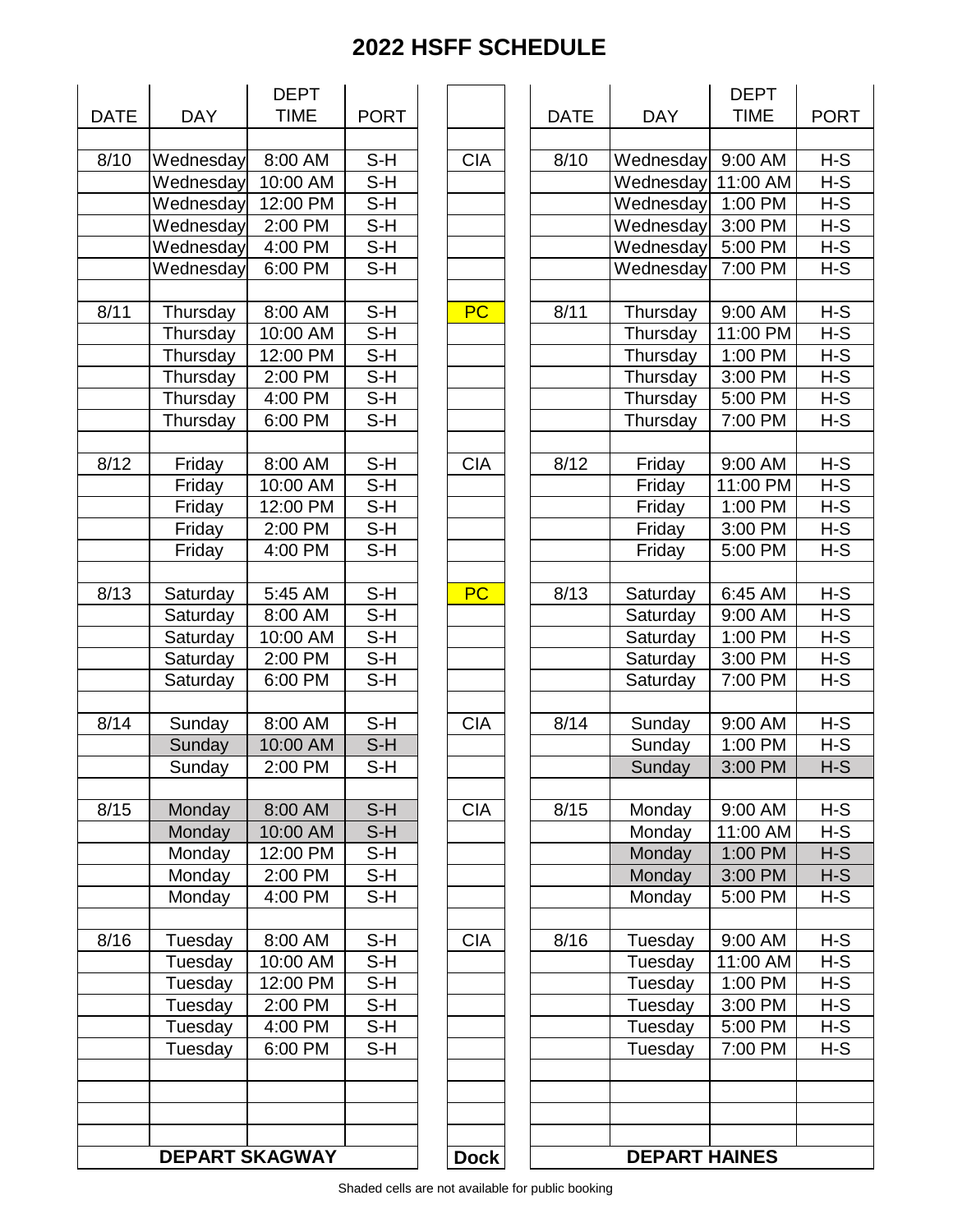|             |                       | <b>DEPT</b> |             |
|-------------|-----------------------|-------------|-------------|
| <b>DATE</b> | <b>DAY</b>            | <b>TIME</b> | <b>PORT</b> |
|             |                       |             |             |
| 8/17        | Wednesday             | 8:00 AM     | $S-H$       |
|             | Wednesday             | 10:00 AM    | S-H         |
|             | Wednesday             | 12:00 PM    | $S-H$       |
|             | Wednesday             | 2:00 PM     | S-H         |
|             | Wednesday             | 4:00 PM     | $S-H$       |
|             | Wednesday             | 6:00 PM     | $S-H$       |
| 8/18        | Thursday              | 5:45 AM     | $S-H$       |
|             | Thursday              | 8:00 AM     | S-H         |
|             | Thursday              | 10:00 AM    | S-H         |
|             | Thursday              | 12:00 PM    | $S-H$       |
|             | Thursday              | 2:00 PM     | $S-H$       |
|             | Thursday              | 4:00 PM     | $S-H$       |
|             | Thursday              | 6:00 PM     | $S-H$       |
|             |                       |             |             |
| 8/19        | Friday                | 8:00 AM     | S-H         |
|             | Friday                | 10:00 AM    | $S-H$       |
|             | Friday                | 2:00 PM     | S-H         |
| 8/20        | Saturday              | 8:00 AM     | $S-H$       |
|             |                       |             |             |
| 8/21        | Sunday                | 8:00 AM     | S-H         |
|             | Sunday                | 10:00 AM    | $S-H$       |
|             | Sunday                | 12:00 PM    | $S-H$       |
|             | Sunday                | 2:00 PM     | $S-H$       |
|             | Sunday                | 4:00 PM     | S-H         |
| 8/22        | Monday                | 8:00 AM     | $S-H$       |
|             | Monday                | 10:00 AM    | S-H         |
|             | Monday                | 12:00 PM    | S-H         |
|             | Monday                | 2:00 PM     | $S-H$       |
|             | Monday                | 4:00 PM     | S-H         |
|             |                       |             |             |
|             | Monday                | 6:00 PM     | S-H         |
| 8/23        | Tuesday               | 8:00 AM     | S-H         |
|             | Tuesday               | 10:00 AM    | $S-H$       |
|             | Tuesday               | 12:00 PM    | S-H         |
|             | Tuesday               | 2:00 PM     | S-H         |
|             | Tuesday               | 4:00 PM     | S-H         |
|             | Tuesday               | 6:00 PM     | $S-H$       |
|             |                       |             |             |
|             | <b>DEPART SKAGWAY</b> |             |             |

|            |                       | <b>DEPT</b> |             |             |             |                      | <b>DEPT</b> |             |
|------------|-----------------------|-------------|-------------|-------------|-------------|----------------------|-------------|-------------|
| <b>ATE</b> | <b>DAY</b>            | <b>TIME</b> | <b>PORT</b> |             | <b>DATE</b> | <b>DAY</b>           | <b>TIME</b> | <b>PORT</b> |
|            |                       |             |             |             |             |                      |             |             |
| 8/17       | Wednesday             | 8:00 AM     | $S-H$       | <b>CIA</b>  | 8/17        | Wednesday            | 9:00 AM     | $H-S$       |
|            | Wednesday             | 10:00 AM    | $S-H$       |             |             | Wednesday            | 11:00 AM    | $H-S$       |
|            | Wednesday             | 12:00 PM    | $S-H$       |             |             | Wednesday            | 1:00 PM     | $H-S$       |
|            | Wednesday             | 2:00 PM     | $S-H$       |             |             | Wednesday            | 3:00 PM     | $H-S$       |
|            | Wednesday             | 4:00 PM     | $S-H$       |             |             | Wednesday            | 5:00 PM     | $H-S$       |
|            | Wednesday             | 6:00 PM     | $S-H$       |             |             | Wednesday            | 7:00 PM     | $H-S$       |
|            |                       |             |             |             |             |                      |             |             |
| 8/18       | Thursday              | 5:45 AM     | $S-H$       | PC          | 8/18        | Thursday             | 6:45 AM     | $H-S$       |
|            | Thursday              | 8:00 AM     | $S-H$       |             |             | Thursday             | 9:00 AM     | $H-S$       |
|            | Thursday              | 10:00 AM    | S-H         |             |             | Thursday             | 11:00 AM    | $H-S$       |
|            | Thursday              | 12:00 PM    | $S-H$       |             |             | Thursday             | 1:00 PM     | $H-S$       |
|            | Thursday              | 2:00 PM     | $S-H$       |             |             | Thursday             | 3:00 PM     | $H-S$       |
|            | Thursday              | 4:00 PM     | $S-H$       |             |             | Thursday             | 5:00 PM     | $H-S$       |
|            | Thursday              | 6:00 PM     | $S-H$       |             |             | Thursday             | 7:00 PM     | $H-S$       |
|            |                       |             |             |             |             |                      |             |             |
| 8/19       |                       |             | $S-H$       |             |             | Friday               |             | $H-S$       |
|            | Friday                | 8:00 AM     |             | <b>CIA</b>  | 8/19        |                      | 9:00 AM     |             |
|            | Friday                | 10:00 AM    | $S-H$       |             |             | Friday               | 1:00 PM     | $H-S$       |
|            | Friday                | 2:00 PM     | S-H         |             |             | Friday               | 3:00 PM     | $H-S$       |
|            |                       |             |             |             |             |                      |             |             |
| 8/20       | Saturday              | 8:00 AM     | $S-H$       | <b>CIA</b>  | 8/20        | Saturday             | 1:00 PM     | $H-S$       |
|            |                       |             |             |             |             |                      |             |             |
| 8/21       | Sunday                | 8:00 AM     | $S-H$       | <b>CIA</b>  | 8/21        | Sunday               | 9:00 AM     | $H-S$       |
|            | Sunday                | 10:00 AM    | $S-H$       |             |             | Sunday               | 11:00 AM    | $H-S$       |
|            | Sunday                | 12:00 PM    | $S-H$       |             |             | Sunday               | 1:00 PM     | $H-S$       |
|            | Sunday                | 2:00 PM     | $S-H$       |             |             | Sunday               | 3:00 PM     | $S-H$       |
|            | Sunday                | 4:00 PM     | S-H         |             |             | Sunday               | 5:00 PM     | $S-H$       |
|            |                       |             |             |             |             |                      |             |             |
| 8/22       | Monday                | 8:00 AM     | $S-H$       | <b>CIA</b>  | 8/22        | Monday               | 9:00 AM     | $H-S$       |
|            | Monday                | 10:00 AM    | S-H         |             |             | Monday               | 11:00 AM    | $H-S$       |
|            | Monday                | 12:00 PM    | S-H         |             |             | Monday               | 1:00 PM     | $H-S$       |
|            | Monday                | 2:00 PM     | $S-H$       |             |             | Monday               | 3:00 PM     | $H-S$       |
|            | Monday                | 4:00 PM     | S-H         |             |             | Monday               | 5:00 PM     | $H-S$       |
|            | Monday                | 6:00 PM     | S-H         |             |             | Monday               | 7:00 PM     | $H-S$       |
|            |                       |             |             |             |             |                      |             |             |
| 8/23       | Tuesday               | 8:00 AM     | $S-H$       | <b>CIA</b>  | 8/23        | Tuesday              | 9:00 AM     | $H-S$       |
|            | Tuesday               | 10:00 AM    | $S-H$       |             |             | Tuesday              | 11:00 AM    | $H-S$       |
|            | Tuesday               | 12:00 PM    | $S-H$       |             |             | Tuesday              | 1:00 PM     | $H-S$       |
|            | Tuesday               | 2:00 PM     | $S-H$       |             |             | Tuesday              | 3:00 PM     | $H-S$       |
|            | Tuesday               | 4:00 PM     | $S-H$       |             |             | Tuesday              | 5:00 PM     | $H-S$       |
|            | Tuesday               | 6:00 PM     | $S-H$       |             |             | Tuesday              | 7:00 PM     | $H-S$       |
|            |                       |             |             |             |             |                      |             |             |
|            |                       |             |             |             |             |                      |             |             |
|            |                       |             |             |             |             |                      |             |             |
|            |                       |             |             |             |             |                      |             |             |
|            |                       |             |             |             |             |                      |             |             |
|            |                       |             |             |             |             |                      |             |             |
|            | <b>DEPART SKAGWAY</b> |             |             | <b>Dock</b> |             | <b>DEPART HAINES</b> |             |             |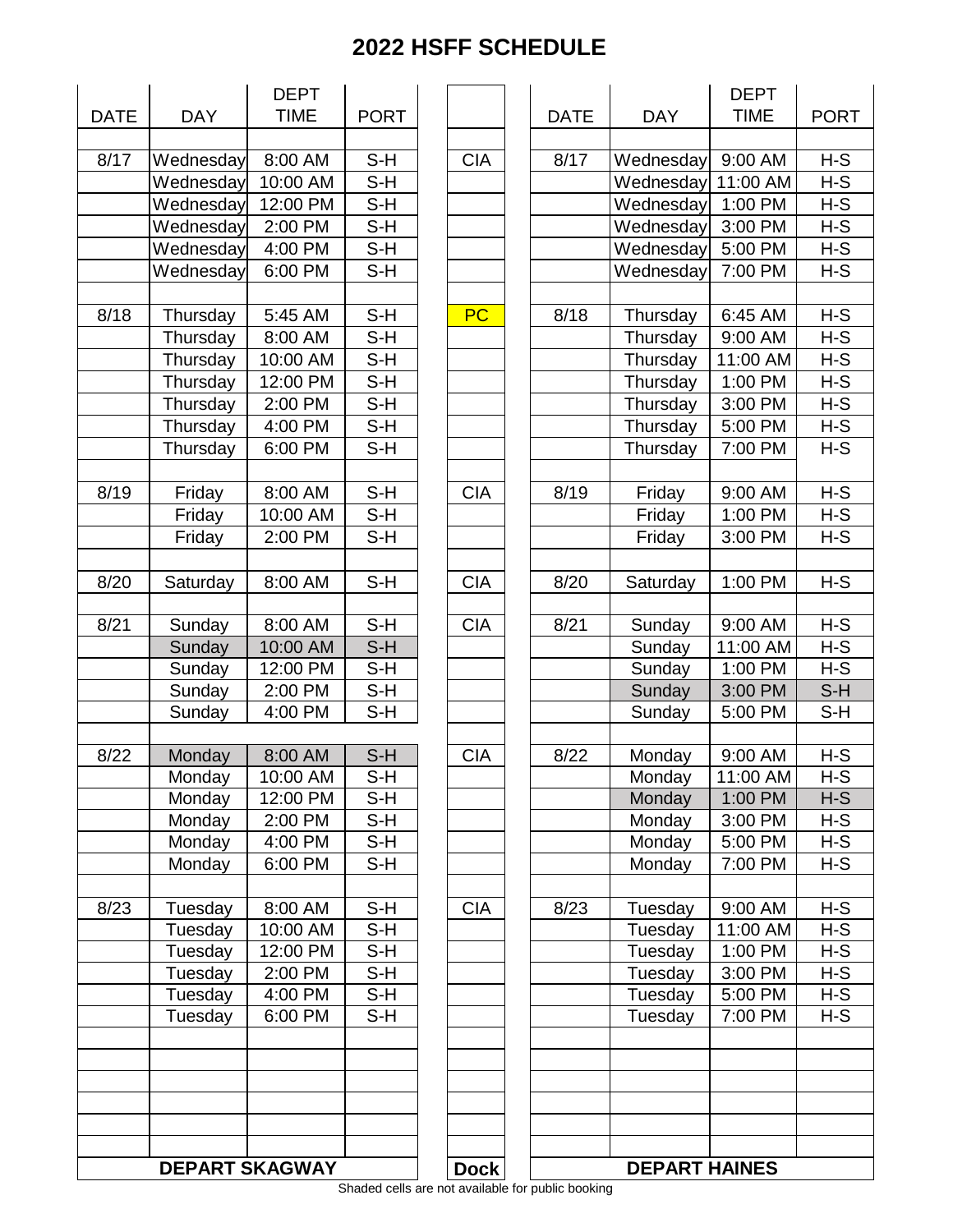|             |            | <b>DEPT</b> |       |
|-------------|------------|-------------|-------|
| <b>DATE</b> | <b>DAY</b> | <b>TIME</b> | PORT  |
| 8/24        | Wednesday  | 8:00 AM     | S-H   |
|             | Wednesday  | 10:00 AM    | S-H   |
|             | Wednesday  | 12:00 PM    | $S-H$ |
|             | Wednesday  | 2:00 PM     | S-H   |
|             | Wednesday  | 4:00 PM     | $S-H$ |
|             | Wednesday  | 6:00 PM     | S-H   |
|             |            |             |       |
| 8/25        | Thursday   | 8:00 AM     | S-H   |
|             | Thursday   | 10:00 AM    | S-H   |
|             | Thursday   | 12:00 PM    | S-H   |
|             | Thursday   | 2:00 PM     | S-H   |
|             | Thursday   | 4:00 PM     | $S-H$ |
|             | Thursday   | 6:00 PM     | S-H   |
|             |            |             |       |
| 8/26        | Friday     | 8:00 AM     | S-H   |
|             | Friday     | 10:00 AM    | $S-H$ |
|             | Friday     | 2:00 PM     | $S-H$ |
|             |            |             | $S-H$ |
| 8/27        | Saturday   | 8:00 AM     |       |
|             | Saturday   | 10:00 AM    | S-H   |
|             | Saturday   | 12:00 PM    | S-H   |
|             | Saturday   | 2:00 PM     | S-H   |
|             | Saturday   | 4:00 PM     | S-H   |
|             | Saturday   | 6:00 PM     | $S-H$ |
|             |            |             |       |
| 8/28        | Sunday     | 8:00 AM     | $S-H$ |
|             | Sunday     | 10:00 AM    | S-H   |
|             | Sunday     | 2:00 PM     | S-H   |
|             |            |             |       |
| 8/29        | Monday     | 8:00 AM     | $S-H$ |
|             | Monday     | 10:00 AM    | S-H   |
|             | Monday     | 12:00 PM    | $S-H$ |
|             | Monday     | 2:00 PM     | S-H   |
|             | Monday     | 4:00 PM     | S-H   |
|             | Monday     | 6:00 PM     | S-H   |
|             |            |             |       |
| 8/30        | Tuesday    | 8:00 AM     | $S-H$ |
|             | Tuesday    | 10:00 AM    | S-H   |
|             | Tuesday    | 12:00 PM    | S-H   |
|             | Tuesday    | 2:00 PM     | $S-H$ |
|             | Tuesday    | 4:00 PM     | S-H   |
|             | Tuesday    | 6:00 PM     | S-H   |

|             |                    | <b>DEPT</b>         |                |            |             |                    | <b>DEPT</b>         |                |
|-------------|--------------------|---------------------|----------------|------------|-------------|--------------------|---------------------|----------------|
| <b>DATE</b> | <b>DAY</b>         | <b>TIME</b>         | <b>PORT</b>    |            | <b>DATE</b> | <b>DAY</b>         | <b>TIME</b>         | <b>PORT</b>    |
| 8/24        | Wednesday          | 8:00 AM             | $S-H$          | <b>CIA</b> | 8/24        | Wednesday          | 9:00 AM             | $H-S$          |
|             | Wednesday          | 10:00 AM            | $S-H$          |            |             | Wednesday          | 11:00 AM            | $H-S$          |
|             | Wednesday          | 12:00 PM            | $S-H$          |            |             | Wednesday          | 1:00 PM             | $H-S$          |
|             | Wednesday          | 2:00 PM             | $S-H$          |            |             | Wednesday          | 3:00 PM             | $H-S$          |
|             | Wednesday          | 4:00 PM             | $S-H$          |            |             | Wednesday          | 5:00 PM             | $H-S$          |
|             | Wednesday          | 6:00 PM             | $S-H$          |            |             | Wednesday          | 7:00 PM             | $H-S$          |
|             |                    |                     |                |            |             |                    |                     |                |
| 8/25        | Thursday           | 8:00 AM             | $S-H$          | <b>CIA</b> | 8/25        | Thursday           | 9:00 AM             | $H-S$          |
|             | Thursday           | 10:00 AM            | $S-H$          |            |             | Thursday           | 11:00 AM            | $H-S$          |
|             | Thursday           | 12:00 PM            | $S-H$          |            |             | Thursday           | 1:00 PM             | $H-S$          |
|             | Thursday           | 2:00 PM             | $S-H$          |            |             | Thursday           | 3:00 PM             | $H-S$          |
|             | Thursday           | 4:00 PM             | $S-H$          |            |             | Thursday           | 5:00 PM             | $H-S$          |
|             | Thursday           | 6:00 PM             | $S-H$          |            |             | Thursday           | 7:00 PM             | $H-S$          |
|             |                    |                     |                |            |             |                    |                     |                |
| 8/26        | Friday             | 8:00 AM             | $S-H$          | <b>CIA</b> | 8/26        | Friday             | 9:00 AM             | $H-S$          |
|             | Friday             | 10:00 AM            | S-H            |            |             | Friday             | 1:00 PM             | $H-S$          |
|             | Friday             | 2:00 PM             | $S-H$          |            |             | Friday             | 3:00 PM             | $H-S$          |
|             |                    |                     |                |            |             |                    |                     |                |
| 8/27        | Saturday           | 8:00 AM             | $S-H$          | <b>CIA</b> | 8/27        | Saturday           | 9:00 AM             | $H-S$          |
|             | Saturday           | 10:00 AM            | $S-H$          |            |             | Saturday           | 11:00 AM            | $H-S$          |
|             | Saturday           | 12:00 PM            | $S-H$          |            |             | Saturday           | 1:00 PM             | $H-S$          |
|             | Saturday           | 2:00 PM             | S-H            |            |             | Saturday           | 3:00 PM             | $H-S$          |
|             | Saturday           | 4:00 PM             | S-H            |            |             | Saturday           | 5:00 PM             | $H-S$          |
|             | Saturday           | 6:00 PM             | $S-H$          |            |             | Saturday           | 7:00 PM             | $H-S$          |
|             |                    |                     |                |            |             |                    |                     |                |
| 8/28        | Sunday             | 8:00 AM             | $S-H$          | <b>CIA</b> | 8/28        | Sunday             | 9:00 AM             | $H-S$          |
|             | Sunday             | 10:00 AM            | $S-H$          |            |             | Sunday             | 1:00 PM             | $H-S$          |
|             | Sunday             | 2:00 PM             | $S-H$          |            |             | Sunday             | 3:00 PM             | $H-S$          |
| 8/29        |                    |                     |                |            |             |                    |                     |                |
|             | Monday<br>Monday   | 8:00 AM<br>10:00 AM | $S-H$<br>$S-H$ | <b>CIA</b> | 8/29        | Monday<br>Monday   | 9:00 AM<br>11:00 AM | $H-S$<br>$H-S$ |
|             | Monday             | 12:00 PM            | S-H            |            |             | Monday             | 1:00 PM             | H-S            |
|             | Monday             | 2:00 PM             | S-H            |            |             | Monday             | 3:00 PM             | H-S            |
|             | Monday             | 4:00 PM             | $S-H$          |            |             | Monday             | 5:00 PM             | $H-S$          |
|             | Monday             | 6:00 PM             | S-H            |            |             | Monday             | 7:00 PM             | $H-S$          |
|             |                    |                     |                |            |             |                    |                     |                |
| 8/30        |                    | 8:00 AM             | $S-H$          | <b>CIA</b> | 8/30        |                    | 9:00 AM             | $H-S$          |
|             | Tuesday<br>Tuesday | 10:00 AM            | $S-H$          |            |             | Tuesday<br>Tuesday | 11:00 AM            | $H-S$          |
|             | Tuesday            | 12:00 PM            | $S-H$          |            |             | Tuesday            | 1:00 PM             | $H-S$          |
|             | Tuesday            | 2:00 PM             | S-H            |            |             | Tuesday            | 3:00 PM             | $H-S$          |
|             | Tuesday            | 4:00 PM             | S-H            |            |             | Tuesday            | 5:00 PM             | H-S            |
|             | Tuesday            | 6:00 PM             | $S-H$          |            |             | Tuesday            | 7:00 PM             | $H-S$          |
|             |                    |                     |                |            |             |                    |                     |                |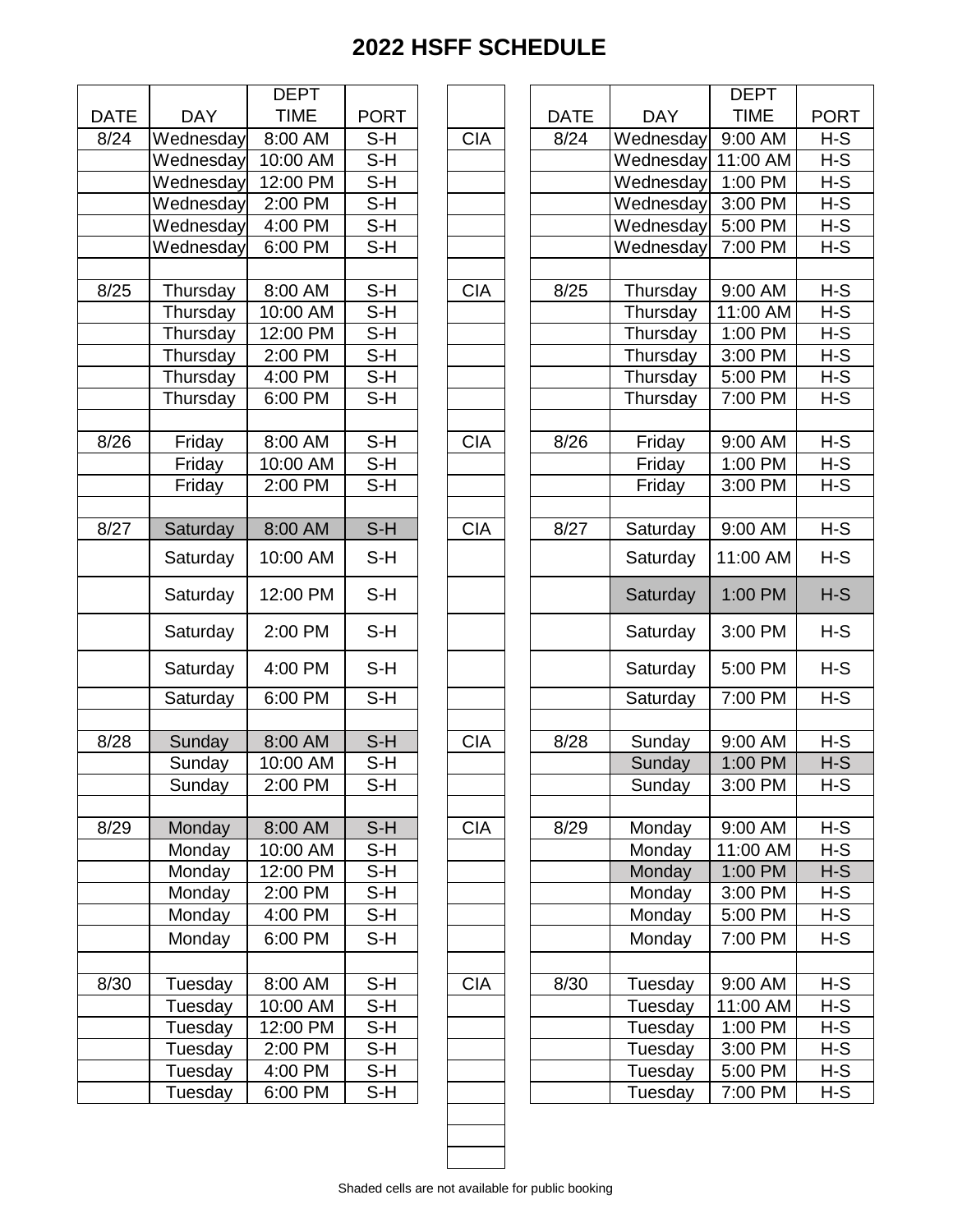| <b>DEPART SKAGWAY</b> |                      |                      |             |  |  |  |  |
|-----------------------|----------------------|----------------------|-------------|--|--|--|--|
|                       |                      | <b>DEPT</b>          |             |  |  |  |  |
| <b>DATE</b>           | <b>DAY</b>           | <b>TIME</b>          | <b>PORT</b> |  |  |  |  |
|                       |                      |                      |             |  |  |  |  |
| 8/31                  | Wednesday            | 8:00 AM              | S-H         |  |  |  |  |
|                       | Wednesday            | 10:00 AM             | S-H         |  |  |  |  |
|                       | Wednesday            | 12:00 PM             | $S-H$       |  |  |  |  |
|                       | Wednesday            | 2:00 PM              | $S-H$       |  |  |  |  |
|                       | Wednesday            | 4:00 PM              | $S-H$       |  |  |  |  |
|                       | Wednesday            | 6:00 PM              | S-H         |  |  |  |  |
|                       |                      |                      |             |  |  |  |  |
| 9/1                   | Thursday             | 8:00 AM              | $S-H$       |  |  |  |  |
|                       | Thursday             | 10:00 AM             | S-H         |  |  |  |  |
|                       |                      | 12:00 PM             | $S-H$       |  |  |  |  |
|                       | Thursday             | $2:00$ PM            | $S-H$       |  |  |  |  |
|                       | Thursday<br>Thursday | 4:00 PM              |             |  |  |  |  |
|                       |                      |                      | S-H<br>S-H  |  |  |  |  |
|                       | Thursday             | 6:00 PM              |             |  |  |  |  |
| 9/2                   | Friday               | 8:00 AM              | $S-H$       |  |  |  |  |
|                       |                      |                      |             |  |  |  |  |
| 9/3                   | Saturday             | 8:00 AM              | S-H         |  |  |  |  |
|                       |                      |                      |             |  |  |  |  |
| 9/4                   | Sunday               | 8:00 AM              | S-H         |  |  |  |  |
|                       | Sunday               | 10:00 AM             | $S-H$       |  |  |  |  |
|                       | Sunday               | 12:00 PM             | $S-H$       |  |  |  |  |
|                       | Sunday               | 2:00 PM              | $S-H$       |  |  |  |  |
|                       | Sunday               | 4:00 PM              | $S-H$       |  |  |  |  |
|                       | Sunday               | 6:00 PM              | S-H         |  |  |  |  |
|                       |                      |                      |             |  |  |  |  |
| 9/5                   | Monday               | 8:00 AM              | $S-H$       |  |  |  |  |
|                       | Monday               | 10:00 AM             | S-H         |  |  |  |  |
|                       | Monday               | 12:00 PM             | S-H         |  |  |  |  |
|                       | Monday               | 2:00 PM              | S-H         |  |  |  |  |
|                       | Monday               | 4:00 PM              | S-H         |  |  |  |  |
|                       | Monday               | 6:00 PM              | $S-H$       |  |  |  |  |
|                       |                      |                      |             |  |  |  |  |
| 9/6                   | Tuesday              | 8:00 AM              | S-H         |  |  |  |  |
|                       | Tuesday              | 10:00 AM             | $S-H$       |  |  |  |  |
|                       | Tuesday              | 12:00 PM             | S-H         |  |  |  |  |
|                       | Tuesday              | $2:00 P\overline{M}$ | $S-H$       |  |  |  |  |
|                       | Tuesday              | 4:00 PM              | S-H         |  |  |  |  |
|                       | Tuesday              | $6:00 P\overline{M}$ | S-H         |  |  |  |  |
|                       |                      |                      |             |  |  |  |  |
| 9/7                   | Wednesday            | 8:00 AM              | S-H         |  |  |  |  |
|                       | Wednesday            | 10:00 AM             | $S-H$       |  |  |  |  |
|                       | Wednesday            | 12:00 PM             | S-H         |  |  |  |  |
|                       | Wednesday            | 2:00 PM              | $S-H$       |  |  |  |  |
|                       | Wednesday            | 4:00 PM              | $S-H$       |  |  |  |  |

| <b>DEPT</b><br><b>DEPT</b><br><b>TIME</b><br><b>TIME</b><br><b>DAY</b><br><b>PORT</b><br><b>DATE</b><br><b>DAY</b><br><b>PORT</b><br>8/31<br>$S-H$<br><b>CIA</b><br>8/31<br>$H-S$<br>8:00 AM<br>9:00 AM<br>Wednesday<br>Wednesday<br>Wednesday<br>10:00 AM<br>S-H<br>Wednesday<br>H-S<br>11:00 AM<br>12:00 PM<br>S-H<br>Wednesday<br>1:00 PM<br>H-S<br>Wednesday<br>$S-H$<br>2:00 PM<br>Wednesday<br>3:00 PM<br>H-S<br>Wednesday<br>4:00 PM<br>S-H<br>Wednesday<br>5:00 PM<br>Wednesday<br>H-S<br>$S-H$<br>$H-S$<br>Wednesday<br>6:00 PM<br>Wednesday<br>7:00 PM<br>$S-H$<br><b>CIA</b><br>$H-S$<br>8:00 AM<br>9/1<br>9:00 AM<br>Thursday<br>Thursday<br>10:00 AM<br>S-H<br>H-S<br>Thursday<br>Thursday<br>11:00 AM<br>$S-H$<br>$H-S$<br>12:00 PM<br>1:00 PM<br>Thursday<br>Thursday<br>$S-H$<br>$H-S$<br>2:00 PM<br>Thursday<br>3:00 PM<br>Thursday<br>4:00 PM<br>S-H<br>H-S<br>Thursday<br>Thursday<br>5:00 PM<br>$S-H$<br>$H-S$<br>Thursday<br>6:00 PM<br>7:00 PM<br>Thursday<br>$S-H$<br>$H-S$<br>8:00 AM<br><b>CIA</b><br>9/2<br>1:00 PM<br>Friday<br>Friday<br><b>CIA</b><br>S-H<br>9/3<br>1:00 PM<br>$H-S$<br>Saturday<br>8:00 AM<br>Saturday<br>$S-H$<br><b>CIA</b><br>9/4<br>$H-S$<br>8:00 AM<br>9:00 AM<br>Sunday<br>Sunday<br>$S-H$<br>$H-S$<br>10:00 AM<br>11:00 AM<br>Sunday<br>Sunday<br>12:00 PM<br>S-H<br>1:00 PM<br>H-S<br>Sunday<br>Sunday<br>S-H<br>$H-S$<br>2:00 PM<br>Sunday<br>3:00 PM<br>Sunday<br>$S-H$<br>4:00 PM<br>5:00 PM<br>H-S<br>Sunday<br>Sunday<br>6:00 PM<br>S-H<br>7:00 PM<br>H-S<br>Sunday<br>Sunday<br>9/5<br>$S-H$<br>8:00 AM<br><b>CIA</b><br>$H-S$<br>9/5<br>9:00 AM<br>Monday<br>Monday<br>$S-H$<br>$H-S$<br>Monday<br>10:00 AM<br>Monday<br>11:00 AM<br>Monday<br>12:00 PM<br>S-H<br>Monday<br>1:00 PM<br>$H-S$<br>$S-H$<br>3:00 PM<br>2:00 PM<br>Monday<br>$H-S$<br>Monday<br>Monday<br>4:00 PM<br>Monday<br>5:00 PM<br>S-H<br>H-S<br>Monday<br>6:00 PM<br>$S-H$<br>Monday<br>7:00 PM<br>$H-S$<br><b>CIA</b><br>Tuesday<br>8:00 AM<br>S-H<br>9/6<br>9:00 AM<br>$H-S$<br>Tuesday<br>$S-H$<br>Tuesday<br>10:00 AM<br>Tuesday<br>11:00 AM<br>H-S<br>$S-H$<br>Tuesday<br>1:00 PM<br>H-S<br>12:00 PM<br>Tuesday<br>$S-H$<br>Tuesday<br>2:00 PM<br>Tuesday<br>3:00 PM<br>H-S<br>Tuesday<br>4:00 PM<br>Tuesday<br>5:00 PM<br>S-H<br>H-S<br>$S-H$<br>$H-S$<br>Tuesday<br>6:00 PM<br>Tuesday<br>7:00 PM<br>9/7<br>Wednesday<br><b>CIA</b><br>9/7<br>Wednesday<br>$H-S$<br>8:00 AM<br>S-H<br>9:00 AM<br>S-H<br>$H-S$<br>10:00 AM<br>11:00 AM<br>Wednesday<br>Wednesday<br>12:00 PM<br>S-H<br>Wednesday<br>Wednesday<br>1:00 PM<br>H-S<br>Wednesday<br>2:00 PM<br>S-H<br>Wednesday<br>3:00 PM<br>H-S<br>S-H<br>Wednesday<br>4:00 PM<br>Wednesday<br>$H-S$<br>5:00 PM |             | <b>DEPART SKAGWAY</b> |  | <b>Dock</b> | <b>DEPART HAINES</b> |  |  |
|------------------------------------------------------------------------------------------------------------------------------------------------------------------------------------------------------------------------------------------------------------------------------------------------------------------------------------------------------------------------------------------------------------------------------------------------------------------------------------------------------------------------------------------------------------------------------------------------------------------------------------------------------------------------------------------------------------------------------------------------------------------------------------------------------------------------------------------------------------------------------------------------------------------------------------------------------------------------------------------------------------------------------------------------------------------------------------------------------------------------------------------------------------------------------------------------------------------------------------------------------------------------------------------------------------------------------------------------------------------------------------------------------------------------------------------------------------------------------------------------------------------------------------------------------------------------------------------------------------------------------------------------------------------------------------------------------------------------------------------------------------------------------------------------------------------------------------------------------------------------------------------------------------------------------------------------------------------------------------------------------------------------------------------------------------------------------------------------------------------------------------------------------------------------------------------------------------------------------------------------------------------------------------------------------------------------------------------------------------------------------------------------------------------------------------------------------------------------------------------------------------------------------------------------------------------------------------------------------------------------------------------------------------------------------------------------------|-------------|-----------------------|--|-------------|----------------------|--|--|
|                                                                                                                                                                                                                                                                                                                                                                                                                                                                                                                                                                                                                                                                                                                                                                                                                                                                                                                                                                                                                                                                                                                                                                                                                                                                                                                                                                                                                                                                                                                                                                                                                                                                                                                                                                                                                                                                                                                                                                                                                                                                                                                                                                                                                                                                                                                                                                                                                                                                                                                                                                                                                                                                                                      |             |                       |  |             |                      |  |  |
|                                                                                                                                                                                                                                                                                                                                                                                                                                                                                                                                                                                                                                                                                                                                                                                                                                                                                                                                                                                                                                                                                                                                                                                                                                                                                                                                                                                                                                                                                                                                                                                                                                                                                                                                                                                                                                                                                                                                                                                                                                                                                                                                                                                                                                                                                                                                                                                                                                                                                                                                                                                                                                                                                                      | <b>DATE</b> |                       |  |             |                      |  |  |
|                                                                                                                                                                                                                                                                                                                                                                                                                                                                                                                                                                                                                                                                                                                                                                                                                                                                                                                                                                                                                                                                                                                                                                                                                                                                                                                                                                                                                                                                                                                                                                                                                                                                                                                                                                                                                                                                                                                                                                                                                                                                                                                                                                                                                                                                                                                                                                                                                                                                                                                                                                                                                                                                                                      |             |                       |  |             |                      |  |  |
|                                                                                                                                                                                                                                                                                                                                                                                                                                                                                                                                                                                                                                                                                                                                                                                                                                                                                                                                                                                                                                                                                                                                                                                                                                                                                                                                                                                                                                                                                                                                                                                                                                                                                                                                                                                                                                                                                                                                                                                                                                                                                                                                                                                                                                                                                                                                                                                                                                                                                                                                                                                                                                                                                                      |             |                       |  |             |                      |  |  |
|                                                                                                                                                                                                                                                                                                                                                                                                                                                                                                                                                                                                                                                                                                                                                                                                                                                                                                                                                                                                                                                                                                                                                                                                                                                                                                                                                                                                                                                                                                                                                                                                                                                                                                                                                                                                                                                                                                                                                                                                                                                                                                                                                                                                                                                                                                                                                                                                                                                                                                                                                                                                                                                                                                      |             |                       |  |             |                      |  |  |
|                                                                                                                                                                                                                                                                                                                                                                                                                                                                                                                                                                                                                                                                                                                                                                                                                                                                                                                                                                                                                                                                                                                                                                                                                                                                                                                                                                                                                                                                                                                                                                                                                                                                                                                                                                                                                                                                                                                                                                                                                                                                                                                                                                                                                                                                                                                                                                                                                                                                                                                                                                                                                                                                                                      |             |                       |  |             |                      |  |  |
|                                                                                                                                                                                                                                                                                                                                                                                                                                                                                                                                                                                                                                                                                                                                                                                                                                                                                                                                                                                                                                                                                                                                                                                                                                                                                                                                                                                                                                                                                                                                                                                                                                                                                                                                                                                                                                                                                                                                                                                                                                                                                                                                                                                                                                                                                                                                                                                                                                                                                                                                                                                                                                                                                                      |             |                       |  |             |                      |  |  |
|                                                                                                                                                                                                                                                                                                                                                                                                                                                                                                                                                                                                                                                                                                                                                                                                                                                                                                                                                                                                                                                                                                                                                                                                                                                                                                                                                                                                                                                                                                                                                                                                                                                                                                                                                                                                                                                                                                                                                                                                                                                                                                                                                                                                                                                                                                                                                                                                                                                                                                                                                                                                                                                                                                      |             |                       |  |             |                      |  |  |
|                                                                                                                                                                                                                                                                                                                                                                                                                                                                                                                                                                                                                                                                                                                                                                                                                                                                                                                                                                                                                                                                                                                                                                                                                                                                                                                                                                                                                                                                                                                                                                                                                                                                                                                                                                                                                                                                                                                                                                                                                                                                                                                                                                                                                                                                                                                                                                                                                                                                                                                                                                                                                                                                                                      |             |                       |  |             |                      |  |  |
|                                                                                                                                                                                                                                                                                                                                                                                                                                                                                                                                                                                                                                                                                                                                                                                                                                                                                                                                                                                                                                                                                                                                                                                                                                                                                                                                                                                                                                                                                                                                                                                                                                                                                                                                                                                                                                                                                                                                                                                                                                                                                                                                                                                                                                                                                                                                                                                                                                                                                                                                                                                                                                                                                                      |             |                       |  |             |                      |  |  |
|                                                                                                                                                                                                                                                                                                                                                                                                                                                                                                                                                                                                                                                                                                                                                                                                                                                                                                                                                                                                                                                                                                                                                                                                                                                                                                                                                                                                                                                                                                                                                                                                                                                                                                                                                                                                                                                                                                                                                                                                                                                                                                                                                                                                                                                                                                                                                                                                                                                                                                                                                                                                                                                                                                      | 9/1         |                       |  |             |                      |  |  |
|                                                                                                                                                                                                                                                                                                                                                                                                                                                                                                                                                                                                                                                                                                                                                                                                                                                                                                                                                                                                                                                                                                                                                                                                                                                                                                                                                                                                                                                                                                                                                                                                                                                                                                                                                                                                                                                                                                                                                                                                                                                                                                                                                                                                                                                                                                                                                                                                                                                                                                                                                                                                                                                                                                      |             |                       |  |             |                      |  |  |
|                                                                                                                                                                                                                                                                                                                                                                                                                                                                                                                                                                                                                                                                                                                                                                                                                                                                                                                                                                                                                                                                                                                                                                                                                                                                                                                                                                                                                                                                                                                                                                                                                                                                                                                                                                                                                                                                                                                                                                                                                                                                                                                                                                                                                                                                                                                                                                                                                                                                                                                                                                                                                                                                                                      |             |                       |  |             |                      |  |  |
|                                                                                                                                                                                                                                                                                                                                                                                                                                                                                                                                                                                                                                                                                                                                                                                                                                                                                                                                                                                                                                                                                                                                                                                                                                                                                                                                                                                                                                                                                                                                                                                                                                                                                                                                                                                                                                                                                                                                                                                                                                                                                                                                                                                                                                                                                                                                                                                                                                                                                                                                                                                                                                                                                                      |             |                       |  |             |                      |  |  |
|                                                                                                                                                                                                                                                                                                                                                                                                                                                                                                                                                                                                                                                                                                                                                                                                                                                                                                                                                                                                                                                                                                                                                                                                                                                                                                                                                                                                                                                                                                                                                                                                                                                                                                                                                                                                                                                                                                                                                                                                                                                                                                                                                                                                                                                                                                                                                                                                                                                                                                                                                                                                                                                                                                      |             |                       |  |             |                      |  |  |
|                                                                                                                                                                                                                                                                                                                                                                                                                                                                                                                                                                                                                                                                                                                                                                                                                                                                                                                                                                                                                                                                                                                                                                                                                                                                                                                                                                                                                                                                                                                                                                                                                                                                                                                                                                                                                                                                                                                                                                                                                                                                                                                                                                                                                                                                                                                                                                                                                                                                                                                                                                                                                                                                                                      |             |                       |  |             |                      |  |  |
|                                                                                                                                                                                                                                                                                                                                                                                                                                                                                                                                                                                                                                                                                                                                                                                                                                                                                                                                                                                                                                                                                                                                                                                                                                                                                                                                                                                                                                                                                                                                                                                                                                                                                                                                                                                                                                                                                                                                                                                                                                                                                                                                                                                                                                                                                                                                                                                                                                                                                                                                                                                                                                                                                                      | 9/2         |                       |  |             |                      |  |  |
|                                                                                                                                                                                                                                                                                                                                                                                                                                                                                                                                                                                                                                                                                                                                                                                                                                                                                                                                                                                                                                                                                                                                                                                                                                                                                                                                                                                                                                                                                                                                                                                                                                                                                                                                                                                                                                                                                                                                                                                                                                                                                                                                                                                                                                                                                                                                                                                                                                                                                                                                                                                                                                                                                                      |             |                       |  |             |                      |  |  |
|                                                                                                                                                                                                                                                                                                                                                                                                                                                                                                                                                                                                                                                                                                                                                                                                                                                                                                                                                                                                                                                                                                                                                                                                                                                                                                                                                                                                                                                                                                                                                                                                                                                                                                                                                                                                                                                                                                                                                                                                                                                                                                                                                                                                                                                                                                                                                                                                                                                                                                                                                                                                                                                                                                      | 9/3         |                       |  |             |                      |  |  |
|                                                                                                                                                                                                                                                                                                                                                                                                                                                                                                                                                                                                                                                                                                                                                                                                                                                                                                                                                                                                                                                                                                                                                                                                                                                                                                                                                                                                                                                                                                                                                                                                                                                                                                                                                                                                                                                                                                                                                                                                                                                                                                                                                                                                                                                                                                                                                                                                                                                                                                                                                                                                                                                                                                      | 9/4         |                       |  |             |                      |  |  |
|                                                                                                                                                                                                                                                                                                                                                                                                                                                                                                                                                                                                                                                                                                                                                                                                                                                                                                                                                                                                                                                                                                                                                                                                                                                                                                                                                                                                                                                                                                                                                                                                                                                                                                                                                                                                                                                                                                                                                                                                                                                                                                                                                                                                                                                                                                                                                                                                                                                                                                                                                                                                                                                                                                      |             |                       |  |             |                      |  |  |
|                                                                                                                                                                                                                                                                                                                                                                                                                                                                                                                                                                                                                                                                                                                                                                                                                                                                                                                                                                                                                                                                                                                                                                                                                                                                                                                                                                                                                                                                                                                                                                                                                                                                                                                                                                                                                                                                                                                                                                                                                                                                                                                                                                                                                                                                                                                                                                                                                                                                                                                                                                                                                                                                                                      |             |                       |  |             |                      |  |  |
|                                                                                                                                                                                                                                                                                                                                                                                                                                                                                                                                                                                                                                                                                                                                                                                                                                                                                                                                                                                                                                                                                                                                                                                                                                                                                                                                                                                                                                                                                                                                                                                                                                                                                                                                                                                                                                                                                                                                                                                                                                                                                                                                                                                                                                                                                                                                                                                                                                                                                                                                                                                                                                                                                                      |             |                       |  |             |                      |  |  |
|                                                                                                                                                                                                                                                                                                                                                                                                                                                                                                                                                                                                                                                                                                                                                                                                                                                                                                                                                                                                                                                                                                                                                                                                                                                                                                                                                                                                                                                                                                                                                                                                                                                                                                                                                                                                                                                                                                                                                                                                                                                                                                                                                                                                                                                                                                                                                                                                                                                                                                                                                                                                                                                                                                      |             |                       |  |             |                      |  |  |
|                                                                                                                                                                                                                                                                                                                                                                                                                                                                                                                                                                                                                                                                                                                                                                                                                                                                                                                                                                                                                                                                                                                                                                                                                                                                                                                                                                                                                                                                                                                                                                                                                                                                                                                                                                                                                                                                                                                                                                                                                                                                                                                                                                                                                                                                                                                                                                                                                                                                                                                                                                                                                                                                                                      |             |                       |  |             |                      |  |  |
|                                                                                                                                                                                                                                                                                                                                                                                                                                                                                                                                                                                                                                                                                                                                                                                                                                                                                                                                                                                                                                                                                                                                                                                                                                                                                                                                                                                                                                                                                                                                                                                                                                                                                                                                                                                                                                                                                                                                                                                                                                                                                                                                                                                                                                                                                                                                                                                                                                                                                                                                                                                                                                                                                                      |             |                       |  |             |                      |  |  |
|                                                                                                                                                                                                                                                                                                                                                                                                                                                                                                                                                                                                                                                                                                                                                                                                                                                                                                                                                                                                                                                                                                                                                                                                                                                                                                                                                                                                                                                                                                                                                                                                                                                                                                                                                                                                                                                                                                                                                                                                                                                                                                                                                                                                                                                                                                                                                                                                                                                                                                                                                                                                                                                                                                      |             |                       |  |             |                      |  |  |
|                                                                                                                                                                                                                                                                                                                                                                                                                                                                                                                                                                                                                                                                                                                                                                                                                                                                                                                                                                                                                                                                                                                                                                                                                                                                                                                                                                                                                                                                                                                                                                                                                                                                                                                                                                                                                                                                                                                                                                                                                                                                                                                                                                                                                                                                                                                                                                                                                                                                                                                                                                                                                                                                                                      |             |                       |  |             |                      |  |  |
|                                                                                                                                                                                                                                                                                                                                                                                                                                                                                                                                                                                                                                                                                                                                                                                                                                                                                                                                                                                                                                                                                                                                                                                                                                                                                                                                                                                                                                                                                                                                                                                                                                                                                                                                                                                                                                                                                                                                                                                                                                                                                                                                                                                                                                                                                                                                                                                                                                                                                                                                                                                                                                                                                                      |             |                       |  |             |                      |  |  |
|                                                                                                                                                                                                                                                                                                                                                                                                                                                                                                                                                                                                                                                                                                                                                                                                                                                                                                                                                                                                                                                                                                                                                                                                                                                                                                                                                                                                                                                                                                                                                                                                                                                                                                                                                                                                                                                                                                                                                                                                                                                                                                                                                                                                                                                                                                                                                                                                                                                                                                                                                                                                                                                                                                      |             |                       |  |             |                      |  |  |
|                                                                                                                                                                                                                                                                                                                                                                                                                                                                                                                                                                                                                                                                                                                                                                                                                                                                                                                                                                                                                                                                                                                                                                                                                                                                                                                                                                                                                                                                                                                                                                                                                                                                                                                                                                                                                                                                                                                                                                                                                                                                                                                                                                                                                                                                                                                                                                                                                                                                                                                                                                                                                                                                                                      |             |                       |  |             |                      |  |  |
|                                                                                                                                                                                                                                                                                                                                                                                                                                                                                                                                                                                                                                                                                                                                                                                                                                                                                                                                                                                                                                                                                                                                                                                                                                                                                                                                                                                                                                                                                                                                                                                                                                                                                                                                                                                                                                                                                                                                                                                                                                                                                                                                                                                                                                                                                                                                                                                                                                                                                                                                                                                                                                                                                                      |             |                       |  |             |                      |  |  |
|                                                                                                                                                                                                                                                                                                                                                                                                                                                                                                                                                                                                                                                                                                                                                                                                                                                                                                                                                                                                                                                                                                                                                                                                                                                                                                                                                                                                                                                                                                                                                                                                                                                                                                                                                                                                                                                                                                                                                                                                                                                                                                                                                                                                                                                                                                                                                                                                                                                                                                                                                                                                                                                                                                      | 9/6         |                       |  |             |                      |  |  |
|                                                                                                                                                                                                                                                                                                                                                                                                                                                                                                                                                                                                                                                                                                                                                                                                                                                                                                                                                                                                                                                                                                                                                                                                                                                                                                                                                                                                                                                                                                                                                                                                                                                                                                                                                                                                                                                                                                                                                                                                                                                                                                                                                                                                                                                                                                                                                                                                                                                                                                                                                                                                                                                                                                      |             |                       |  |             |                      |  |  |
|                                                                                                                                                                                                                                                                                                                                                                                                                                                                                                                                                                                                                                                                                                                                                                                                                                                                                                                                                                                                                                                                                                                                                                                                                                                                                                                                                                                                                                                                                                                                                                                                                                                                                                                                                                                                                                                                                                                                                                                                                                                                                                                                                                                                                                                                                                                                                                                                                                                                                                                                                                                                                                                                                                      |             |                       |  |             |                      |  |  |
|                                                                                                                                                                                                                                                                                                                                                                                                                                                                                                                                                                                                                                                                                                                                                                                                                                                                                                                                                                                                                                                                                                                                                                                                                                                                                                                                                                                                                                                                                                                                                                                                                                                                                                                                                                                                                                                                                                                                                                                                                                                                                                                                                                                                                                                                                                                                                                                                                                                                                                                                                                                                                                                                                                      |             |                       |  |             |                      |  |  |
|                                                                                                                                                                                                                                                                                                                                                                                                                                                                                                                                                                                                                                                                                                                                                                                                                                                                                                                                                                                                                                                                                                                                                                                                                                                                                                                                                                                                                                                                                                                                                                                                                                                                                                                                                                                                                                                                                                                                                                                                                                                                                                                                                                                                                                                                                                                                                                                                                                                                                                                                                                                                                                                                                                      |             |                       |  |             |                      |  |  |
|                                                                                                                                                                                                                                                                                                                                                                                                                                                                                                                                                                                                                                                                                                                                                                                                                                                                                                                                                                                                                                                                                                                                                                                                                                                                                                                                                                                                                                                                                                                                                                                                                                                                                                                                                                                                                                                                                                                                                                                                                                                                                                                                                                                                                                                                                                                                                                                                                                                                                                                                                                                                                                                                                                      |             |                       |  |             |                      |  |  |
|                                                                                                                                                                                                                                                                                                                                                                                                                                                                                                                                                                                                                                                                                                                                                                                                                                                                                                                                                                                                                                                                                                                                                                                                                                                                                                                                                                                                                                                                                                                                                                                                                                                                                                                                                                                                                                                                                                                                                                                                                                                                                                                                                                                                                                                                                                                                                                                                                                                                                                                                                                                                                                                                                                      |             |                       |  |             |                      |  |  |
|                                                                                                                                                                                                                                                                                                                                                                                                                                                                                                                                                                                                                                                                                                                                                                                                                                                                                                                                                                                                                                                                                                                                                                                                                                                                                                                                                                                                                                                                                                                                                                                                                                                                                                                                                                                                                                                                                                                                                                                                                                                                                                                                                                                                                                                                                                                                                                                                                                                                                                                                                                                                                                                                                                      |             |                       |  |             |                      |  |  |
|                                                                                                                                                                                                                                                                                                                                                                                                                                                                                                                                                                                                                                                                                                                                                                                                                                                                                                                                                                                                                                                                                                                                                                                                                                                                                                                                                                                                                                                                                                                                                                                                                                                                                                                                                                                                                                                                                                                                                                                                                                                                                                                                                                                                                                                                                                                                                                                                                                                                                                                                                                                                                                                                                                      |             |                       |  |             |                      |  |  |
|                                                                                                                                                                                                                                                                                                                                                                                                                                                                                                                                                                                                                                                                                                                                                                                                                                                                                                                                                                                                                                                                                                                                                                                                                                                                                                                                                                                                                                                                                                                                                                                                                                                                                                                                                                                                                                                                                                                                                                                                                                                                                                                                                                                                                                                                                                                                                                                                                                                                                                                                                                                                                                                                                                      |             |                       |  |             |                      |  |  |
|                                                                                                                                                                                                                                                                                                                                                                                                                                                                                                                                                                                                                                                                                                                                                                                                                                                                                                                                                                                                                                                                                                                                                                                                                                                                                                                                                                                                                                                                                                                                                                                                                                                                                                                                                                                                                                                                                                                                                                                                                                                                                                                                                                                                                                                                                                                                                                                                                                                                                                                                                                                                                                                                                                      |             |                       |  |             |                      |  |  |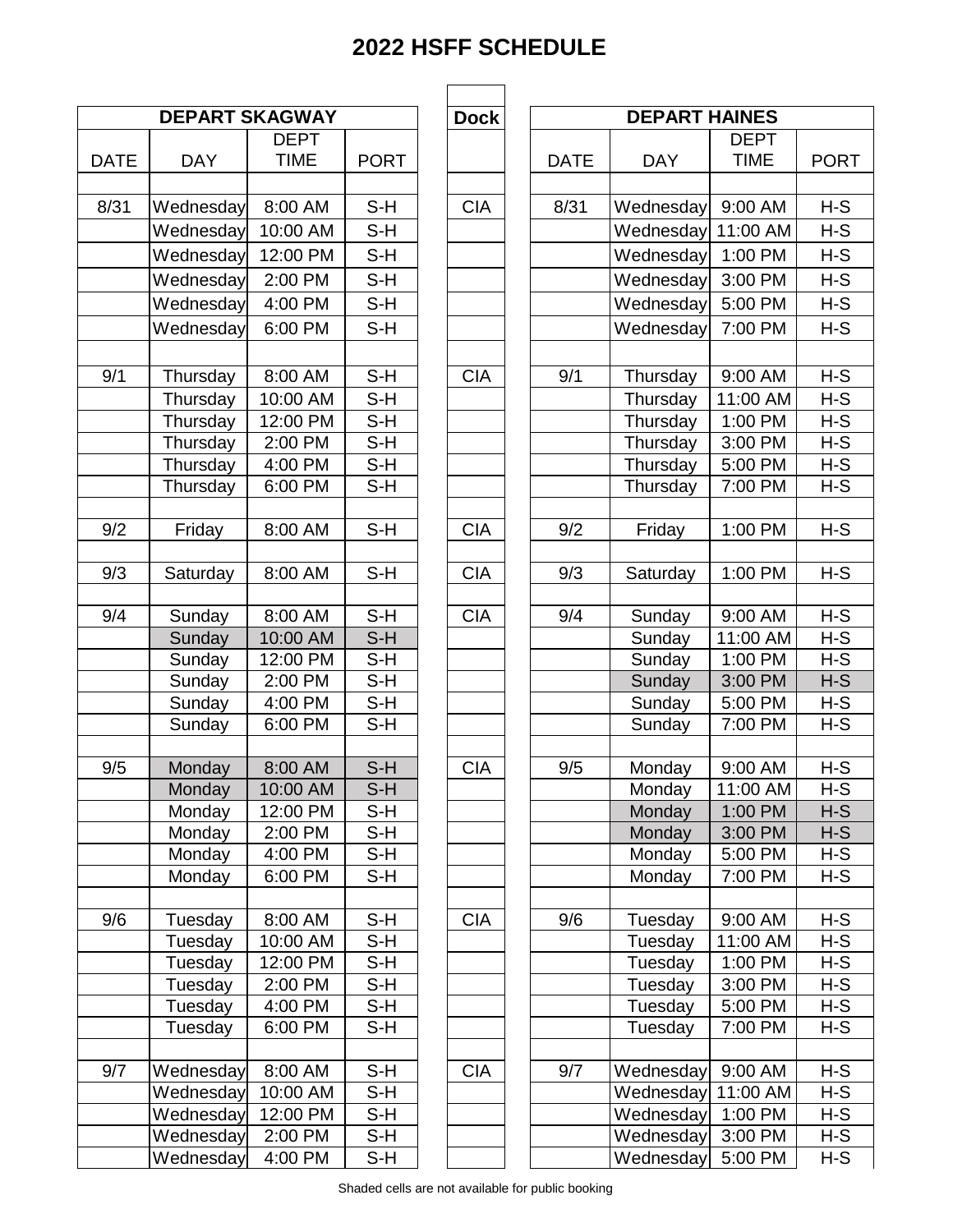#### Wednesday 6:00 PM S-H Wednesday 7:00 PM H-S

 $\mathbf{I}$ 

| <b>DEPART SKAGWAY</b> |            |             |             |  |  |  |  |  |
|-----------------------|------------|-------------|-------------|--|--|--|--|--|
|                       |            | <b>DEPT</b> |             |  |  |  |  |  |
| <b>DATE</b>           | <b>DAY</b> | <b>TIME</b> | <b>PORT</b> |  |  |  |  |  |
| 9/8                   | Thursday   | 8:00 AM     | S-H         |  |  |  |  |  |
|                       | Thursday   | 10:00 AM    | S-H         |  |  |  |  |  |
|                       | Thursday   | 12:00 PM    | S-H         |  |  |  |  |  |
|                       | Thursday   | 2:00 PM     | $S-H$       |  |  |  |  |  |
|                       | Thursday   | 4:00 PM     | S-H         |  |  |  |  |  |
|                       | Thursday   | 6:00 PM     | S-H         |  |  |  |  |  |
|                       |            |             |             |  |  |  |  |  |
| 9/9                   | Friday     | 8:00 AM     | $S-H$       |  |  |  |  |  |
|                       | Friday     | 10:00 AM    | S-H         |  |  |  |  |  |
|                       | Friday     | 12:00 PM    | S-H         |  |  |  |  |  |
|                       | Friday     | 2:00 PM     | S-H         |  |  |  |  |  |
|                       | Friday     | 4:00 PM     | S-H         |  |  |  |  |  |
|                       |            |             |             |  |  |  |  |  |
| 9/10                  | Saturday   | 8:00 AM     | $S-H$       |  |  |  |  |  |
|                       | Saturday   | 2:00 PM     | S-H         |  |  |  |  |  |
|                       |            |             |             |  |  |  |  |  |
| 9/11                  | Sunday     | 8:00 AM     | S-H         |  |  |  |  |  |
|                       |            |             |             |  |  |  |  |  |
| 9/12                  | Monday     | 8:00 AM     | $S-H$       |  |  |  |  |  |
|                       | Monday     | 10:00 AM    | S-H         |  |  |  |  |  |
|                       | Monday     | 12:00 PM    | S-H         |  |  |  |  |  |
|                       | Monday     | 2:00 PM     | S-H         |  |  |  |  |  |
|                       | Monday     | 4:00 PM     | S-H         |  |  |  |  |  |
|                       |            |             |             |  |  |  |  |  |
| 9/13                  | Tuesday    | 8:00 AM     | S-H         |  |  |  |  |  |
|                       | Tuesday    | 10:00 AM    | $S-H$       |  |  |  |  |  |
|                       | Tuesday    | 12:00 PM    | S-H         |  |  |  |  |  |
|                       | Tuesday    | 2:00 PM     | S-H         |  |  |  |  |  |
|                       | Tuesday    | 4:00 PM     | S-H         |  |  |  |  |  |
|                       | Tuesday    | 6:00 PM     | S-H         |  |  |  |  |  |
|                       |            |             |             |  |  |  |  |  |
| 9/14                  | Wednesday  | 8:00 AM     | S-H         |  |  |  |  |  |
|                       | Wednesday  | 10:00 AM    | S-H         |  |  |  |  |  |
|                       | Wednesday  | 12:00 PM    | S-H         |  |  |  |  |  |
|                       | Wednesday  | 2:00 PM     | S-H         |  |  |  |  |  |
|                       | Wednesday  | 4:00 PM     | S-H         |  |  |  |  |  |
|                       | Wednesday  | 6:00 PM     | S-H         |  |  |  |  |  |
|                       |            |             |             |  |  |  |  |  |
| 9/15                  | Thursday   | 5:45 AM     | S-H         |  |  |  |  |  |
|                       | Thursday   | 8:00 AM     | S-H         |  |  |  |  |  |
|                       | Thursday   | 10:00 AM    | S-H         |  |  |  |  |  |
|                       | Thursday   | 12:00 PM    | S-H         |  |  |  |  |  |
|                       | Thursday   | 2:00 PM     | S-H         |  |  |  |  |  |
|                       | Thursday   | 4:00 PM     | $S-H$       |  |  |  |  |  |
|                       |            |             |             |  |  |  |  |  |

|            | <b>DEPART SKAGWAY</b><br><b>DEPT</b> |                              |             | <b>Dock</b> |             | <b>DEPART HAINES</b> |             |             |  |
|------------|--------------------------------------|------------------------------|-------------|-------------|-------------|----------------------|-------------|-------------|--|
|            |                                      |                              |             |             | <b>DEPT</b> |                      |             |             |  |
| <b>ATE</b> | <b>DAY</b>                           | <b>TIME</b>                  | <b>PORT</b> |             | <b>DATE</b> | <b>DAY</b>           | <b>TIME</b> | <b>PORT</b> |  |
| 9/8        | Thursday                             | 8:00 AM                      | $S-H$       | <b>CIA</b>  | 9/8         | Thursday             | 9:00 AM     | $H-S$       |  |
|            | Thursday                             | 10:00 AM                     | $S-H$       |             |             | Thursday             | 11:00 AM    | $H-S$       |  |
|            | Thursday                             | 12:00 PM                     | $S-H$       |             |             | Thursday             | 1:00 PM     | $H-S$       |  |
|            | Thursday                             | 2:00 PM                      | $S-H$       |             |             | Thursday             | 3:00 PM     | $H-S$       |  |
|            | Thursday                             | $\overline{4:}00 \text{ PM}$ | $S-H$       |             |             | Thursday             | 5:00 PM     | $H-S$       |  |
|            |                                      | 6:00 PM                      | $S-H$       |             |             | Thursday             | 7:00 PM     | $H-S$       |  |
|            | Thursday                             |                              |             |             |             |                      |             |             |  |
| 9/9        |                                      | 8:00 AM                      | $S-H$       | <b>CIA</b>  | 9/9         |                      | 9:00 AM     | $H-S$       |  |
|            | Friday                               |                              |             |             |             | Friday               |             | $H-S$       |  |
|            | Friday                               | 10:00 AM                     | $S-H$       |             |             | Friday               | 11:00 AM    |             |  |
|            | Friday                               | 12:00 PM                     | $S-H$       |             |             | Friday               | 1:00 PM     | $H-S$       |  |
|            | Friday                               | 2:00 PM                      | $S-H$       |             |             | Friday               | 3:00 PM     | $H-S$       |  |
|            | Friday                               | 4:00 PM                      | $S-H$       |             |             | Friday               | 5:00 PM     | $H-S$       |  |
|            |                                      |                              |             |             |             |                      |             |             |  |
| 9/10       | Saturday                             | 8:00 AM                      | $S-H$       | <b>CIA</b>  | 9/10        | Saturday             | 1:00 PM     | $H-S$       |  |
|            | Saturday                             | 2:00 PM                      | $S-H$       |             |             | Saturday             | 7:00 PM     | $H-S$       |  |
|            |                                      |                              |             |             |             |                      |             |             |  |
| 9/11       | Sunday                               | 8:00 AM                      | $S-H$       | <b>CIA</b>  | 9/11        | Sunday               | 1:00 PM     | $H-S$       |  |
|            |                                      |                              |             |             |             |                      |             |             |  |
| 9/12       | Monday                               | 8:00 AM                      | $S-H$       | <b>CIA</b>  | 9/12        | Monday               | 9:00 AM     | $H-S$       |  |
|            | Monday                               | 10:00 AM                     | $S-H$       |             |             | Monday               | 11:00 AM    | $H-S$       |  |
|            | Monday                               | 12:00 PM                     | $S-H$       |             |             | Monday               | 1:00 PM     | $H-S$       |  |
|            | Monday                               | 2:00 PM                      | $S-H$       |             |             | Monday               | 3:00 PM     | $H-S$       |  |
|            | Monday                               | 4:00 PM                      | $S-H$       |             |             | Monday               | 5:00 PM     | $H-S$       |  |
|            |                                      |                              |             |             |             |                      |             |             |  |
| 9/13       | Tuesday                              | 8:00 AM                      | $S-H$       | <b>CIA</b>  | 9/13        | Tuesday              | 9:00 AM     | $H-S$       |  |
|            | Tuesday                              | 10:00 AM                     | $S-H$       |             |             | Tuesday              | 11:00 AM    | $H-S$       |  |
|            | Tuesday                              | 12:00 PM                     | $S-H$       |             |             | Tuesday              | 1:00 PM     | $H-S$       |  |
|            | Tuesday                              | 2:00 PM                      | S-H         |             |             | Tuesday              | 3:00 PM     | $H-S$       |  |
|            | Tuesday                              | 4:00 PM                      | S-H         |             |             | Tuesday              | 5:00 PM     | $H-S$       |  |
|            | Tuesday                              | 6:00 PM                      | S-H         |             |             | Tuesday              | 7:00 PM     | $H-S$       |  |
|            |                                      |                              |             |             |             |                      |             |             |  |
| 9/14       | Wednesday                            | 8:00 AM                      | $S-H$       | <b>CIA</b>  | 9/14        | Wednesday 9:00 AM    |             | $H-S$       |  |
|            | Wednesday                            | 10:00 AM                     | $S-H$       |             |             | Wednesday 11:00 AM   |             | $H-S$       |  |
|            | Wednesday                            | 12:00 PM                     | S-H         |             |             | Wednesday            | 1:00 PM     | $H-S$       |  |
|            | Wednesday                            | 2:00 PM                      | $S-H$       |             |             | Wednesday            | 3:00 PM     | $H-S$       |  |
|            | Wednesday                            | 4:00 PM                      | S-H         |             |             | Wednesday            | 5:00 PM     | $H-S$       |  |
|            | Wednesday                            | 6:00 PM                      |             |             |             | Wednesday            | 7:00 PM     | $H-S$       |  |
|            |                                      |                              | S-H         |             |             |                      |             |             |  |
|            |                                      |                              |             |             |             |                      |             |             |  |
| 9/15       | Thursday                             | 5:45 AM                      | S-H         | <b>PC</b>   | 9/15        | Thursday             | 6:45 AM     | $H-S$       |  |
|            | Thursday                             | 8:00 AM                      | S-H         |             |             | Thursday             | 9:00 AM     | $H-S$       |  |
|            | Thursday                             | 10:00 AM                     | S-H         |             |             | Thursday             | 11:00 AM    | $H-S$       |  |
|            | Thursday                             | 12:00 PM                     | S-H         |             |             | Thursday             | 1:00 PM     | $H-S$       |  |
|            | Thursday                             | 2:00 PM                      | S-H         |             |             | Thursday             | 3:00 PM     | $H-S$       |  |
|            | Thursday                             | 4:00 PM                      | S-H         |             |             | Thursday             | 5:00 PM     | $H-S$       |  |